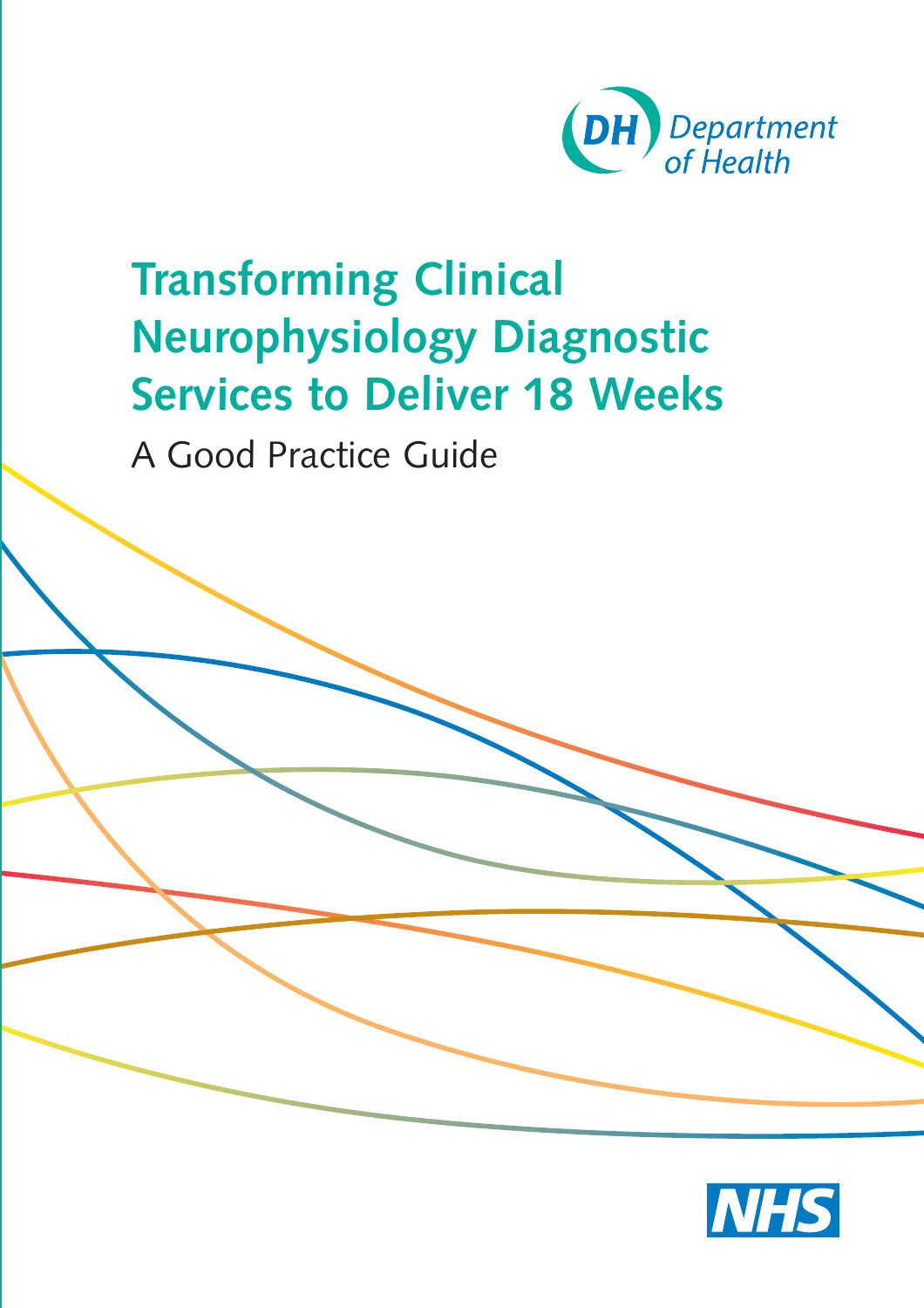#### **DH INFORMATION READER BOX**

| Policy<br>HR/Workforce<br>Management<br>Planning<br>Clinical | Estates<br>Performance<br>IM & T<br>Finance<br>Social Care/Partnership Working                                                                                                                                                                                                                                                                                       |
|--------------------------------------------------------------|----------------------------------------------------------------------------------------------------------------------------------------------------------------------------------------------------------------------------------------------------------------------------------------------------------------------------------------------------------------------|
| Document purpose                                             | <b>Best Practice Guidance</b>                                                                                                                                                                                                                                                                                                                                        |
| <b>ROCR Ref:</b>                                             | Gateway reference: 8528                                                                                                                                                                                                                                                                                                                                              |
| <b>Title</b>                                                 | Improving Access to Clinical Neurophysiology Services                                                                                                                                                                                                                                                                                                                |
| Author                                                       | Department of Health                                                                                                                                                                                                                                                                                                                                                 |
| <b>Publication date</b>                                      | 23 Aug 2007                                                                                                                                                                                                                                                                                                                                                          |
| <b>Target audience</b>                                       | PCT CEs, NHS Trust CEs, SHA CEs, Foundation Trust CEs, Medical<br>Directors, Directors of PH, Directors of Nursing, PCT PEC Chairs,<br>NHS Trust Board Chairs, Special HA CEs, Directors of HR, Directors of<br>Finance, Allied Health Professionals, GPs, Communications Leads,<br>Emergency Care Leads, Those collating data for the national diagnostic<br>census |
| <b>Circulation list</b>                                      |                                                                                                                                                                                                                                                                                                                                                                      |
| Description                                                  | Clinical neurophysiology involves the diagnosis of a range of conditions<br>affecting the central and peripheral nervous systems, for example,<br>epilepsy and carpal tunnel syndrome. This document provides good<br>practice and evidence to support the delivery of high quality, low wait<br>neurophysiology services.                                           |
| Cross reference                                              | N/A                                                                                                                                                                                                                                                                                                                                                                  |
| <b>Superseded documents</b>                                  | N/A                                                                                                                                                                                                                                                                                                                                                                  |
| <b>Action required</b>                                       | N/A                                                                                                                                                                                                                                                                                                                                                                  |
| <b>Timing</b>                                                | N/A                                                                                                                                                                                                                                                                                                                                                                  |
| Contact details                                              | Becky Farren<br>Physiological Measurement Policy and Implementation<br>18 Weeks - Commissioning Directorate<br>4N14 Quarry House<br>Leeds<br>LS2 7UE<br>http://www.18weeks.nhs.uk/public/default.aspx?main=true&load=ArticleViewer&ArticleId=55                                                                                                                      |
| For recipient's use                                          |                                                                                                                                                                                                                                                                                                                                                                      |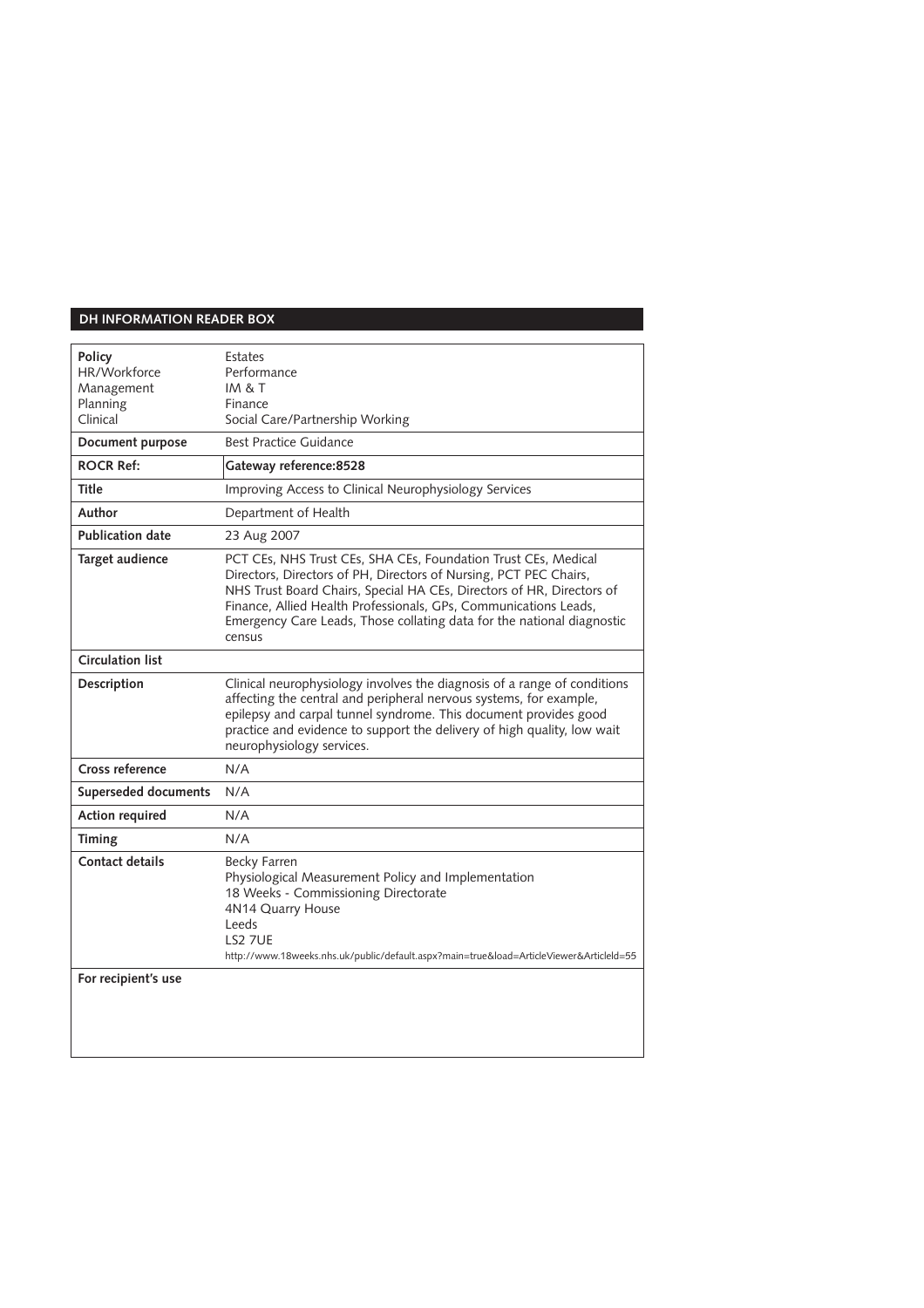

# **Transforming Clinical Neurophysiology Diagnostic Services to Deliver 18 Weeks**

A Good Practice Guide

August 2007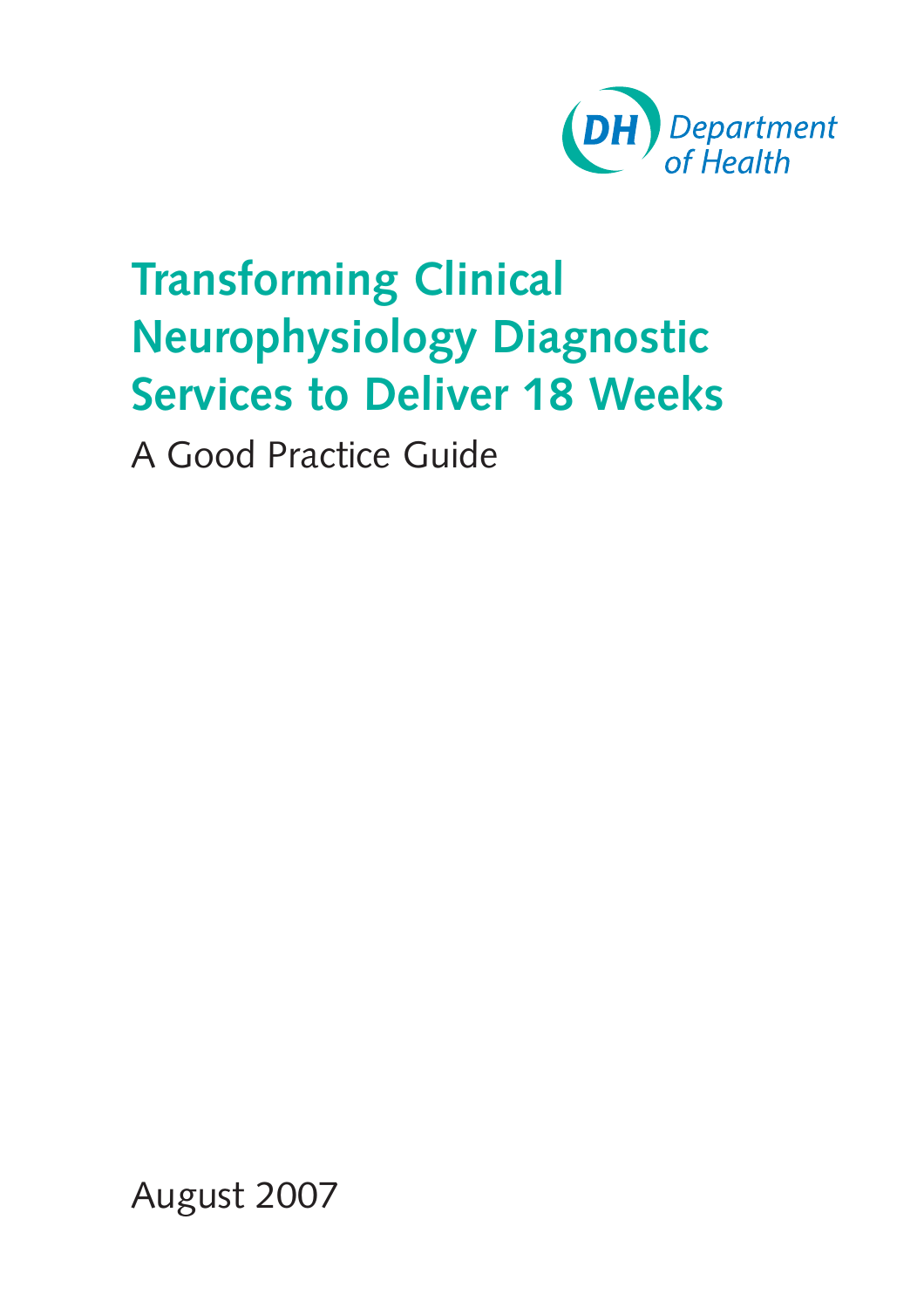### **Foreword**

The NHS is currently being challenged to ensure that patients move from referral to treatment in end to end clinical pathways within a maximum of 18 weeks. This is a tough challenge and puts significant pressure on diagnostic services where patients have previously experienced "hidden waits".

Clinical neurophysiology diagnostics are an integral part of many clinical pathways for patients with problems and conditions that affect the functioning of the brain, nervous system and muscles. The contribution of clinical neurophysiology services in end to end patient pathways has been poorly understood to date and long waits have been uncovered, which are contributing to elongated patient pathways.

This document aims to provide commissioners with information about where clinical neurophysiology needs to fit into their local 18 weeks strategy and providers with innovative ways in which services can be delivered in order to meet the diagnostic milestones and the December 2008 18 weeks targets. It sets out how the levers of health reform can be brought be bear to improve quality, efficiency and access to clinical neurophysiology services.

The models of service outlined in this document have been developed by a small group of experts. A national group is being formed which will report in to the National Physiological Measurement Programme Board, taking forward the implementation of this document and the continued development of service improvement.

Overall, this document has been designed to both stimulate discussion and to introduce new ways of working aimed at reducing waits and increasing access to clinical neurophysiology services. New ways of working will be essential if sustainable improvements are to be delivered and the patient's experience enhanced.



**Professor Sue Hill:** Chief Scientific Officer; National Clinical Lead for Physiological Measurement, Department of Health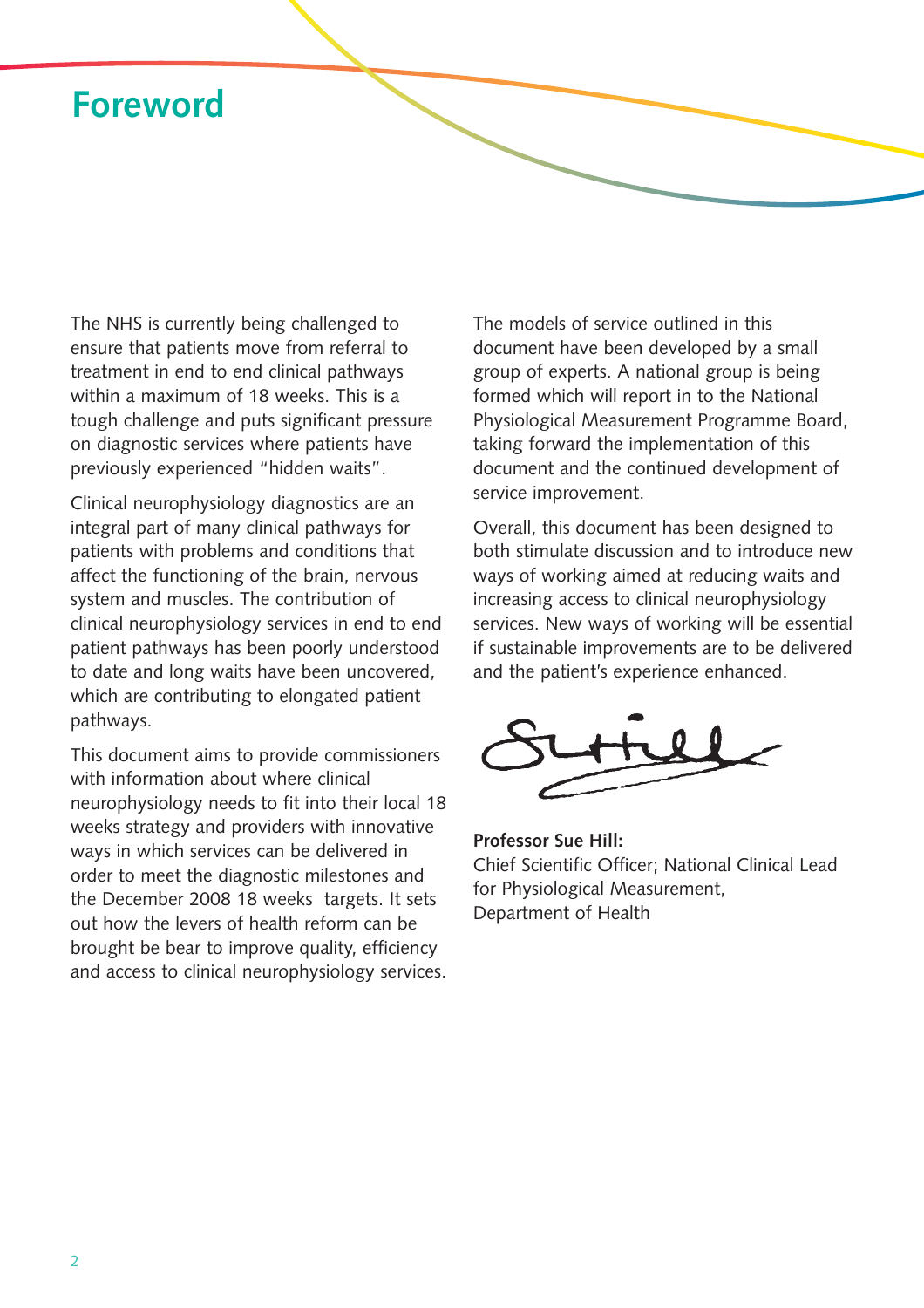## **Contents**

| Foreword                                                                               | $\overline{2}$ |  |
|----------------------------------------------------------------------------------------|----------------|--|
| Executive summary<br>Vision and context for clinical neurophysiology services          |                |  |
|                                                                                        |                |  |
| Symptom based pathways                                                                 |                |  |
| Supporting commissioners and providers                                                 | 36             |  |
| Acknowledgements                                                                       | 38             |  |
| Annex 1 Further information on Clinical Neurophysiology Tests                          | 39             |  |
| Annex 2 Complete references for incidence and prevalence<br>Information in paragraph 9 | 40             |  |
| Annex 3 Choose and Book referral screen for clinical neurophysiology                   | 41             |  |
| Annex 4 Royal Free referral form for one stop tingly fingers clinic                    | 42             |  |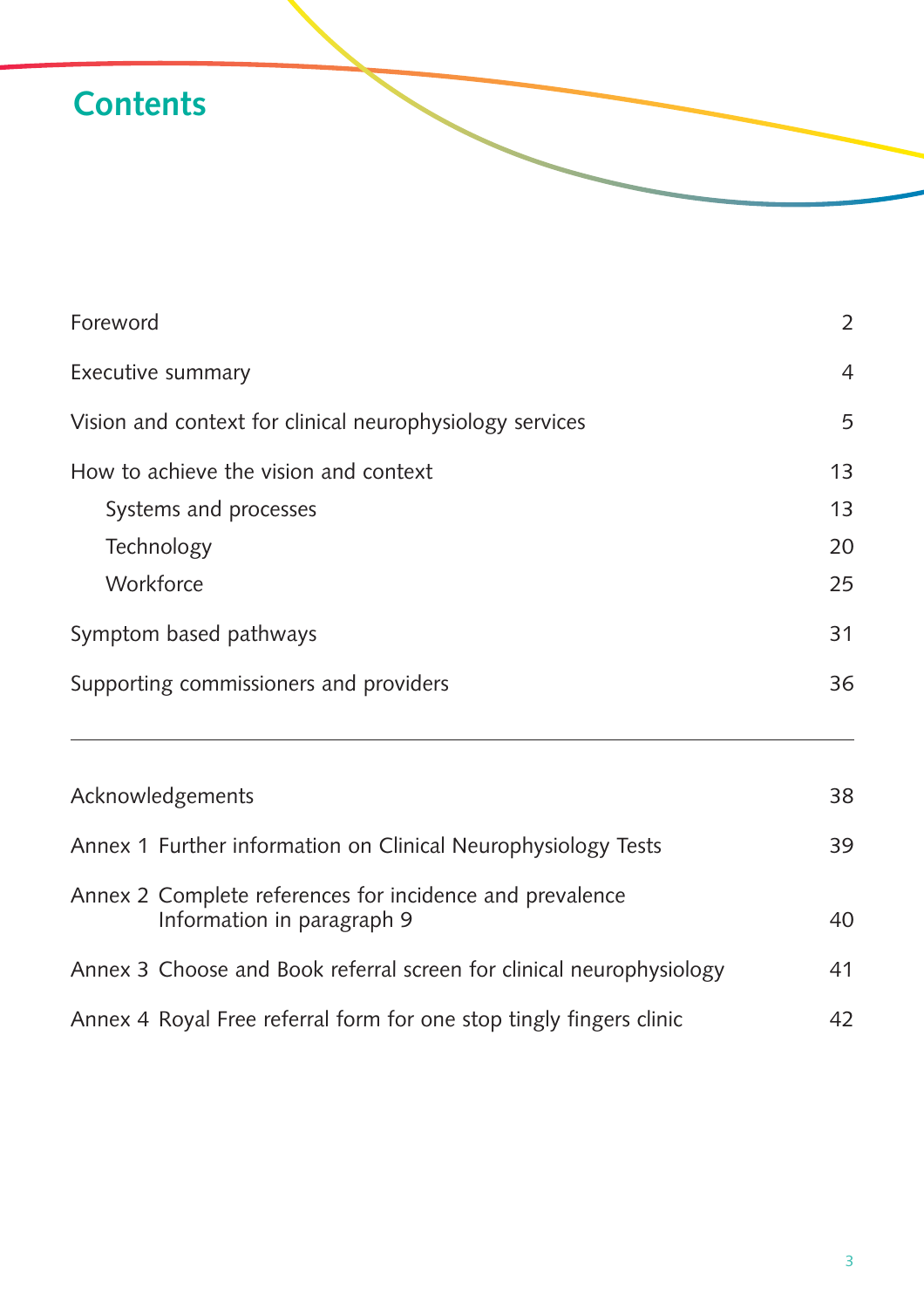### **Executive Summary**

Clinical Neurophysiology involves the diagnosis of a wide range of conditions affecting the central and peripheral nervous systems. It is concerned with testing the electrical function of the brain, spinal cord and nerves in the limbs and muscles. It is principally diagnostic, but can also be necessary for ongoing management decisions, directly involving therapy for conditions.

Clinical neurophysiology services will play an important part in the delivery of the 18-week patient pathway in a number of major specialties and are critical in the diagnosis and understanding of common diseases such as epilepsy, carpal tunnel syndrome, neuropathy and diabetes. Taking these conditions alone there is a significant and increasing demand for clinical neurophysiology services.

This document provides good practice and the evidence to support the requirement for high quality, low wait clinical neurophysiology services and the mechanism for achievement and delivery using the three key components of systems and process, technology and workforce together with new service models summarised as:

- **System and process**: enabling efficient clearance of historical backlogs; introducing effective booking and schedule management systems; reducing the number of DNAs, and increasing the proactive use of available data to manage services.
- **Technology**: encouraging the use of remote reporting, multifunctional

equipment, leading edge technology and investment in IT support.

- **Workforce:** pioneering the development of multidisciplinary teams incorporating the development of the role of clinical physiologists and using existing resources more effectively by extension of working hours and ensuring that the right staff are available for the right task.
- **New service models**: introducing and making better use of one stop clinics and providing diagnostics earlier in the patient pathway associated with clearly defined referral criteria.

It is critically important to ensure that effective leadership is in place at senior levels to drive the management of large scale change. Change management success will be a major contribution to the delivery of 18-week patient pathways and a more effective and modern diagnostic service for patients.

The levers and incentives introduced by the health reforms provide the opportunity for more effective commissioning and delivery of clinical neurophysiology services including the use of local tariffs and practice based commissioning. This is a transformational document to encourage each local clinical neurophysiology service to become self improving and deliver a quality service which results in a better experience for patients. It will be of interest to providers and commissioners alike.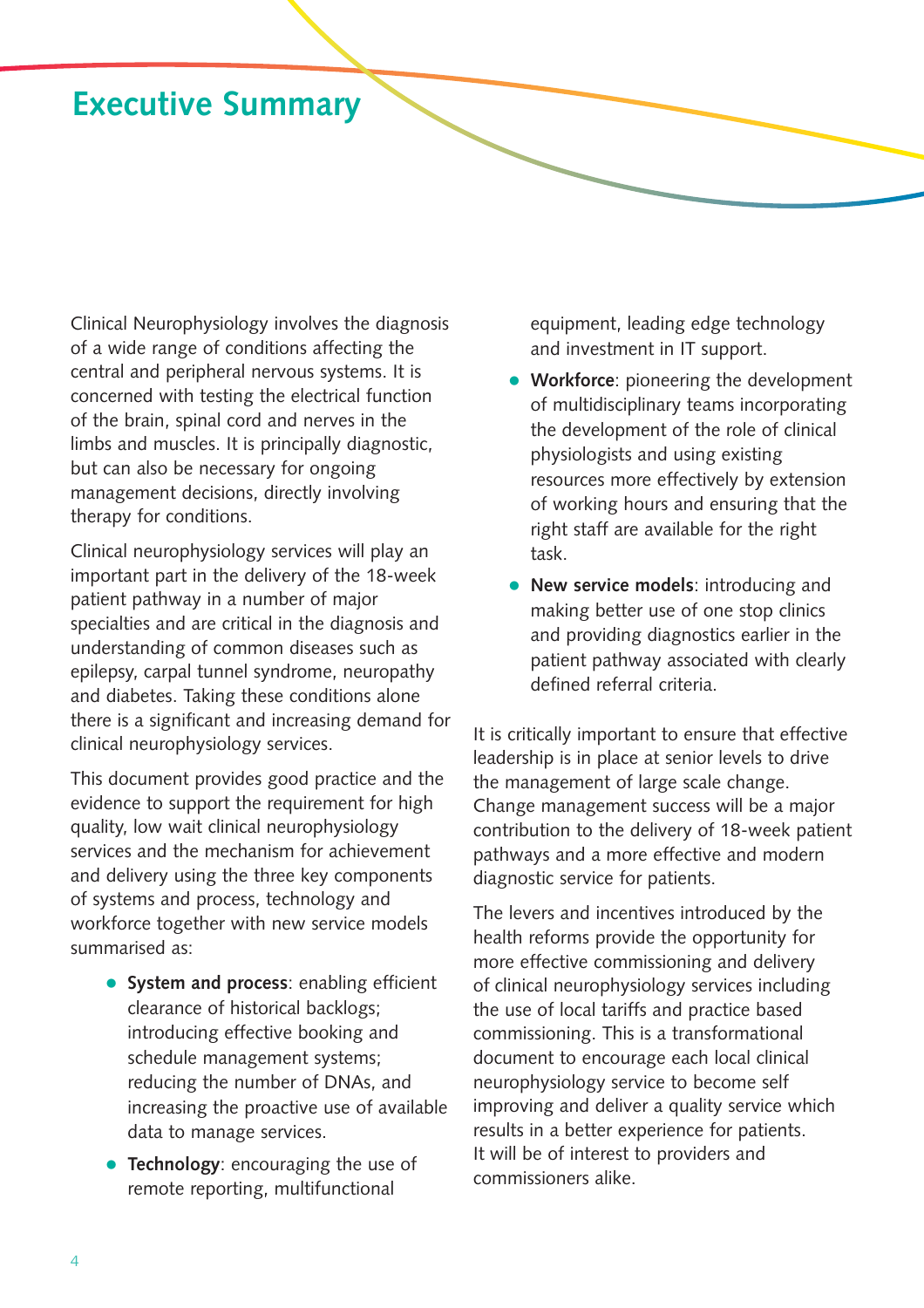### **Vision and context for clinical neurophysiology services**

- **1.** Clinical Neurophysiology is one of eight diagnostic specialties recognised in the National 18 Week Physiological Measurement Programme together with:
	- · Audiology
	- **•** Cardiac Physiology
	- **•** Gastrointestinal (GI) Physiology
	- Ophthalmic and Vision Science
	- Respiratory and Sleep Physiology
	- **·** Urodynamics
	- Vascular Technology.
- **2.** As outlined in the DH document 'What is Physiological Measurement?**<sup>1</sup>** ', the overall vision for the future of these diagnostic services, is that they should:
	- Be patient centred
	- Realise the benefits of new technology
	- Be streamlined and efficient within Referral to Treatment (RTT) pathways of 18 weeks by December 2008
	- Be delivered closer to home
	- Provide excellent patient information
	- Be accessible from primary as well as secondary care.
- **3.** Understanding the role of diagnostics in the future delivery of low-wait healthcare is essential if the rate, flow and distribution of patients throughout the elective and non-elective systems is not to be compromised. By utilising appropriate diagnostic tests, sequenced correctly (in primary care if the quality of the test can be maintained and if it is appropriate for patients, or by making tests directly accessible and bookable by primary care practitioners), there will be potential to match demand with real capacity.
- **4.** Clinical neurophysiology involves the diagnosis of a wide range of conditions affecting the central and peripheral nervous systems, with tests being utilised in patient pathways for a variety of specialties including neurology, orthopaedics, paediatrics, ophthalmology and rheumatology. The diagram in Figure 1 shows the changing proportion of workload since 1990/91 attributable to each referring specialty at Kent and Canterbury Hospital, which is typical of a medium sized District General Hospital (DGH).

<sup>1 &#</sup>x27;What is Physiological Measurement? A guide to the tests and procedures conducted by Physiological Measurement diagnostic services' DH (May 2007) Located at www.18weeks.nhs.uk within the physiological measurement section.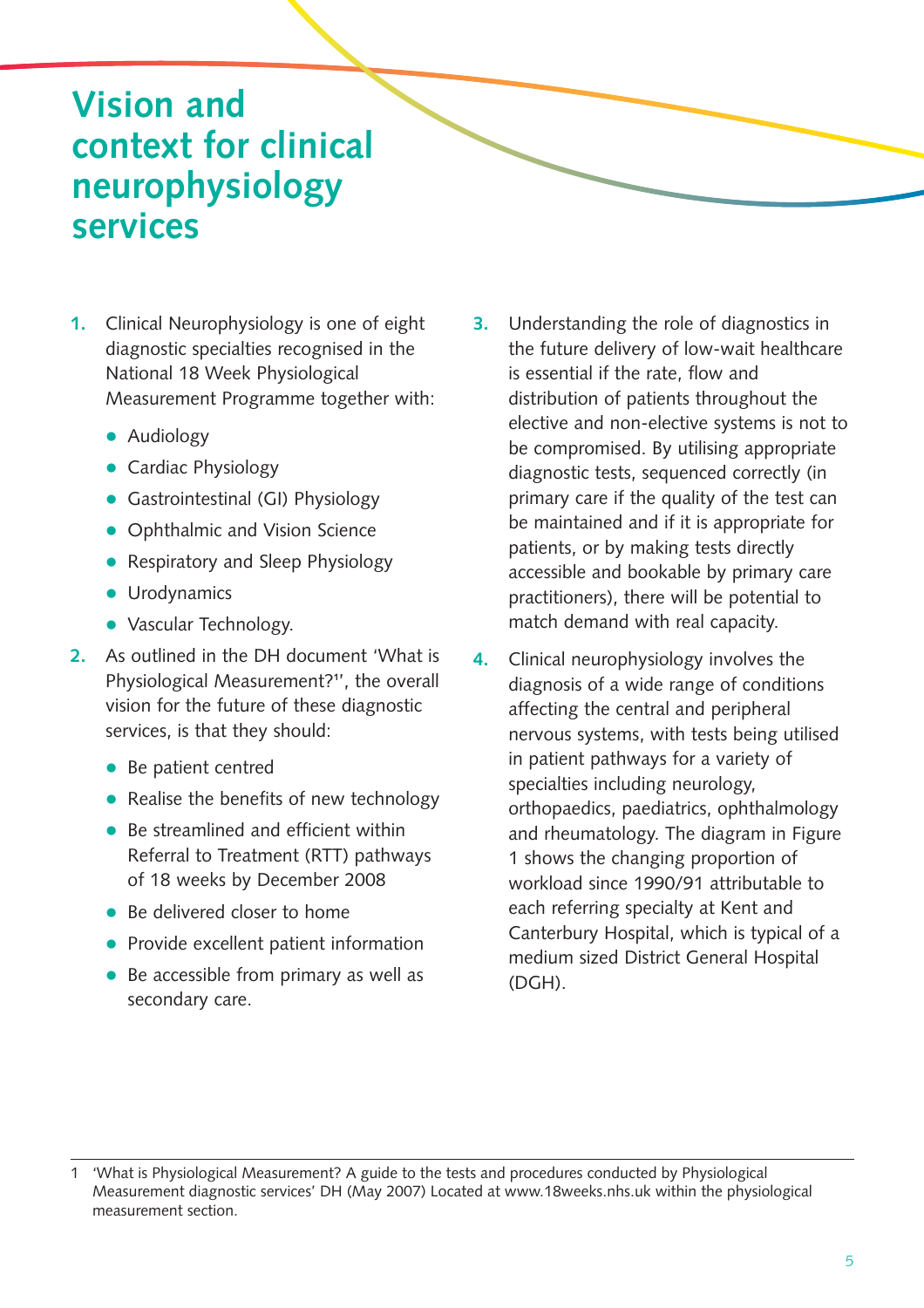

**Figure 1: The changing contributions of referring specialties to clinical neurophysiology at Kent and Canterbury Hospital, a typical DGH. (Neurosciences include neurology, and may be referred to by the latter term in other trusts). Numbers of tests have increased over the period, so a smaller proportion of referrals does not necessarily imply a reduction in number of tests.** 

- **5.** The main tests undertaken in clinical neurophysiology diagnostic services are**<sup>2</sup>** :
	- **EEG (Electroencephalography)** is a recording of the electrical activity of the brain and is used in the investigation of various neurological conditions such as epilepsy, cerbrovascular disease, intracranial infections, metabolic disorders, dementias and other neurodegenerative disorders.
- **Peripheral neurophysiology** has two aspects, which can be used together or independently to investigate, for example, the presence or absence of carpal tunnel syndrome or neuropathies:
	- **Nerve Conduction Studies (NCS)** involve electrical stimulation of peripheral nerves with recording of responses from nerves and muscles.

<sup>2</sup> Further details can be found in Annex 1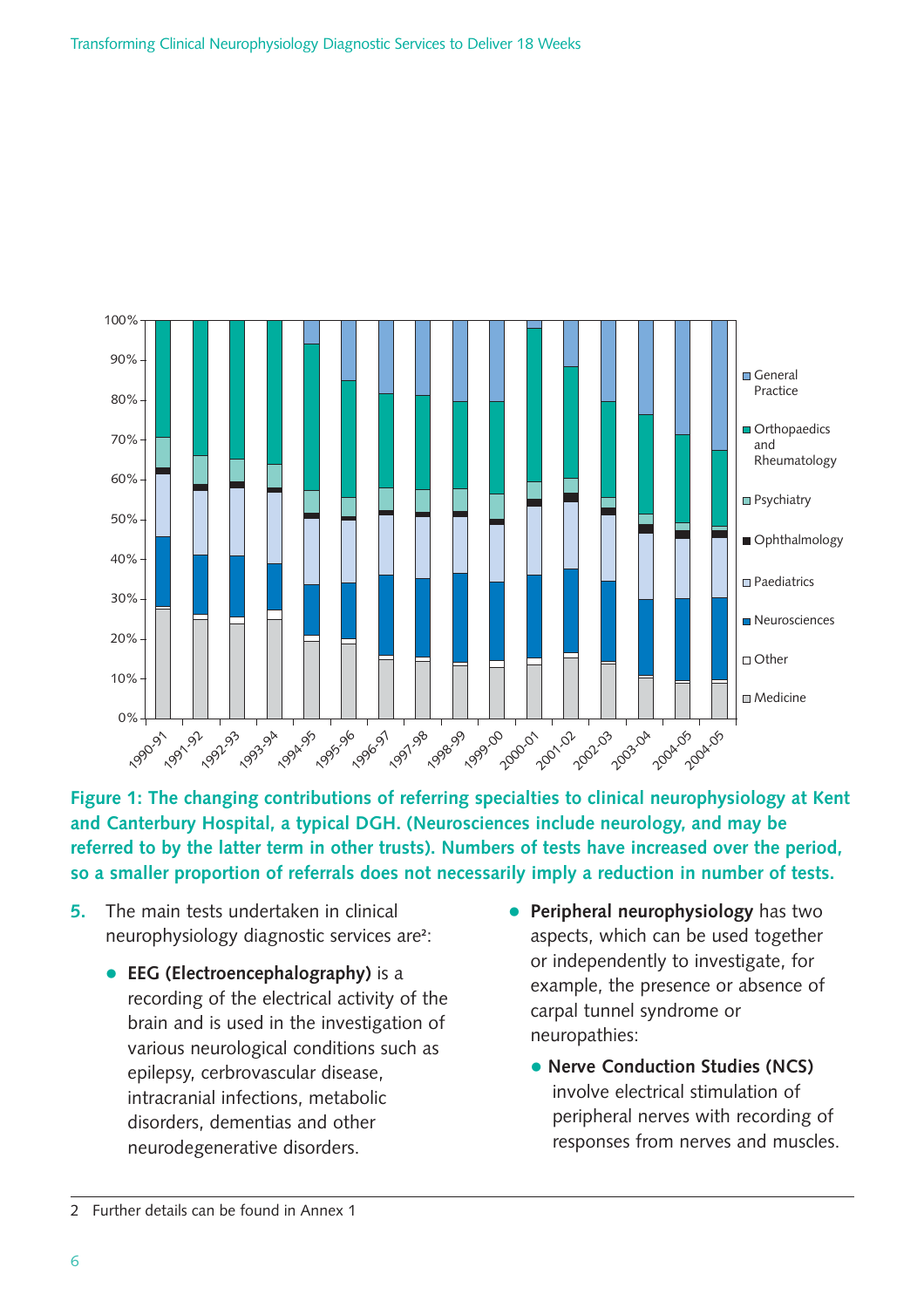It is used to investigate, for example, focal neuropathies such as carpal tunnel syndrome, or generalised neuropathies.

- **Electromyography (EMG)** is an invasive procedure, involving insertion of a specialised needle into muscle, which investigates the causes of muscle weakness and a variety of disorders affecting the nervous system.
- **Evoked Potentials (EP) Visual, Brainstem Auditory and Somatosensory** are potentials produced by the brain in response to specific stimuli, for example a flashing light, sound, or electrical

pulse. They are used to assess the function of nerve pathways, especially in some neurological disorders such as Multiple sclerosis and optic nerve disorders.

**6.** Clinical neurophysiology services are commonly commissioned from the acute sector and most of the tests are provided for outpatients, although some are provided for patients from other Trusts and for patients directly referred from primary care, usually for suspected carpal tunnel syndrome. A range of services are also provided for inpatients. A typical division of workload is shown in Figure 2.



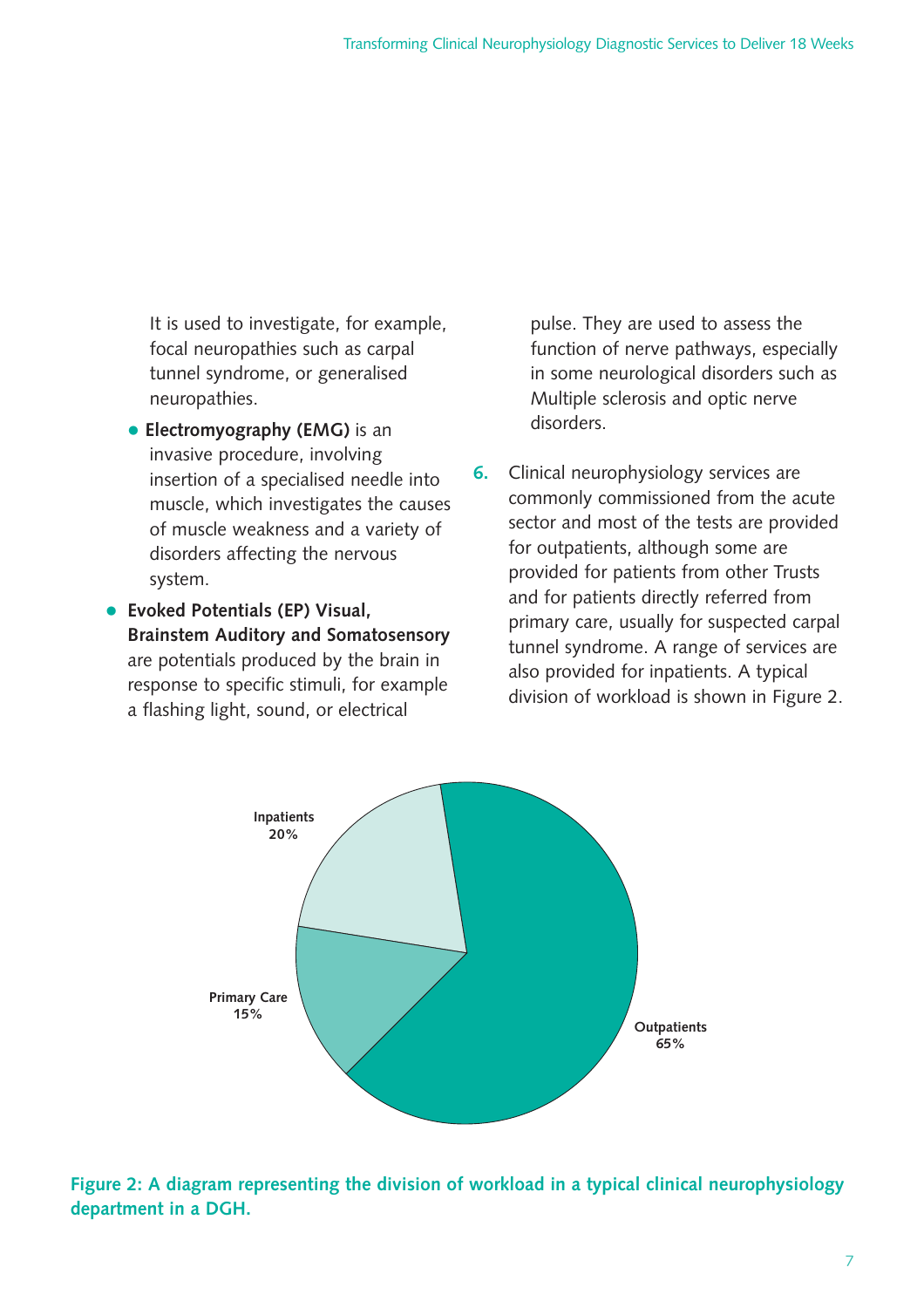- **7.** Demand for EMG and NCS has been steadily increasing over the past 10 years, whereas the number of requests for EEG and Evoked potentials has not changed significantly over the same period**<sup>3</sup>** . Currently there is variable accessibility to clinical neurophysiology services, evidence of long patient waits and variable outcomes.
- **8.** To transform clinical neurophysiology services, there is a need to improve timely access to services of the highest quality, through innovative work practice in strong multidisciplinary teams based in a range of settings for the tests listed. Figure 3 shows an illustration of the relationship between request, diagnostic test and workforce, which are all interdependent.



**Figure 3: A diagram showing the relationship between requesting speciality, diagnostic test and workforce in a clinical neurophysiology department.** 

<sup>3</sup> Data and indications from a number of NHS clinical neurophysiology departments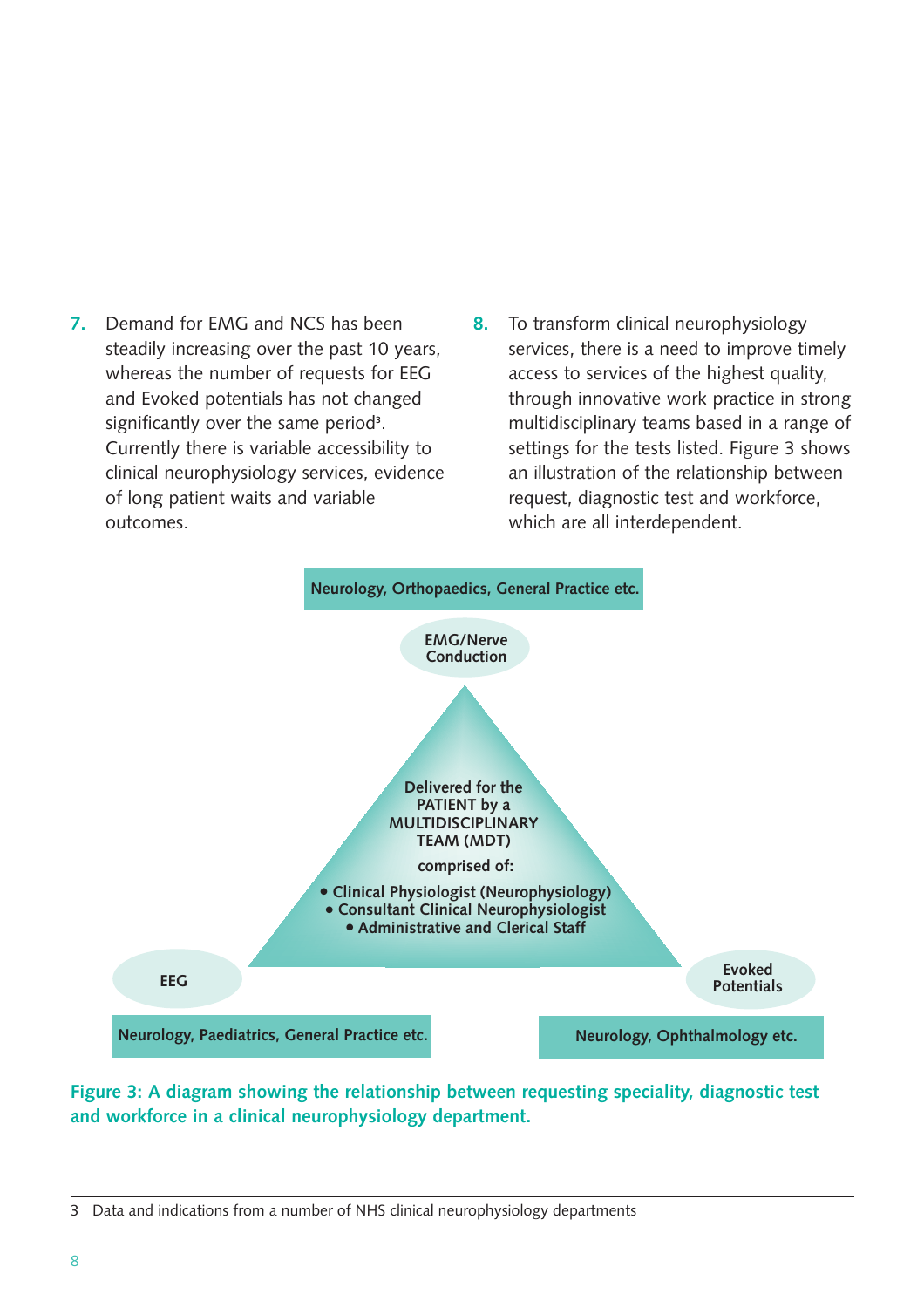#### *Scale of the challenge*

**9.** Clinical neurophysiology departments play a key role in the investigation of presenting symptoms in a number of disease areas and for a number of different specialities as outlined earlier. Details of incidence and prevalence of common conditions where clinical neurophysiology tests are utilised are shown in Figure 4 and imply that a total of over 2 million people in England have a condition which could potentially benefit from investigation with approximately 400

new cases per 100,000 population incident each year. Service providers and commissioners should draw on this information to develop an understanding of the needs of their local populations and to enable them to plan appropriately. References for this data in this table can be found in Annex 2.

**10.** Although the demand for clinical neurophysiology services has been increasing, the 2006-7 intervention rate (number of tests per 1,000 population) for peripheral neurophysiology in England is

| <b>Condition</b>                                         | <b>Incidence</b><br>(New cases per year per<br>100,000 population) | Prevalence<br>(Cases per 100,000 of<br>population) | <b>Approximate Total</b><br>Numbers (UK) | <b>Primary Test used for</b><br>investigation of<br>condition |
|----------------------------------------------------------|--------------------------------------------------------------------|----------------------------------------------------|------------------------------------------|---------------------------------------------------------------|
| <b>Carpal Tunnel</b><br>Syndrome (1)                     | Women - 193<br>$Men - 88$                                          | 7,000-15,000                                       | 600,000                                  | <b>NCS</b>                                                    |
| Ulnar mono-<br>neuropathy (1)                            | $Men - 25$<br>Women $-19$                                          | N/A                                                | N/A                                      | NCS/EMG                                                       |
| Epilepsy (2,3)                                           | 49                                                                 | 500                                                | 182,750-425,000                          | <b>EEG</b>                                                    |
| <b>Inherited Neuropathy</b><br>(4)                       | N/A                                                                | 40                                                 | 23,600                                   | NCS/EMG                                                       |
| <b>Acquired Neuropathy</b><br>(5,6)                      | 69                                                                 | 2,400                                              | N/A                                      | NCS/EMG                                                       |
| <b>Motor Neurone</b><br>Disease (7,8)                    | $1 - 2$                                                            | $4 - 6$                                            | 4,000                                    | NCS/EMG                                                       |
| <b>Multiple Sclerosis (9)</b>                            | 3.4                                                                | 95                                                 | 52,000-62,000                            | <b>EPs</b>                                                    |
| Neurological<br>Symptoms without<br>defined disease (10) | 75                                                                 | N/A                                                | 750,000                                  | Any Test                                                      |

**Figure 4: A table showing the main drivers of demand for clinical neurophysiology services (references can be found in Annex 2).**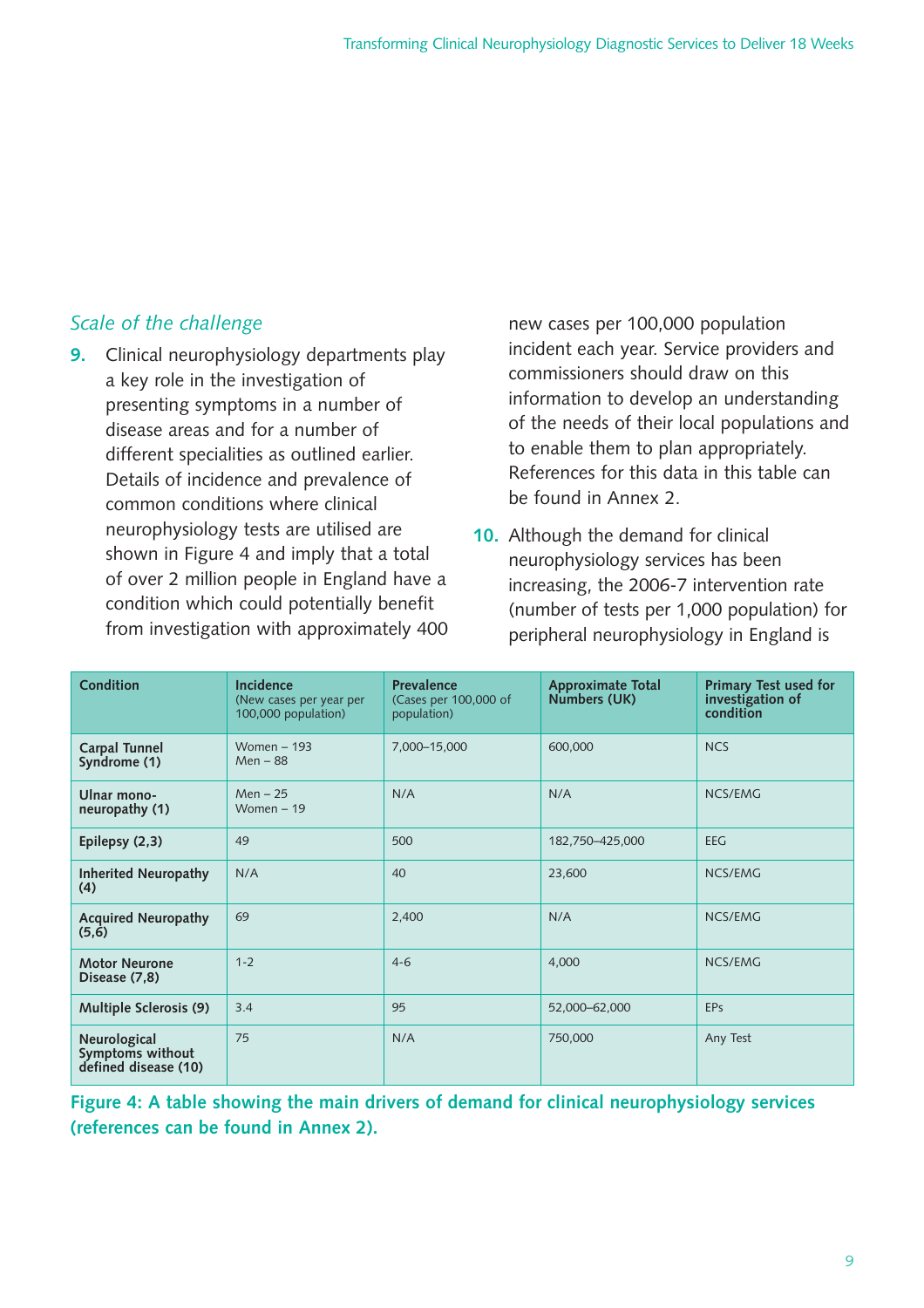only 2.7**<sup>4</sup>** , with other countries reporting rates of between 4 and 10. The reason for the international rates being higher can be related to a number of factors including a larger workforce in clinical neurophysiology, a greater proportion of private providers, the existence of a fee for service system and greater historical use of ambulatory diagnostics. However, to meet the changing prevalence and incidence of conditions where the investigations may play a useful role the current intervention rates may need to increase, based on the requirements of local populations and commissioning agreements.

#### *Clinical neurophysiology and 18 weeks*

**11.** The 18 week access target is different from previous waiting time targets and will directly impact on clinical neurophysiology departments. Instead of focusing on a single stage of treatment (such as outpatients or inpatients), the 18 week pathway addresses the whole patient pathway from referral to the start of treatment. Diagnostic services in general and clinical neurophysiology services in particular have developed long waits and have had less attention placed on them, but the 18-week patient pathway shines a



#### **Figure 5: A chart showing the change in the number of waiters for peripheral neurophysiology tests between June 2006 and May 20075 .**

- 4 Department of Health Diagnostics Census Data from 2006
- 5 Monthly Diagnostic Census from June 2006 to May 2007 Department of Health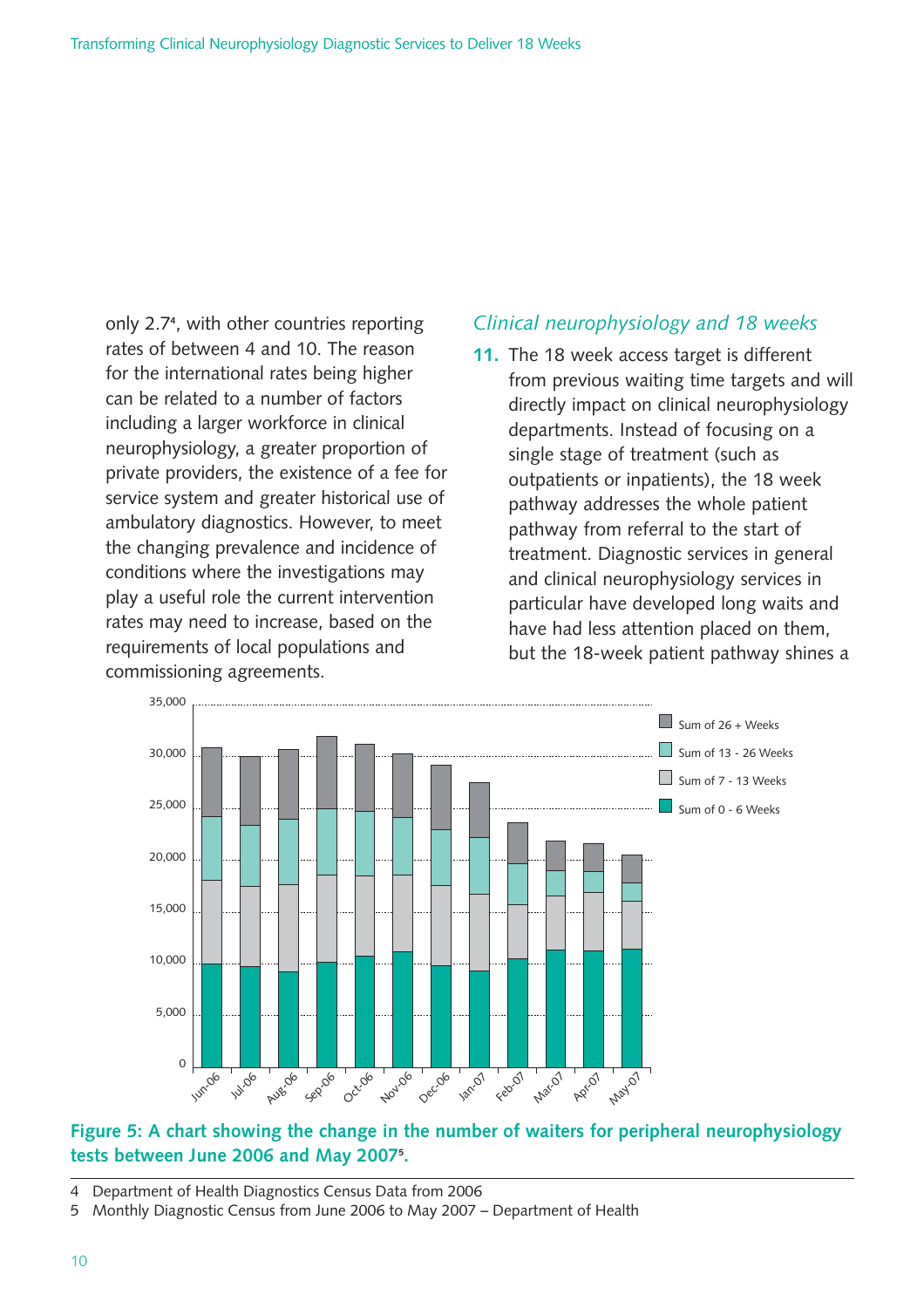

**Figure 6: A chart showing the regional variation, by SHA, in the number of waiters for peripheral neurophysiology tests in May 2007.**

light on this so called "hidden wait" requiring service providers and commissioners to think and act differently.

**12.** In January 2006 a monthly diagnostic data collection was introduced for all peripheral neurophysiology tests (NCS and EMG) which revealed the extent of the waits. Over the last year, there has been a reduction in the number of long waiters in clinical neurophysiology, but there remain over 20,000 people on waiting lists, with 4,000 of those waiting over 26 weeks. Figure 5 shows the waiting list profile overthe last year for peripheral neurophysiology tests, and Figure 6 breaks the number of waiters in May 2007 down

by SHA, demonstrating the extent of the variation across the country.

- **13.** The quarterly diagnostic census also collects waiting time data on a greater range of clinical neurophysiology tests and reveals that there are also long waits in other parts of the service, particularly EEG (with 1,250 patients waiting over 6 weeks in March 2007).
- **14.** The Operating Framework for the NHS for 2007/08 set milestones for provider organisations to achieve in advance of the December 2008 target, which reemphasise the need for continued and sustained improvement in clinical neurophysiology diagnostic services.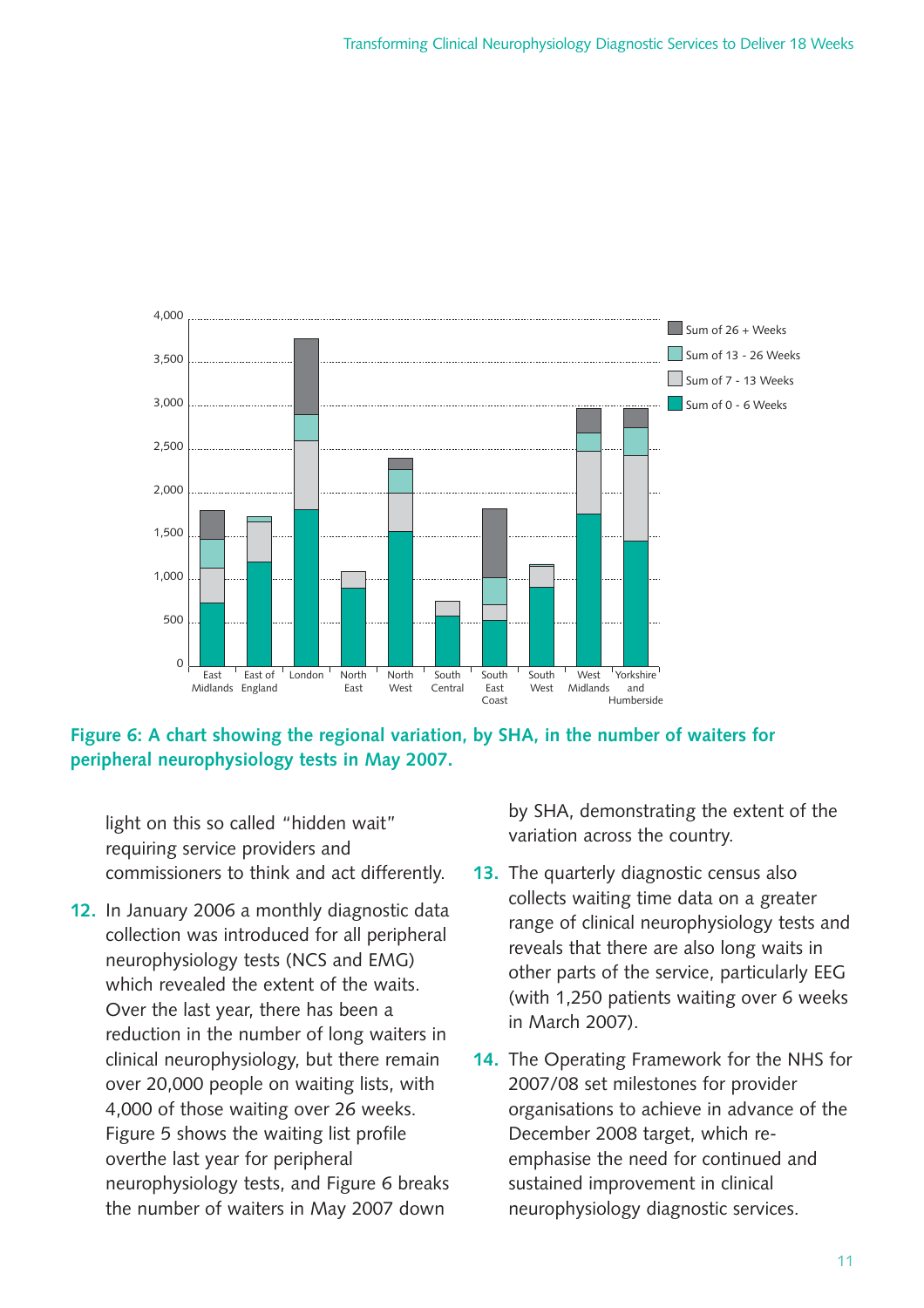- **15.** The key milestones to be achieved by the end of March 2008:
	- > 85% of pathways where patients are admitted for hospital treatments should be completed within 18 weeks
	- 90% of pathways that do not end in an admission should be completed within 18 weeks
	- 6 weeks maximum wait for all diagnostic tests (whether as part of 18 week pathways or provided as direct access services).
- **16.** These milestones will require a significant reduction in the current long waits in the system and are a significant challenge to the NHS as a whole. Clinical neurophysiology departments will need to undertake appropriate planning to make sure capacity is available both to clear current backlogs and to operate a sustainable low wait service in the future.

#### *Purpose of this document*

**17.** This good practice guidance document is largely based on the experiences of DH NHS Physiological Measurement Development Sites**<sup>6</sup>** and other NHS sites and services that have demonstrated improvements and tested innovative

delivery models and solutions to improving access and reducing waits for clinical neurophysiology services during 2006/07, together with the work of a Clinical Neurophysiology Leadership Group (CNLG)**<sup>7</sup>** .

- **18.** Good practice in clinical neurophysiology services as outlined in this document will:
	- Challenge existing practice and pathways so that patient outcomes and experience are improved
	- Maximise transformational change opportunities within provider units so that service meets patient needs
	- Minimise risks to patients and staff in taking forward change
	- Utilise service improvement techniques
	- Support commissioners to deliver 18 weeks across all care pathways.
- **19.** Implementing good practice models will help to deliver a high quality service, in which staff are competent to undertake investigations appropriately in differential diagnosis. Results are interpreted correctly and the workforce is equipped and competent to deliver services in a variety of settings, with clinical leadership driving innovation, redesign and sustainability.

<sup>6</sup> A list of the Development Sites, the ideas they tested and sources of other ideas is provided in the Acknowledgements. Full case studies from each development site are available on the 18 weeks website.

<sup>7</sup> A group of representatives from the British Society of Clinical Neurophysiology (BSCN) and the Electrophysiological Technologists Association (EPTA)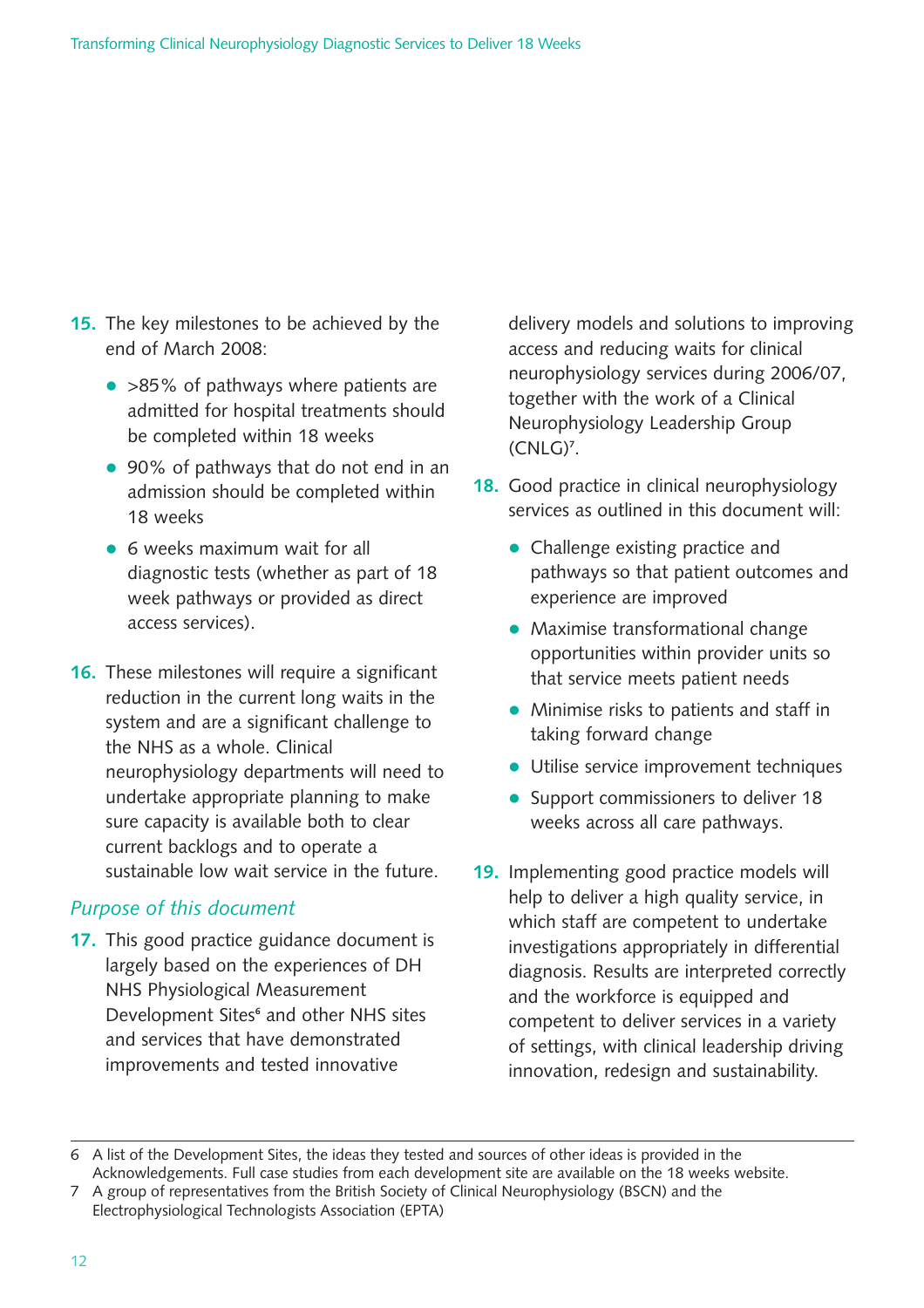### **How to achieve the vision and context**

**20.** Clinical neurophysiology services may be transformed by using existing knowledge about improving NHS *systems and process*, bringing together evidence about *innovative technology* and providing the training to enable a competent productive *workforce to deliver the right processes at the right skill level* (all shown in Figure 7). Each of these key themes is covered separately in the following paragraphs.

#### Systems and processes

**21.** A substantial amount of additional capacity can be realised by improving systems and processes within clinical

neurophysiology departments. The following paragraphs detail how benefits can be gained from collecting data, understanding capacity, managing demand, booking patients and carrying out lean analysis.

#### *Collect data about clinical neurophysiology services*

**22.** Providers and commissioners are required to submit data to the Department of Health on a monthly basis for all peripheral neurophysiology tests**<sup>8</sup>** and on a quarterly basis for all other clinical neurophysiology tests**<sup>9</sup>** .



#### **Figure 7: The key delivery levers for achieving the vision for clinical neurophysiology services.**

8 Data can be accessed at http://www.performance.doh.gov.uk/diagnostics/index.htm

9 DH Review of Central Returns (ROCR) reference number: ROCR/OR/0168/FT6/001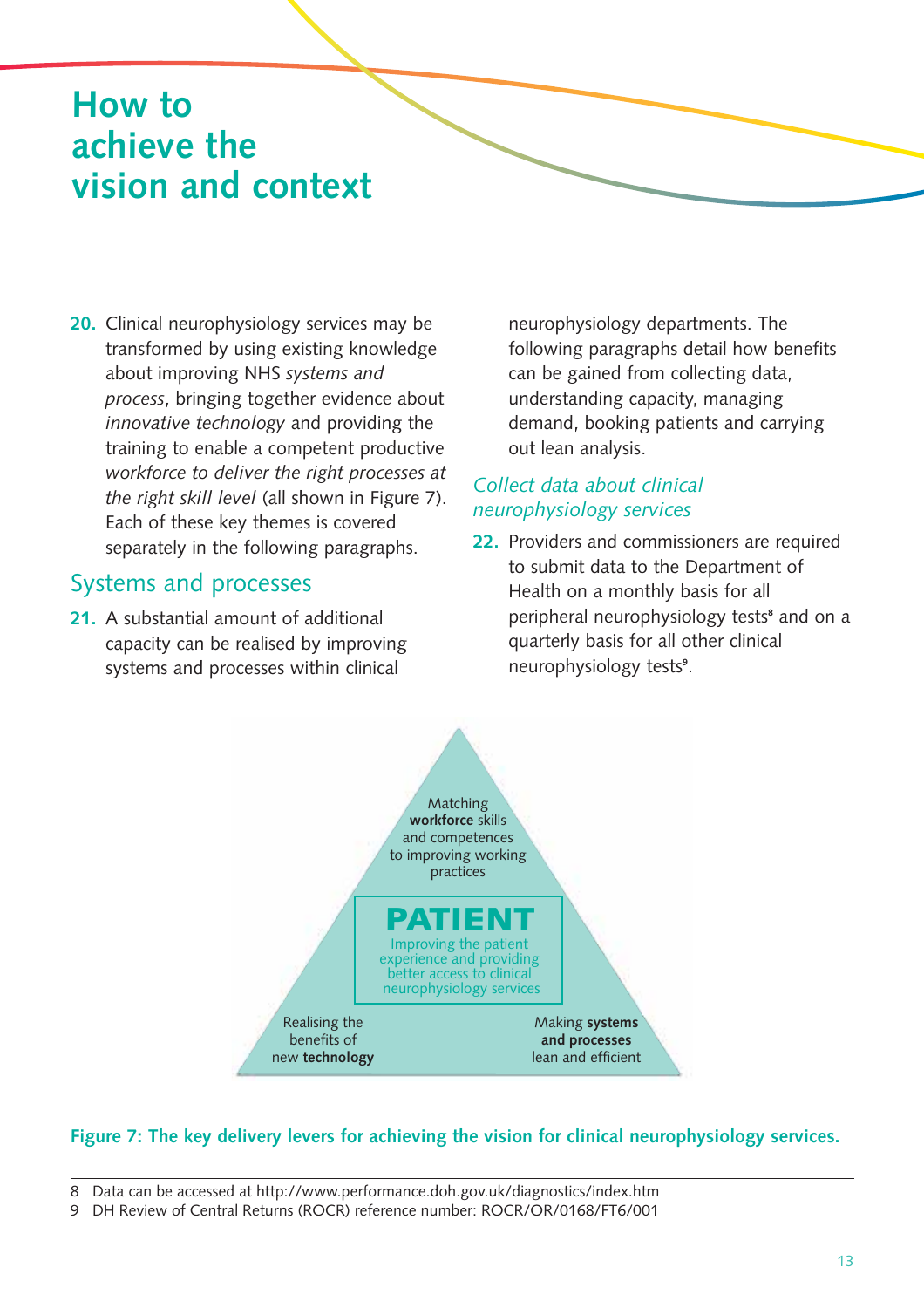- **23.** Many clinical neurophysiology departments have poor data management systems and are not designed to capture the information required to inform the 18 week diagnostic collection. Improvement in this key area is likely to make a significant difference to delivery and also to the ability of individual departments to understand their service and plan for the future, although relatively simple software solutions can be introduced which would improve the current situation.
- **24.** In order to understand the scale of the challenge for NHS services, commissioners should work with providers to ensure they:
	- Collect and analyse demand data, against agreed lists, in order to determine the rate of referral, and to be aware of demand changes
	- Maintain data sets, which record the type of referral, referral source including speciality, referral date, appointment date, attendance record, and waiting/ clearance times.

#### *Understand capacity*

**25.** Commissioners and providers should have an understanding of the capacity of their departments. Choose and Book will require clinical neurophysiology departments to understand their

"production function" – i.e. the number of tests they can theoretically carry out, related to specific numbers of slots in a booking schedule.

- **26.** In order to fully understand a service capacity and how it relates to demand for clinical neurophysiology services, providers need to:
	- Understand demand for the service and where it comes from
	- Know the number of diagnostic sessions and slots available for each test
	- Utilise and analyse data to inform service redesign and models of provision to ensure that access is improved and that patient flow is balanced into and out of the service.
- **27.** A *Physiological Measurement 18 Weeks Productivity Tool***<sup>10</sup>** has been made available (a screenshot is shown in Figure 8), which uses a number of simple inputs to allow an estimate to be made of departmental capacity. It then calculates clearance times based upon the services' current waiting list and an estimate of potential efficiency gains to be made. The tool assists with the two stage process of:
	- Clearance of current backlog
	- Maintenance of a stable schedule for a "low wait" diagnostic service.

<sup>10</sup> The tool can be found at: http://www.18weeks.nhs.uk/public/default.aspx?main=true&load=ArticleViewer&ArticleId=945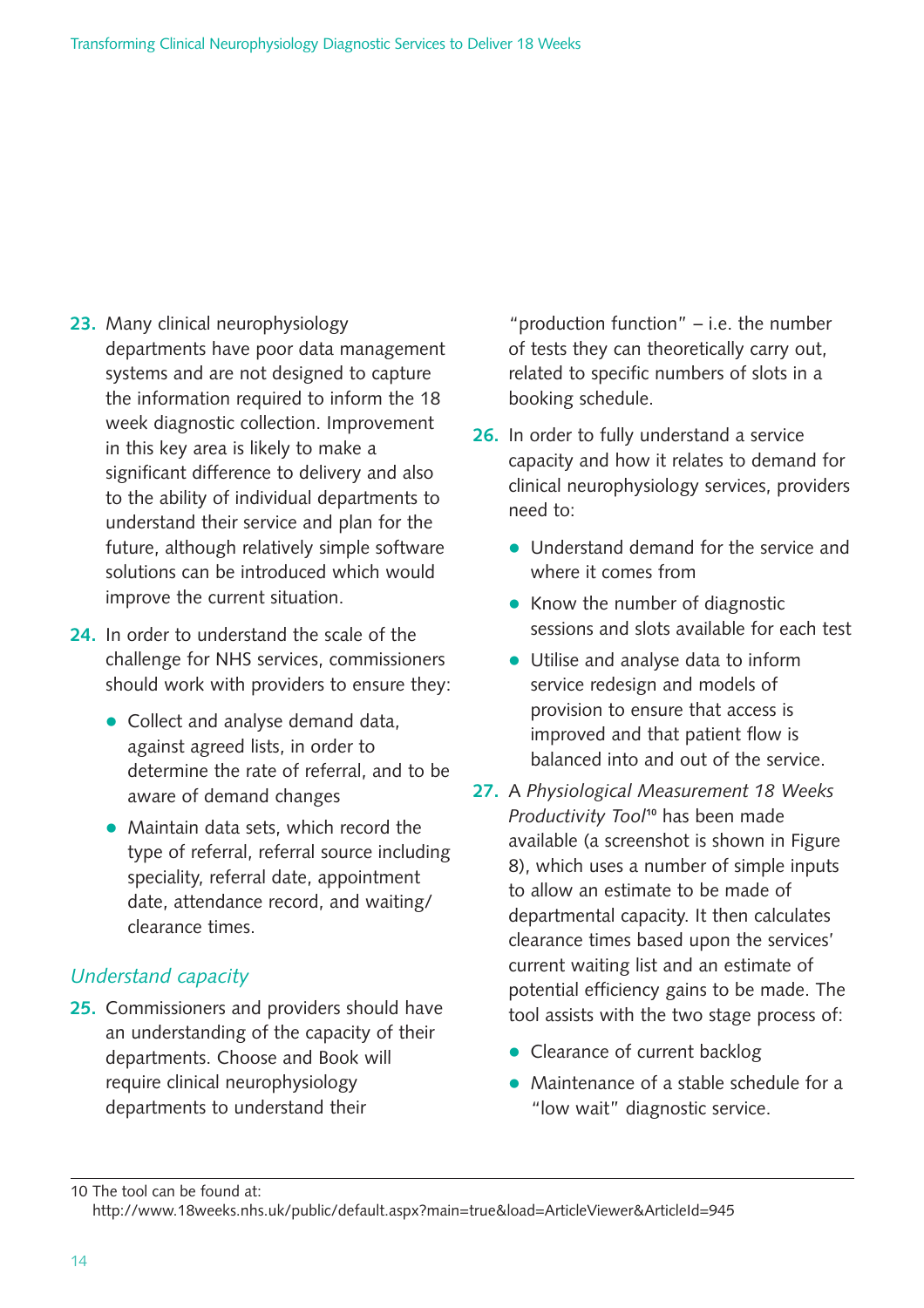



**Figure 8: The Physiological Measurement 18 Weeks Productivity Tool: Simple inputs are entered regarding the length of each test and operational time available. Chart 1 shows the theoretical throughput in terms of tests using this information. Chart 2 shows a percentage increase from current activity. Both charts update automatically as inputs are altered, to model how extra capacity could be released.**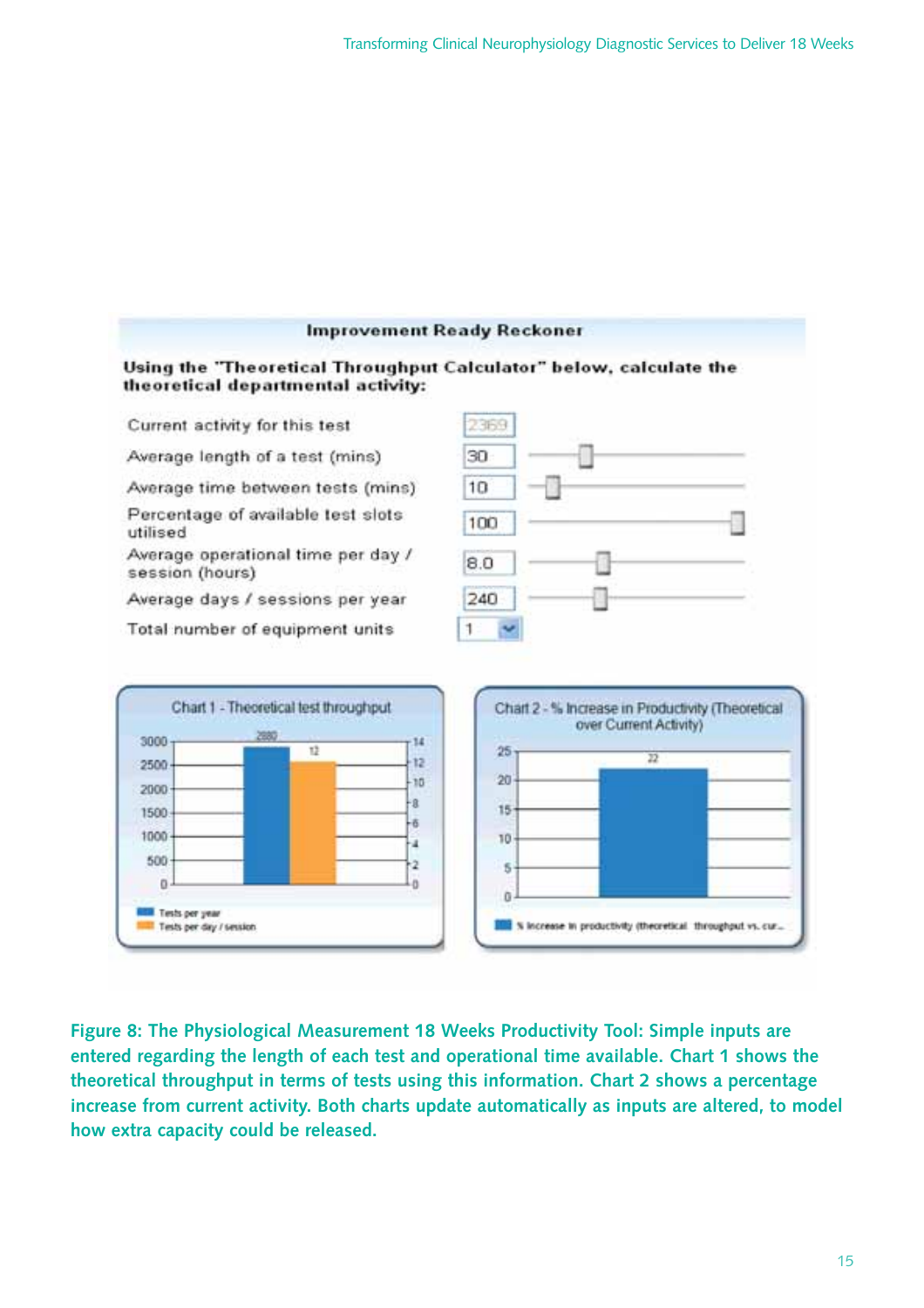- **28.** If there is insufficient capacity to see the required number of patients in the time available, contingency measures may need to be implemented. These could include:
	- Creating additional capacity by increasing the hours of operation – this is the most effective way of increasing capacity for marginal cost and also potentially provides appointment slots when it is more convenient for patients (i.e. evenings and weekends)
	- Validation to exclude duplicates e.g. those that have been seen, no longer need care or have died
	- Pooling of patients into single lists where possible
	- Agreements with neighbouring trusts
	- Exploring options with the independent sector.

#### *Manage demand, including introducing referral criteria*

**29.** Patients are likely to present to primary care with a range of symptoms, which may suggest a possible condition that could be determined by carrying out a clinical neurophysiology test. The table in Figure 9 sets out a summary of common presentations and associated tests and may be used by primary care practitioners to inform patient assessment and referral. Standardised referral criteria across a network can assist with consistency and ensuring best use of valuable resources. This could be built into local referral documentation which includes other relevant information relating to the patient which will further help to establish the range of tests that may need to be undertaken and the requirement for input by different members of the multidisciplinary team in clinical neurophysiology.

**30.** From the end of July 2007, primary care providers are able to select clinical neurophysiology tests via the Choose and Book Directory of Services. The Choose and Book form for clinical neurophysiology is included at Annex 3 and demonstrates the type of information that can help to make an effective referral. The forms can also be found on the Choose and Book website**11**.

<sup>11</sup> http://www.chooseandbook.nhs.uk/staff/implementation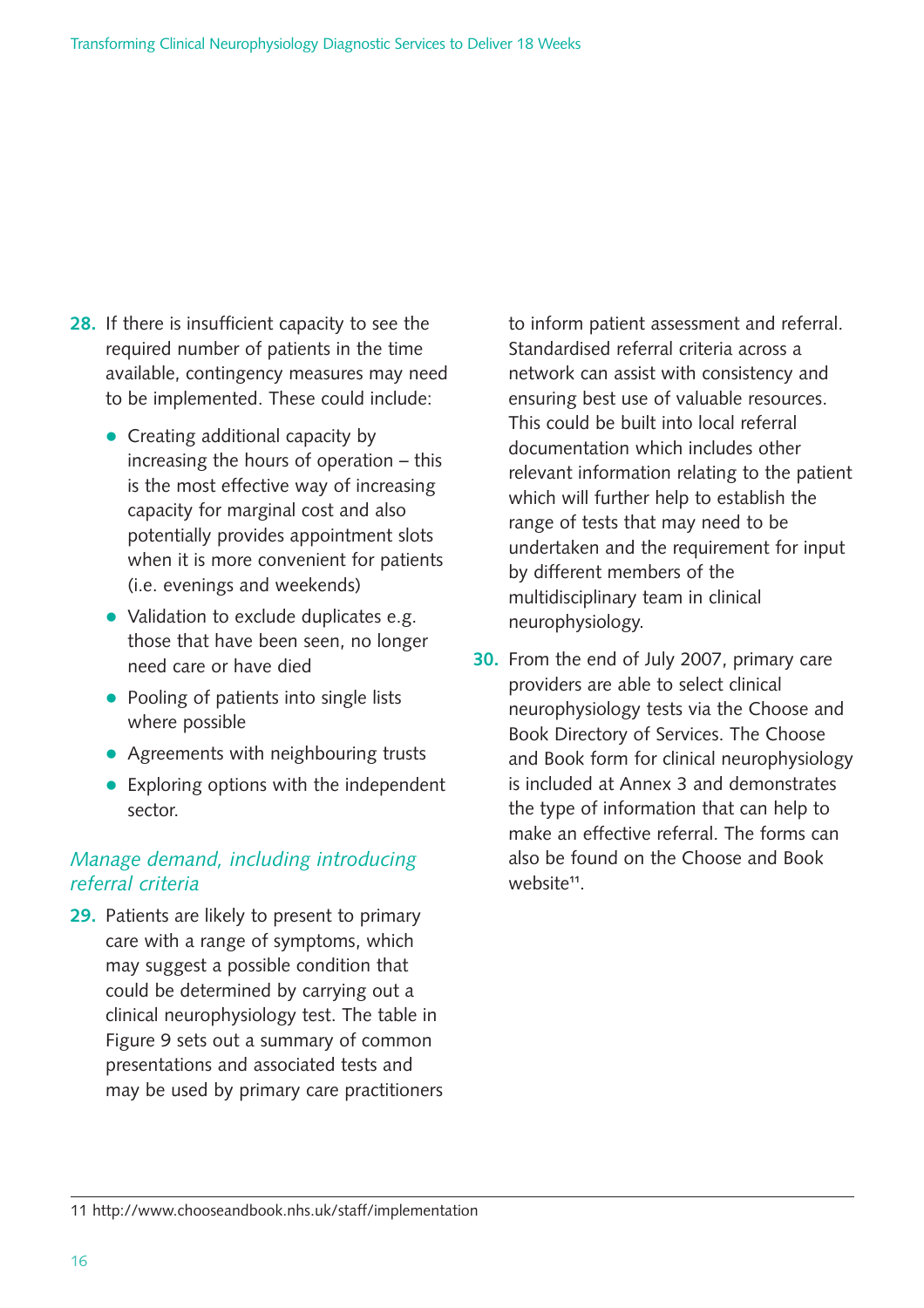| <b>PRESENTATION</b>               | <b>LIKELY CONDITIONS</b>           | <b>USEFULNESS OF CLINICAL</b><br><b>NEUROPHYSIOLOGY</b> | <b>APPPROPRIATE TESTS TO</b><br><b>USE</b> |
|-----------------------------------|------------------------------------|---------------------------------------------------------|--------------------------------------------|
| <b>Tingly Fingers</b>             | Carpal Tunnel Syndrome (CTS)       | High                                                    | <b>NCS</b>                                 |
|                                   | <b>Ulnar Neuropathy</b>            | High                                                    | NCS/EMG                                    |
|                                   | Radiculopathy                      | Medium                                                  | NCS/EMG                                    |
| Sensory Loss                      | Neuropathy                         | High                                                    | NCS/EMG                                    |
|                                   | Inherited Neuropathy               | Medium/High                                             | NCS/EMG                                    |
|                                   | Acquired Neuropathy                | High                                                    | NCS/EMG                                    |
|                                   | <b>Elderly Patients Neuropathy</b> | Low/Medium                                              | NCS/EMG                                    |
|                                   | Diabetic Patients Neuropathy       | Low                                                     | NCS/EMG                                    |
| Weakness                          | Motor Neurone Disease              | High                                                    | NCS/EMG                                    |
|                                   | Myopathy                           | High                                                    | NCS/EMG                                    |
|                                   | Myasthenia                         | High                                                    | EMG/sfEMG*                                 |
|                                   | Spinal Disease                     | Medium                                                  | EMG/SSEP**                                 |
| <b>Disorders of Consciousness</b> | Epilepsy                           | High                                                    | EEG                                        |
|                                   | Non-Epileptic Attack Disorder      | High                                                    | EEG                                        |
|                                   | Sleep                              | Medium                                                  | EEG                                        |
|                                   | Coma                               | Medium                                                  | EEG                                        |
|                                   | Migrane                            | Low                                                     | <b>EEG</b>                                 |
|                                   | Syncope                            | Low                                                     | EEG                                        |

\* sf: Single Fibre

\*\* SSEP: Somatosensory Evoked Potential

*Note. Patients' present with symptom complexes [column 1]; diagnoses are made on the basis of the test as above and a clinical opinion*

**Figure 9: A table showing the usefulness of clinical neurophysiology for common symptom groups to provide a guide for primary care.**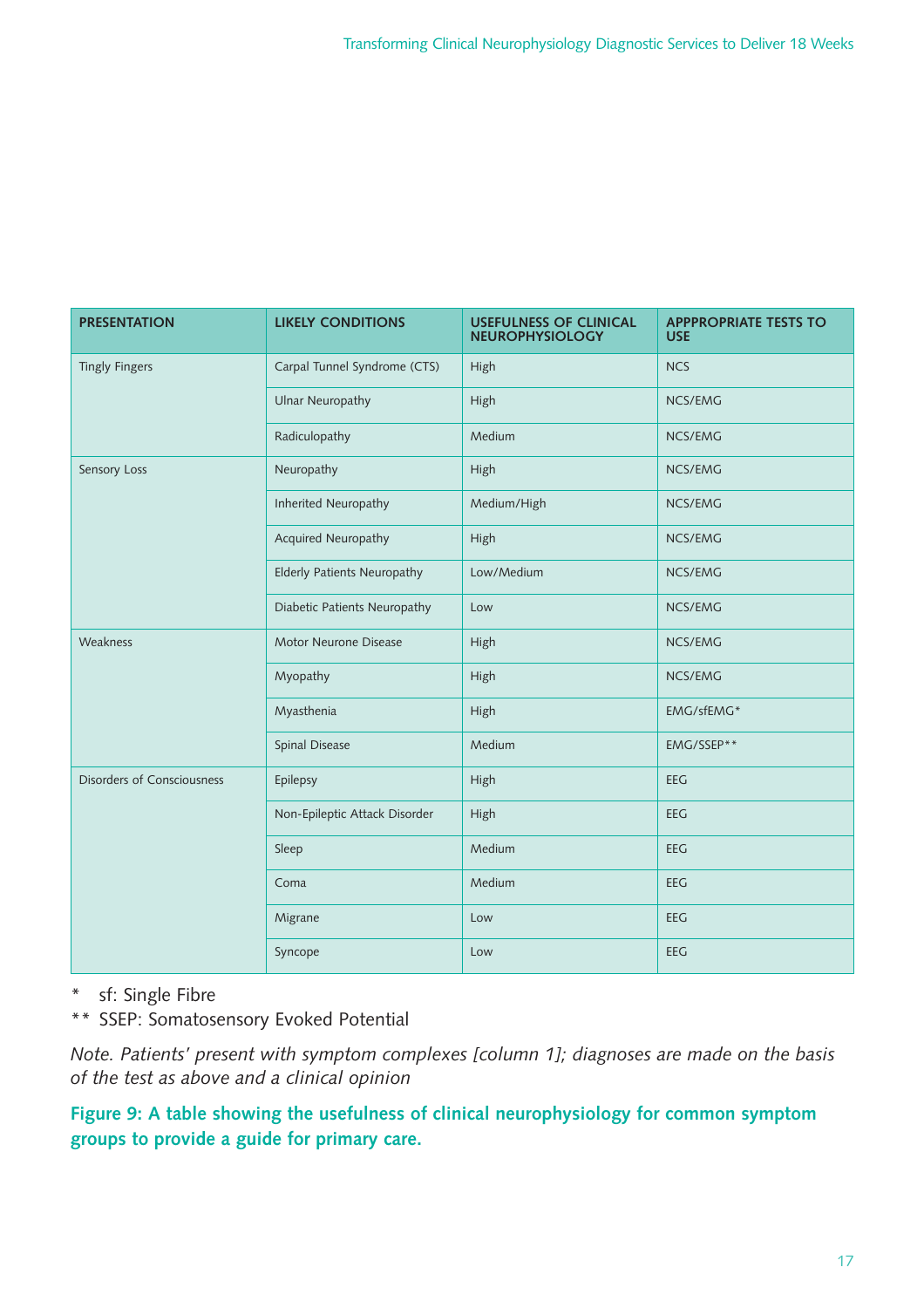- **31.** Most clinical neurophysiology diagnostics are provided following an outpatient consultation with a specialist within the acute Trust setting, and a significant amount of acute inpatient work also occurs on a daily basis. Improved access to diagnostic tests directly from primary care is also essential, assuming agreed referral criteria are in place. Effective referral criteria will support the management of these various sources of demand and are a key element of service transformation processes. They help to support not only equitable provision, but also ensure that patients with defined symptoms flow into the most appropriate service.
- **32.** The Royal Free Hampstead NHS Trust have developed and implemented a referral protocol with local GPs, encouraging direct access into services, as detailed in the following case study.

#### **CASE STUDY: THE ROYAL FREE HAMPSTEAD NHS TRUST**

#### **"One stop clinic for 'tingly fingers'"**

The Royal Free Hampstead NHS Trust developed, tested and agreed referral criteria, with ten GP's, which enable patients with tingly fingers to be referred into a one stop clinic. In the clinic, nerve conduction studies are performed by CPN's, reported by the CCN and a treatment plan made. An appointment with an orthopaedic surgeon in his outpatient clinic (moderate or severe CTS) or provision of splints (mild CTS) occurs on the same day as the test.

The key benefit of this model of care is that patients only have one appointment at the hospital instead of three, providing a superior patient experience and less administration and a reduction in waiting times from 26 weeks to 13 weeks for the Trust, enabling more effective use of capacity and lower waiting times.

The referral form for this clinic is reproduced in Annex 4

**33.** The information in the case study above shows what it is possible to achieve and needs to be used with the existing referral criteria developed for specific tests to ensure the development of appropriate thresholds for referral into clinical neurophysiology departments.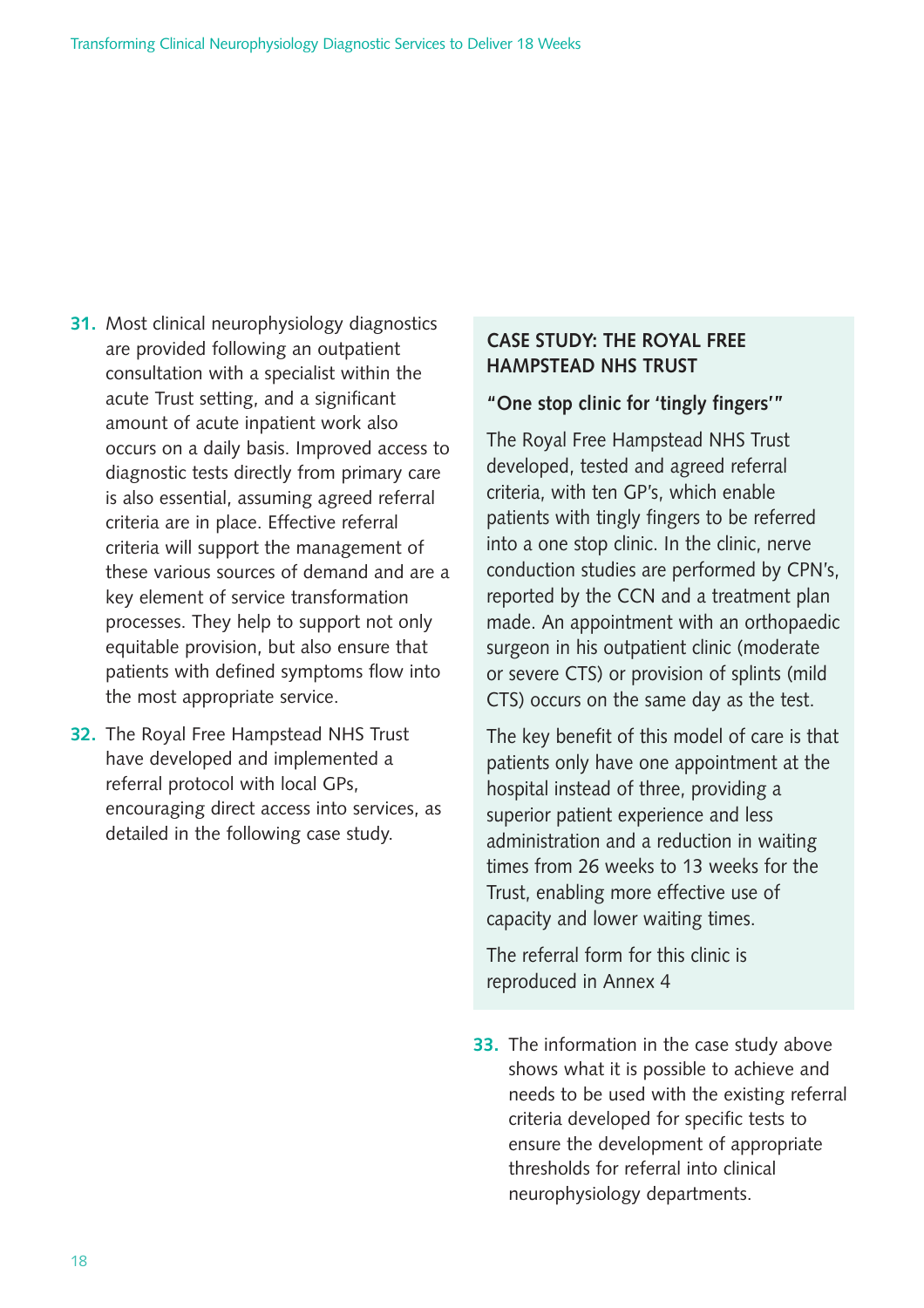#### *Implement booking systems*

- **34.** Having built an understanding of capacity and demand and implemented clear referral criteria, clinical neurophysiology departments may benefit from implementing booking systems, which could consist of:
	- A booked in advance service to outpatients, rather than an ad hoc on demand service, which is an inefficient use of staff time
	- Improved management of DNAs through a clear and consistently applied DNA policy and booking at short notice into cancelled slots
	- Innovative ways of calling patients for appointment and reminding them of the date.
- **35.** Effective booking will be achieved if adequate patient information is included on the referral form. This will help to speed up processing and ensure any tests that are required can be completed without delay, including reporting and interpretation, to support informed clinical decision making.
- **36.** Booking systems can also be improved by:
	- a) Reviewing existing internal paper-based referral systems and redesigning them to enable all bookings to be made

chronologically by date of referral and not date received by the department

- b) Validating all waiting lists to eliminate any duplicate entries, to free up capacity which otherwise would be lost.
- **37.** Scheduling or booking arrangements should be as efficient as possible and all available capacity appropriately managed and utilised where possible by dedicated administrative staff, as outlined in the case study below.

#### **CASE STUDY: PENNINE ACUTE TRUST (NORTH MANCHESTER GENERAL HOSPITAL)**

**"Use of administrative and clerical staff to manage waiting lists on a day to day basis and drastically reduce DNA rates"**

Pennine Acute Trust transferred responsibility for waiting list management from clinical physiologists to suitably trained administration staff; this allowed more productive use of clinical physiologist time. Partial booking and strict rules on DNAs were also introduced, which resulted in a decrease in the DNA rate from 18% to between 3-5%, and a measured increase in clinical capacity.

**38.** Clinical neurophysiology services are encouraged to introduce a patient tracking list (PTL) to manage reductions in current waiting lists, and to work towards a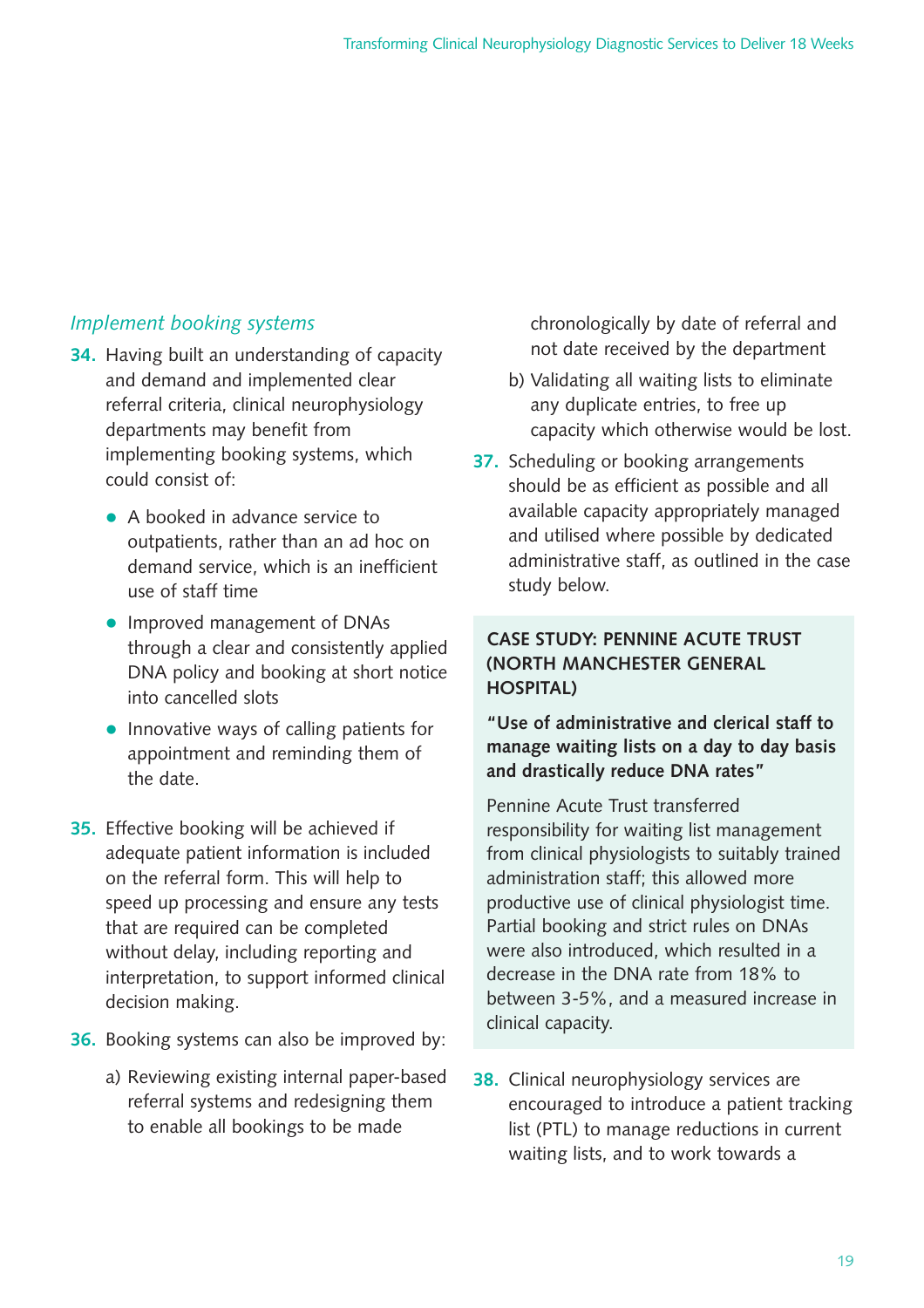complete pathway approach from GP referral to start of treatment. Guidance on the implementation of PTLs is available on the 18 weeks website**12**.

#### *Implement lean solutions*

- **39.** There are advantages in the use of "Lean" process methodology. Lean is an approach to improve flow and eliminate waste that was developed by Toyota. Lean is about getting the right things to the right place, at the right time, in the right quantities, while minimising waste and being flexible and open to change. Service model improvement stems from adopting a lean system design approach and fully using the resources that are available in clinical neurophysiology departments. A major way to achieve improved use of resources is to undertake a local process mapping exercise**13**. This could lead to improved workflow, better understanding and use of patient management systems and greater efficiency of all staff, with better team working**14**.
- **40.** Lean solutions may hinge on more effective ways of working, for example by implementing measures to maximise use of clinician time, as illustrated in the following case study.

#### **CASE STUDY: THE ROYAL FREE HAMPSTEAD NHS TRUST**

#### **"Process mapping of patient journeys for Carpal Tunnel Syndrome (CTS)"**

The Royal Free Hampstead carried out process mapping of the patient journey for CTS. This enabled staff to identify where delays occurred and to improve both administration of appointments, referral criteria and offer direct access to GP's. The patient pathway was reduced to one hospital visit, including an outpatient consultation with an orthopaedic surgeon and NCS for the investigation of Carpal Tunnel Syndrome.

#### **Technology**

**41.** Embracing the benefits of new technology is critically important in delivering services for 21st century healthcare as highlighted by the Health Industries Taskforce<sup>15</sup>.

#### *IT Solutions for Clinical Neurophysiology*

**42.** Clinical neurophysiology departments utilise a range of IT systems and there is no consistent approach across sites. Some departments have developed innovative approaches to managing information, such as in the case study below:

<sup>12</sup> Full details about the PTL methodology can be found at http://www.18weeks.nhs.uk/public/default.aspx? load=ArticleViewer&ArticleId=947

<sup>13</sup> Several development sites have undertaken this exercise

<sup>14</sup> http://www.institute.nhs.uk/ServiceTransformation/Lean+Thinking/

<sup>15</sup> DH Strategic Implementation Group, Health Industries Taskforce 'Innovation for health: making a difference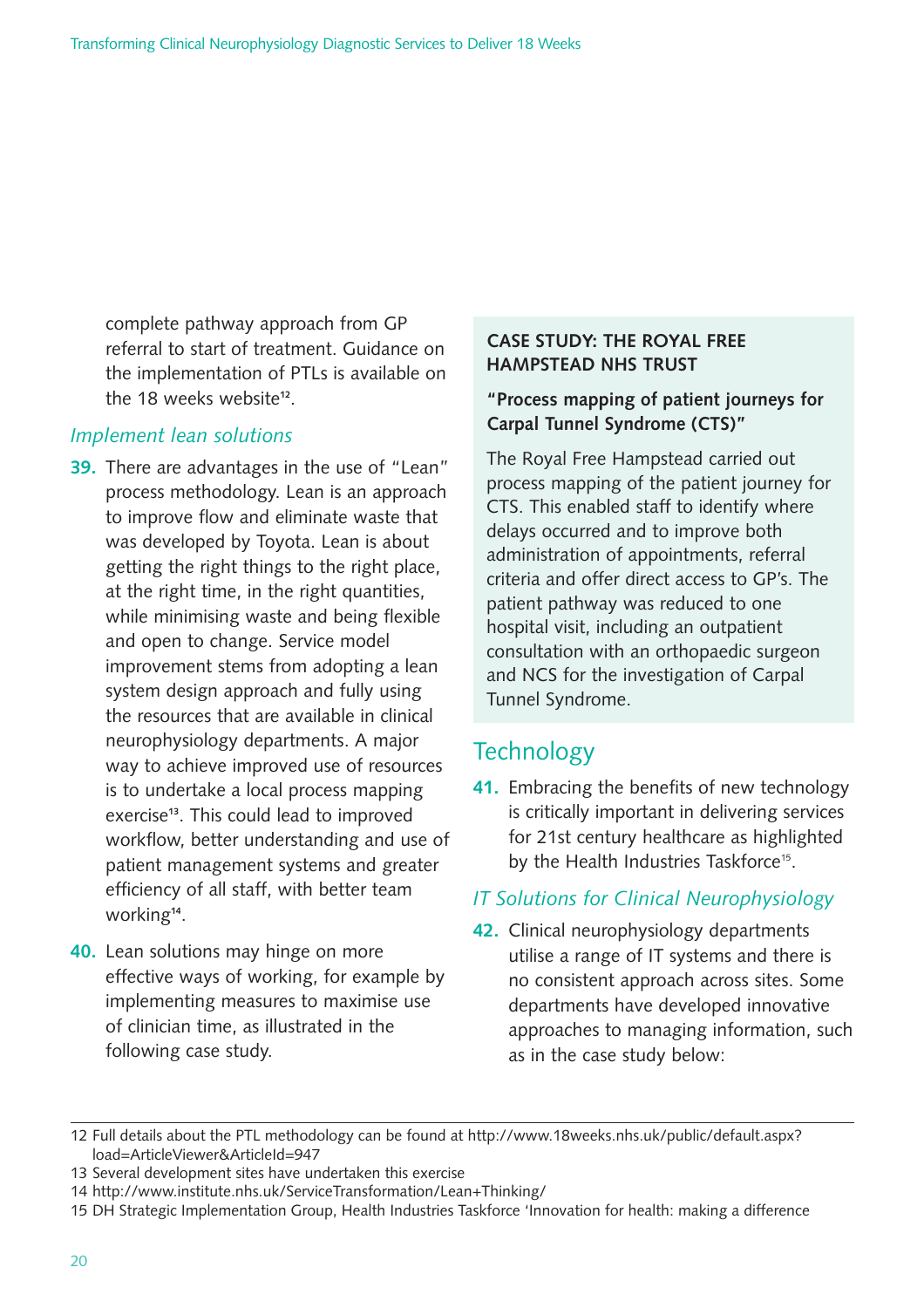#### **CASE STUDY: EAST KENT HOSPITALS NHS TRUST**

#### **"Electronic diary and record keeping database"**

The clinical neurophysiology department at Kent & Canterbury Hospital has developed and run an electronic diary and record keeping database since 1989. In developing these, clear distinctions were made between the two types of computer systems used in clinical neurophysiology.

- Administrative system used for appointment scheduling, report writing, record storage, management audit and research
- Technical software embedded in the equipment which performs the tests.

The administrative system is the hub and links to other hospital IT systems and the equipment in the department as illustrated in Figure 10, which shows the system links enabling all recordings made in the department to be accessed directly from within the administrative database (by loading whichever software is appropriate to the recording and retrieving the actual data from storage and passing it to the viewer software). The need for specialist software, for the viewing of EEG for example, restricts the availability of this facility elsewhere in the trust, though EEGSYS itself can be accessed from anywhere on the network by staff with the appropriate rights.



**Figure 10: Diagram to illustrate the electronic system in use in the clinical Neurophysiology department at Kent and Canterbury Hospital and how this is linked to other systems.**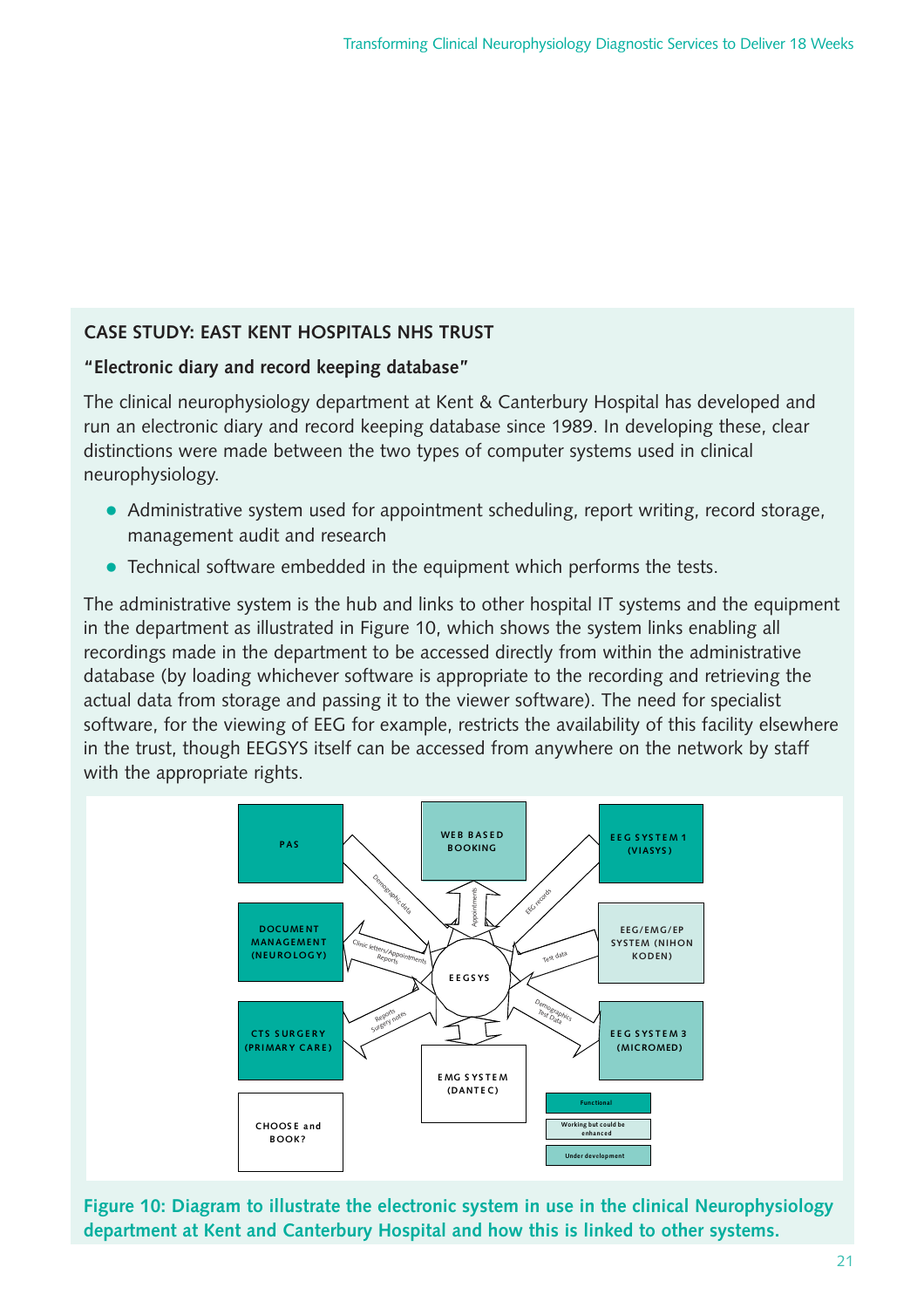The benefits of this system include:

- Immediate access from the neurology clinic to clinical neurophysiology reports
- Clinical neurophysiology investigations can be requested directly from the clinic, an appointment offered, agreed with patient and a subsequent follow up appointment made
- The clinical neurophysiology department can access clinic letters if more clinical information is needed at the time of the investigation
- Monitoring activity levels in department
- Referral management
- **•** Service development
- **Manpower planning**
- Audit and research.

While this case study demonstrates the value of an IT hub for streamlining systems and processes, the diagram illustrates that more work is required to provide the functionality to enable test results to be directly obtained from the equipment it is generated on and for this information to be uploaded in the form of a clinical and technical report for use in differential diagnosis.

#### *New technology*

- **43.** There are several areas where new technology has the potential to improve clinical neurophysiology services.
- **44.** New multifunctional digital equipment that combines nerve conduction studies, electroencephalography and evoked potentials allow distinct flexibility in service. Each clinical neurophysiology test

requires a specific function from the equipment and an appropriately located or screened room to undertake the test, therefore, only one investigation can be performed at a time. The ability to carry out multiple investigations in the same room has the potential to increase throughput and efficiency. Figure 11 shows a combined NCS/EEG/EP system.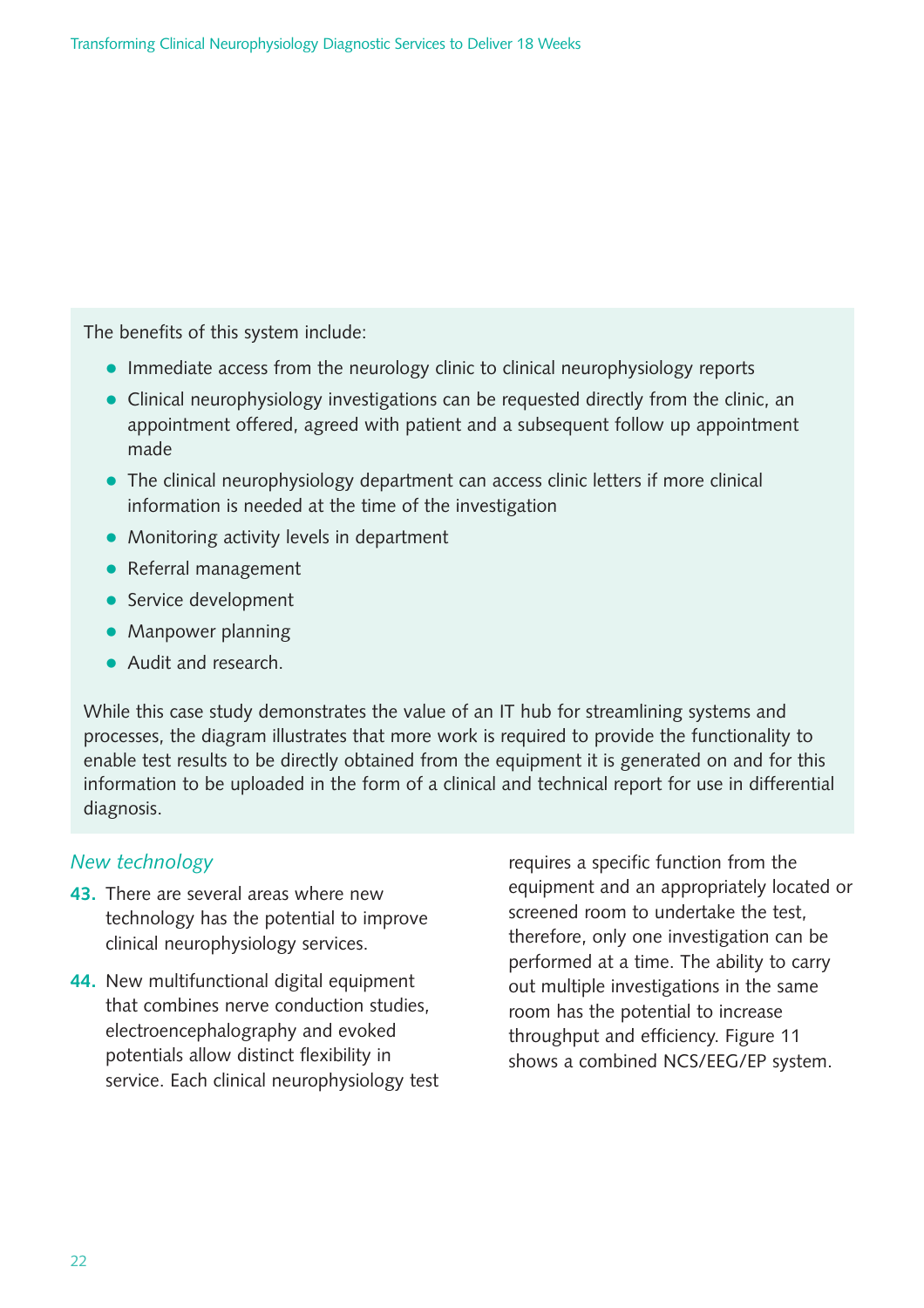

#### **Figure 11: An example of multifunctional equipment used for NCS/EEG and EP.**

**45.** Use of computer technology to record the results of EEGs and video clips of clinical events have allowed the interpretation of the results at a remote site, enabling faster interpretation of results, leading to speedier diagnosis and treatment for the patient. Benefits of this technology include:

- $\bullet$ Faster reporting
- Records forwarded to competent neurophysiological interpreter rather than waiting for him/her to visit location
- Ability to audit across wider areas/regions
- **·** Improved access for patients' since EEGs can be recorded outside usual departments closer to patient.
- **46.** The bandwidth requirements for this technology are significant, so it is necessary to ensure that the appropriate provision of IT hardware and support for users and receivers are present.
- **47.** The widespread use of inexpensive digital video with EEG and the advent of cheap digital storage for large volumes of data have greatly aided the analysis of clinical events during recording. Some of the latest advances include the introduction of portable equipment built around a laptop computer. This equipment can be used in a variety of locations, including close to the patient by appropriately trained and competent practitioners. An example of an interface is shown in Figure 12.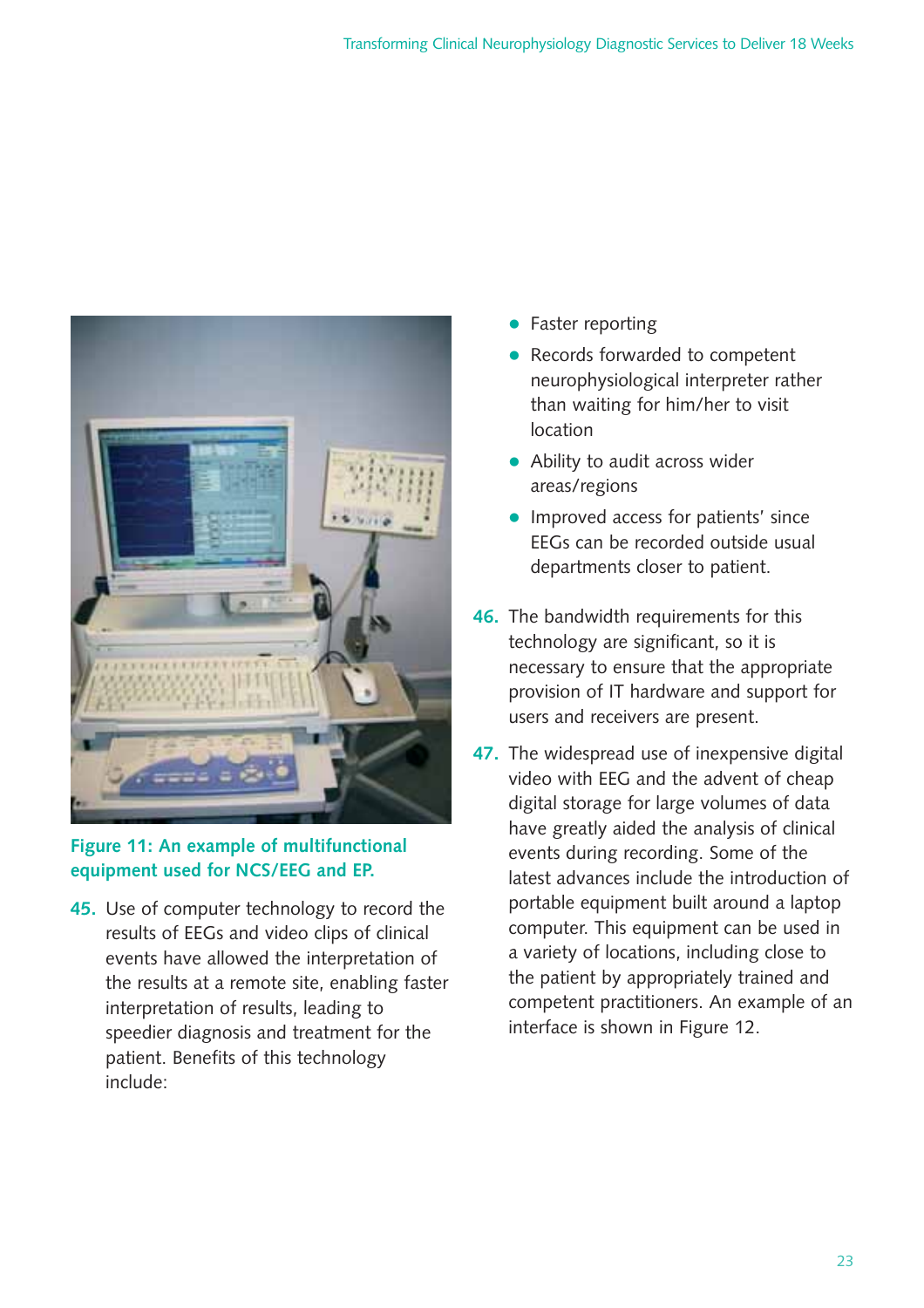

#### **Figure 12: An example of a digital EEG interface.**

**48.** There has been a distinct trend over past years for medical equipment to become smaller and more portable, increasing the ease of use in community or mobile care settings. Specifically in clinical neurophysiology (particularly in the USA) several hand held devices for quick and simple carpal tunnel testing have recently

been marketed. Some have been validated against conventional NCS and give reasonable results<sup>16</sup>. However, they are limited in the range of measurements they can make, and their absolute accuracy and clinical utility is still being fully evaluated. The technology requires further assessment, but should be kept under

16 Detail of the Mediracer device can be found in: Acta. Neurol. Scand 2007: 115: 390-397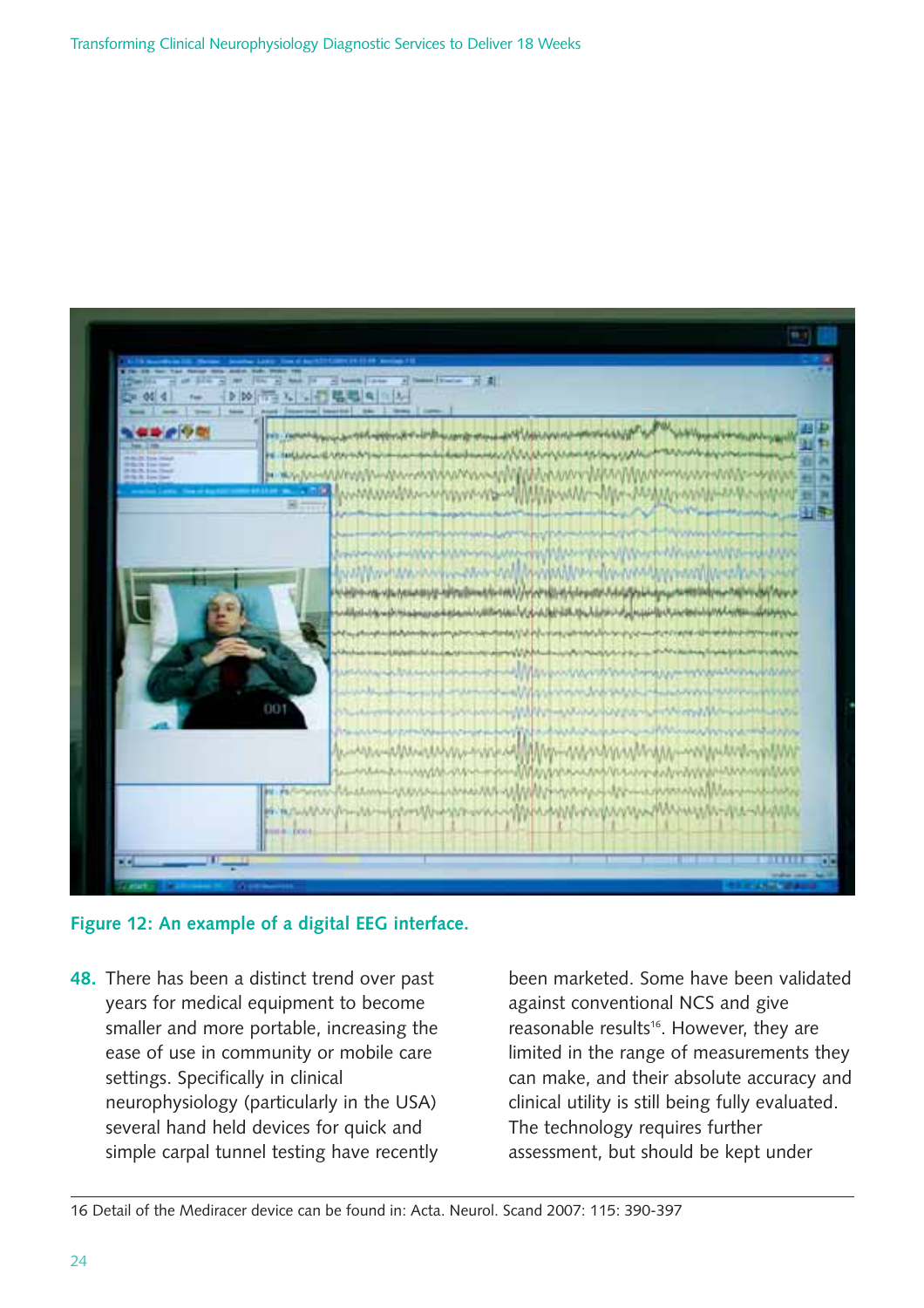review given its potential use in primary care. For other types of equipment used in clinical neurophysiology there is likely to be a limited improvement in portability due to the technical complexity of the equipment involved.

#### *Implementation of new technology*

**49.** Challenges faced within organisations include the need to break with tradition/culture and apply a way of working that continues to look for a better way to deliver services to patients. This means keeping abreast of changing technology, not only for its potential to transform patient care but also for the opportunities and challenges it raises for workforce development. Associated with the introduction of all new technology is the need for standards and protocols for tests and reporting to ensure that high quality and safe services are provided for patients. Specifications for clinical neurophysiology tests will be published in the near future on the 18 weeks website.

#### **Workforce**

#### *Clinical neurophysiology workforce profile*

**50.** In every part of the NHS, the workforce is critical in implementing effective services with plans needing to be affordable and supported by significant role redesign, skill mix and productivity gains. There is a large variation in clinical neurophysiology staffing per unit population and per unit productivity. This leads to wide ranging

service models, with different levels of care for patients.

- **51.** Clinical neurophysiology diagnostics are performed by a small multidisciplinary team comprising of medical staff, clinical physiologists and support workers and administrative and clerical staff with variation in the level of staff who undertake specific functions within an individual department. There are variations nationally in staffing levels and workforce profiles and even departments with similar staffing levels and case mix do not all deliver the same level of activity.
- **52.** Reducing waits in clinical neurophysiology in a sustainable way to meet the milestones and achieve the access targets for 2008 will require a fundamental change in the way the multidisciplinary team work together. Multidisciplinary working in clinical neurophysiology has traditionally involved Clinical Physiologists in Neurophysiology [CP(N)s] performing EEGs and EPs, with Consultant Clinical Neurophysiologists [CCNs] interpreting results in relation to the clinical problem, as well as performing nerve conduction studies and EMG
- **53.** Opportunities for development of CP(N)s and other members of the non-medical workforce team in clinical neurophysiology need to be fully exploited in a multidisciplinary approach (where CCNs are often the clinical lead) for a number of reasons: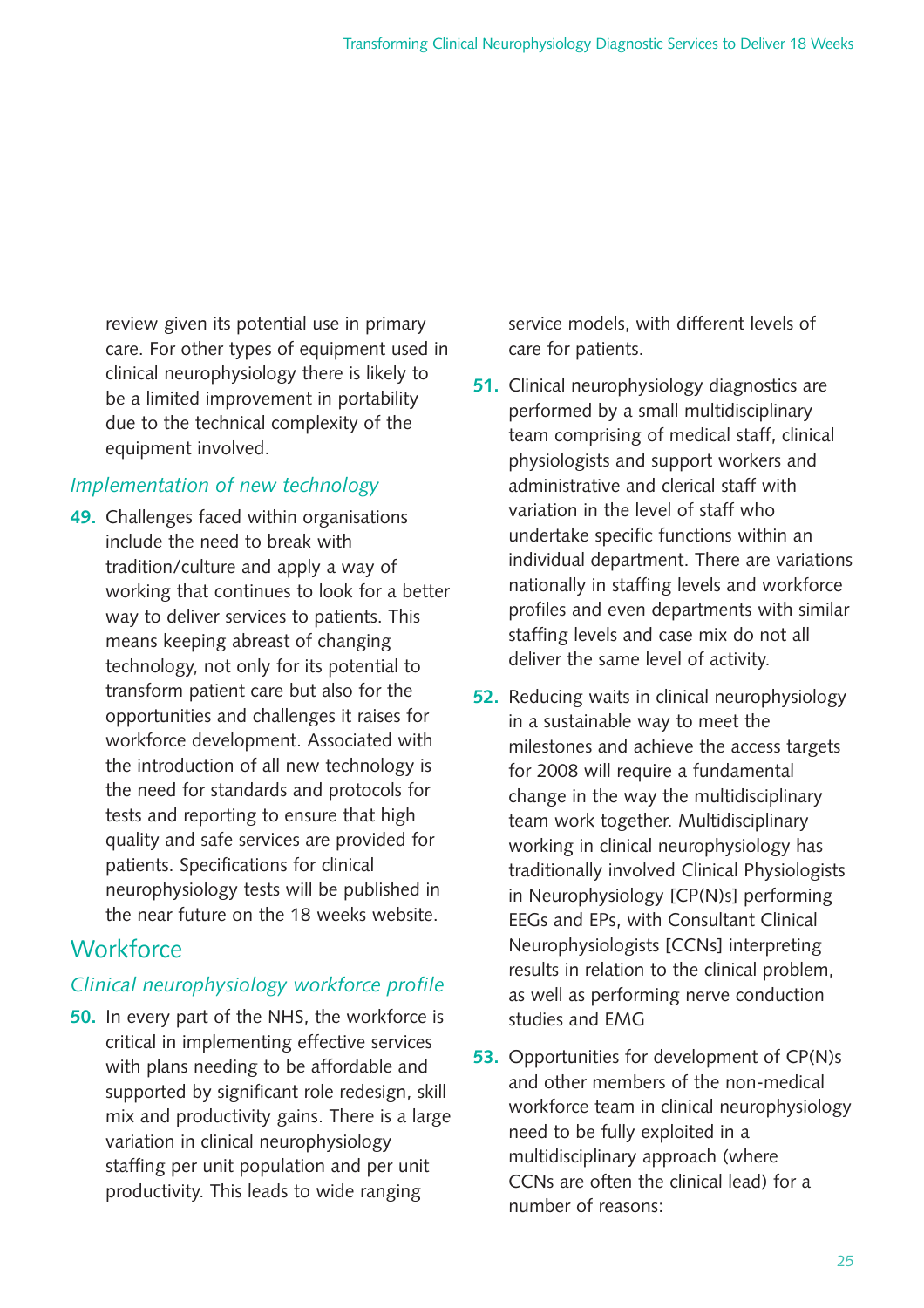- CCNs are limited in number (with only low levels of growth expected in the coming years), requiring their specialist skills to be used effectively.
- CP(N)s have extensive skills and knowledge that could be further developed, enhancing their role and the tasks they can perform as part of a multidisciplinary team.
- Current capacity issues (and long waiting times) in clinical neurophysiology are often cited to be workforce related rather than a lack of suitable equipment or clinic space.

#### **CASE STUDY: IPSWICH HOSPITAL NHS TRUST**

#### **"Increase throughput by maximising clinician time for NCS clinics"**

To utilise Consultant time effectively staff at Ipswich Hospital ran parallel clinics for peripheral neurophysiology with 2 CP(N)s performing nerve conduction studies and one CCN supervising and performing EMG if indicated. One clinic was for CTS screening and one clinic for complex NCV, which may need EMG. This allowed 10 patients instead of 5 to be seen in a session. If the CCN was free, they reported on EEG's in any available time between patients. This enabled maximum use of valuable but scarce CCN time in a department with no full time consultant cover.

#### *New Roles*

- **54.** A range of new and extended workforce roles have emerged recently in clinical neurophysiology, many of which have been tested within the development sites and other hospitals to support innovative solutions to address the long waits. These are summarised in Figure 13 and are related to some of the pathways developed around peripheral neurophysiology but do not cover the whole pathway. However they demonstrate the use of developing and expanding the roles of the workforce and utilising skill mix to achieve a more streamlined service.
- **55.** The introduction of assistant and associate practitioner and other support roles means CP(N)s can be freed up from routine duties to undertake other specialist procedures such as ulnar nerve neuropathy and peripheral neuropathy nerve conduction studies, and intraoperative monitoring (IOM).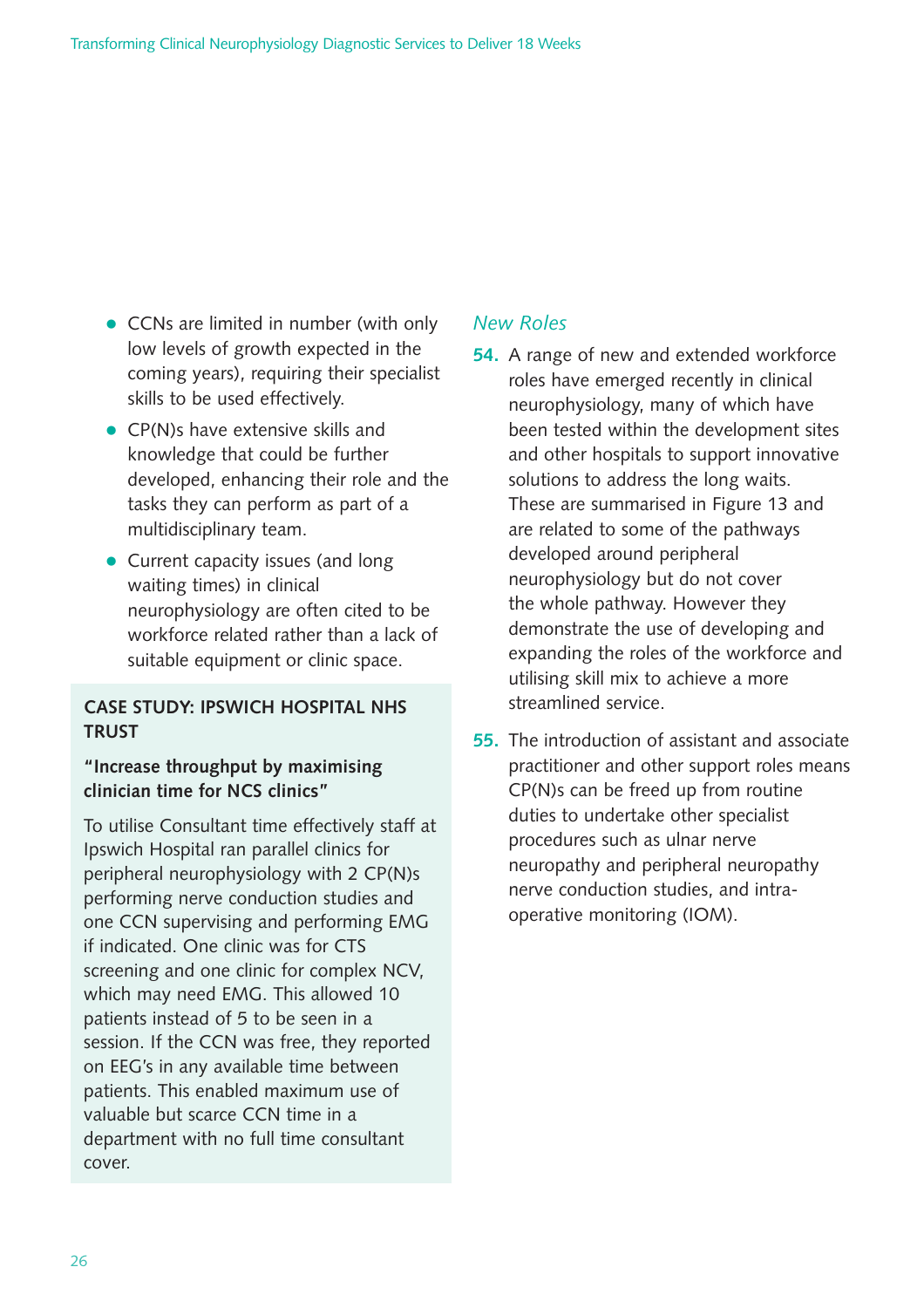| Neurophysiological<br>investigation         | New/extended<br><u>P</u>                                      | Impact                                                                                    | Sites tested                                                          | Other sites using<br>this model                                           |
|---------------------------------------------|---------------------------------------------------------------|-------------------------------------------------------------------------------------------|-----------------------------------------------------------------------|---------------------------------------------------------------------------|
| Administration and patient<br>care          | Administration & Clerical Staff<br>Assistant/Senior Assistant | Improved waiting list<br>management                                                       | Norfolk & Norwich University<br>Hospital NHS Trust                    | Ipswich Hospital NHS Trust                                                |
|                                             | Clinical Physiologists<br>(Neurophysiology)                   | duties from more senior staff<br>Removing administration                                  | Pennine Acute NHS Trust                                               |                                                                           |
|                                             |                                                               | Preparing rooms and patients<br>for tests                                                 |                                                                       |                                                                           |
|                                             |                                                               | Patient care within dept                                                                  |                                                                       |                                                                           |
| Carpal Tunnel Screening (CTS)<br><b>NCS</b> | <b>Band 5 Clinical Physiologists</b><br>(Neurophysiologists)  | by clinical physiologists freeing<br>Focus provision of CTS NCS<br>up time for the CCN    | UHB NHS Foundation Hospital<br>East Kent Hospitals NHS Trust<br>Trust | Neurophysiology depts are<br>now using this model<br>Majority of Clinical |
|                                             |                                                               | Decrease waiting times<br>Increased capacity                                              |                                                                       |                                                                           |
| Ulnar and Peripheral nerve<br><b>NCS</b>    | Band 6/7 Clinical Physiologists<br>(Neurophysiology)          | Focus provision of NCS by<br>clinical physiologists                                       | University Hospital of North<br>Staffs NHS Trust                      | Hammersmith Hospital NHS<br>e.g.<br>City Hospital Birmingham              |
| Screening                                   | In conjunction with CCN                                       | CCN involved only if EMG<br>required                                                      | Poole Hospital NHS Trust                                              | Trust                                                                     |
|                                             |                                                               | Increased capacity                                                                        |                                                                       |                                                                           |
|                                             |                                                               | Decrease waiting times                                                                    |                                                                       |                                                                           |
| EP and IOM Investigations                   | Physiologists perform low risk<br>Band 7/8a Clinical          | Freeing up time for the CCN<br>to focus on more complex                                   | Norfolk & Norwich University<br>Hospital NHS Trust                    | Royal Free Hampstead NHS<br>Trust                                         |
|                                             | routine cases<br>and                                          | cases                                                                                     |                                                                       | University Hospital of North<br>Staffs NHS Trust                          |
| Reporting of EEG<br>and NCS                 | Clinical Physiologists<br>(Neurophysiologists)<br>Band 7      | Provision of clinical reports for<br>EEG/EP's and NCS for CTS in<br>simple, routine cases | University Hospital of North<br>Staffs NHS Trust                      | Hammersmith Hospitals NHS<br>e.g.<br>City Hospital Birmingham<br>Trust    |
|                                             | In conjunction with CCN                                       | Reduced waiting times for<br>routine reports                                              |                                                                       |                                                                           |

Figure 13: Table showing extended roles of the clinical neurophysiology workforce as tested by physiological **Figure 13: Table showing extended roles of the clinical neurophysiology workforce as tested by physiological** measurement development sites. **measurement development sites.**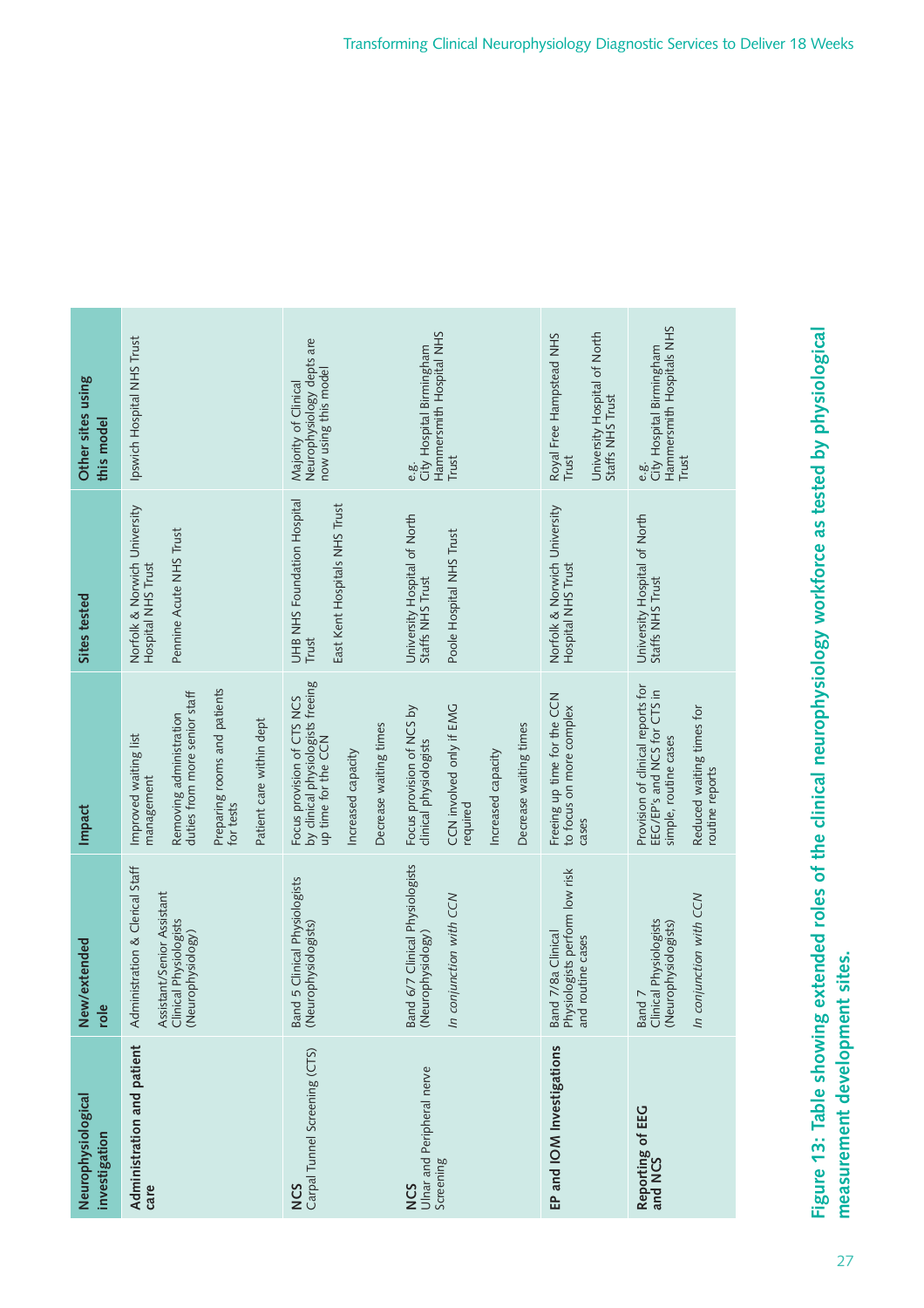#### **CASE STUDY: NORFOLK AND NORWICH UNIVERSITY HOSPITAL NHS Trust**

#### **"A review of workforce functions to increase productivity"**

At Norfolk and Norwich, general housekeeping duties, patient care and administrative tasks are performed by an Assistant Clinical Physiologist (ACP) at Agenda for Change Band 2 or 3. This releases time for other staff to carry out tests and has resulted in increased throughput of patients by 10 per week.

**56.** The impact of developing extended roles for CP(N)s, for example in clinical reporting of EEGs and carrying out peripheral neurophysiology examinations, can be clearly demonstrated in the following two case studies:

## **TRUST**

#### **"Clinical Physiologist (Neurophysiology) led ulnar neuropathy clinics"**

Poole hospital has implemented a CP(N) led ulnar neuropathy clinic since July 2006 with a period of clinical physiologist training provided by the consultant clinical neurophysiologists. Standards are constantly monitored with consultant re-examination available if requested by the CP(N). Waiting times for a consultant led clinic dropped from a maximum of 26 weeks to 10 weeks over a 9 month period and waits for a CP(N) led ulnar clinic are now 6 weeks.

#### **CASE STUDY: UNIVERSITY HOSPITALS OF NORTH STAFFORDSHIRE NHS TRUST**

#### **"Introduction of new and extended workforce roles"**

North Staffordshire Trust's Clinical Governance Board approved CP(N) to autonomously report NCS carpal tunnel syndrome studies, normal EEGs and evoked potential (EP's) investigations.

In addition a further extension to the CP(N) role is to perform NCS in ulnar neuropathies and peripheral nerve studies. There is no routine input from the consultant although clinical opinion is being provided by medical staff in the early stages of the project.

Use of Senior Assistant Clinical Physiology staff since 2003/4 to manage bookings and day to day coordination of the department further releases specialist staff to concentrate on more complex work and the **CASE STUDY: POOLE HOSPITAL NHS** development of extended role practitioners.

> **57.** Integral to these two case studies is the need for CP(N)s to acquire the right skills and competences via appropriate education and training that underpins the knowledge required and which progresses consistent clinical governance. This education needs to be similar to the level and type of training undertaken by medical staff who may have traditionally undertaken these roles.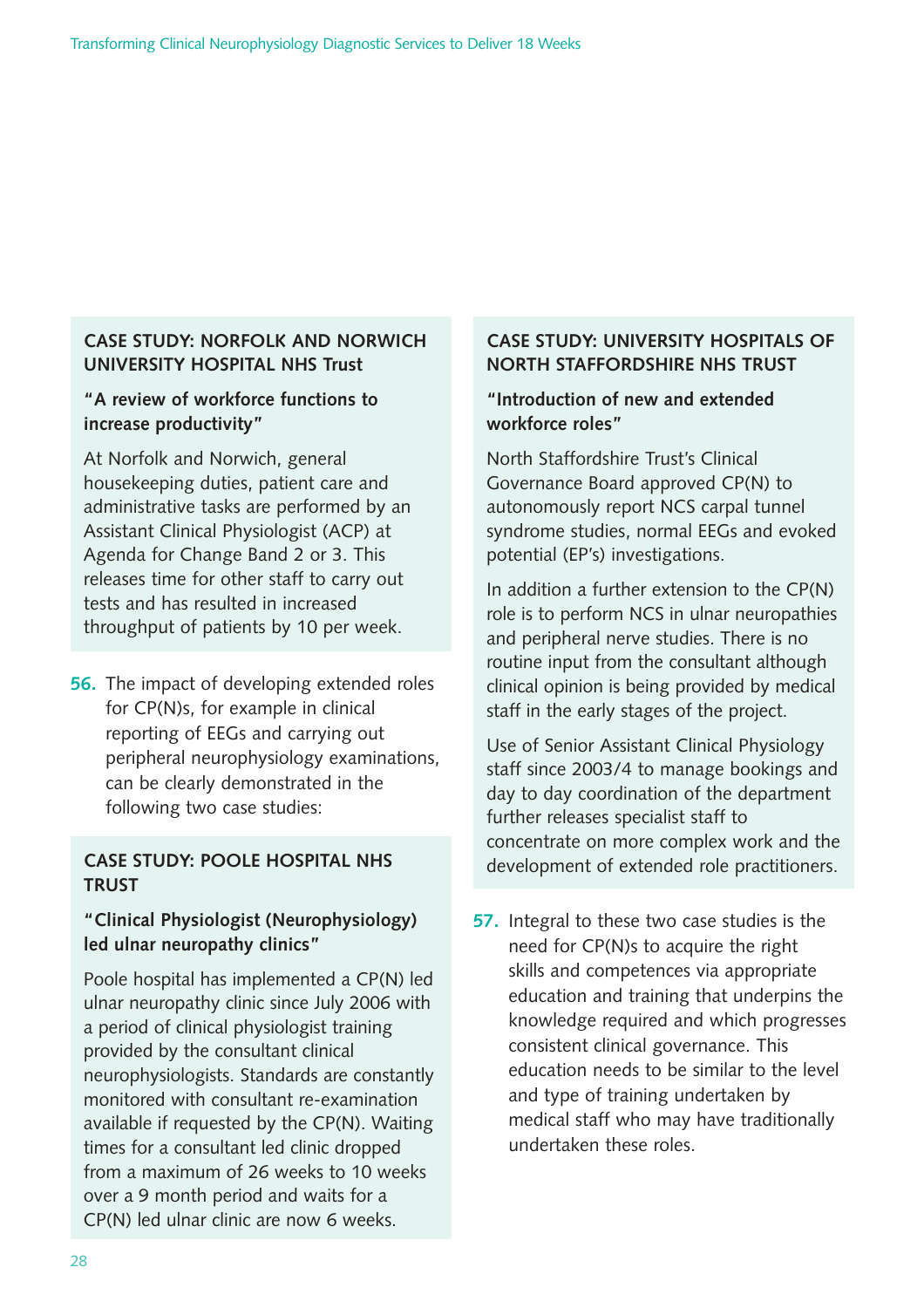- **58.** Extended and new roles for CP(N)s will need to continually evolve and develop further to include more complex peripheral neurophysiology as outlined in Figure 14. The skills to perform these extended roles will require the attainment of the necessary competencies developed in collaboration with CCNs who provide a clinical opinion based on both clinical neurophysiological data and the patient's clinical presentation. Through the creation of a truly multidisciplinary team, based on skills and comparable competences, there will be the opportunity to deliver the required range of tests and an enhanced, high quality service for patients.
- **59.** Creative approaches to training and development will need to be developed in order to achieve flexibility in the workforce, which may include use of e-based learning opportunities and a network wide approach to training. In addition, clinical supervision and governance arrangements need to be put in place for all levels of staff.

#### *Leadership*

**60.** There is strong evidence from the organisations cited in this document that one of the biggest success factors is due to inspirational leadership and a 'can-do' attitude. To achieve major change in workforce transformation, strong clinical and managerial leadership is essential.

- **61.** Clinicians and managers play a key role in discussing how the service can be provided and it is important that all providers are involved in discussions relating to future provision.
- **62.** Senior departmental staff have an opportunity to shape the local agenda by contributing to clinical neurophysiology network diagnostic groups to share good practice and agree locally negotiated solutions to current and future challenges.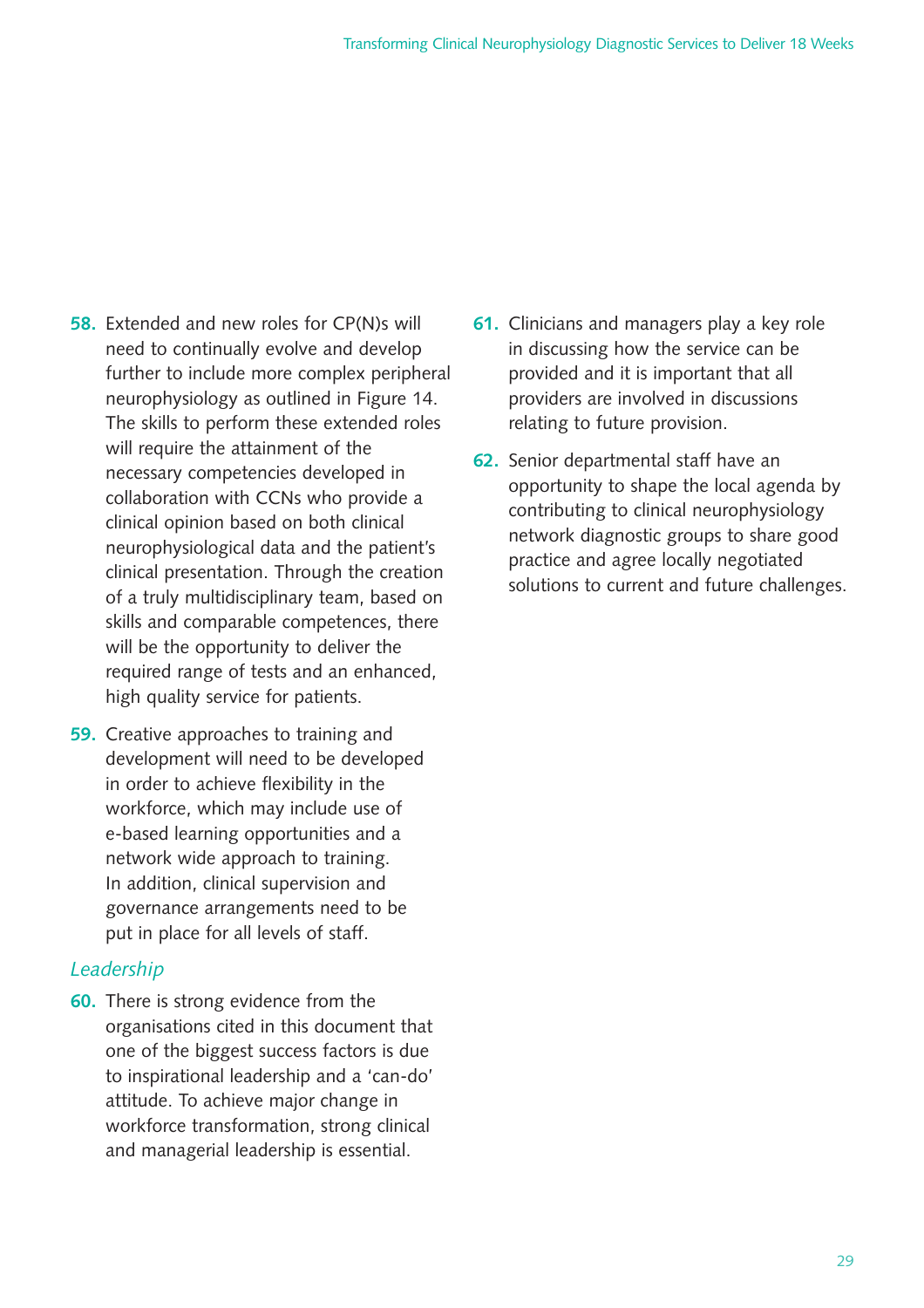| Procedure                    | Stage of test          | Associate Clinical Physiologists | Clinical Physiologists, CP(N)s | <b>Advanced Practitioner</b>                |
|------------------------------|------------------------|----------------------------------|--------------------------------|---------------------------------------------|
| Routine EEG                  | Test and analysis      | routine practice                 | routine practice               |                                             |
|                              | Clinical opinion       |                                  |                                | development opportunity                     |
| Prolonged/<br>complex EEG    | Test and analysis      | development opportunity          | routine practice               |                                             |
|                              | mo.<br>Clinical opini  |                                  |                                | development opportunity                     |
| Telemetry                    | Test and analysis      |                                  | routine practice*              | routine practice*                           |
|                              | noi.<br>Clinical opini |                                  |                                | special interest development<br>opportunity |
| Intraoperative<br>monitoring | Test and analysis      |                                  | development opportunity        | routine practice*                           |
|                              | Clinical opinion       |                                  |                                | special interest development<br>opportunity |
| Evoked potentials            | Test and analysis      | development opportunity          | routine practice**             | routine practice***                         |
|                              | lon<br>Clinical opini  |                                  | development opportunity        | development opportunity                     |
| NCS (CTS Only)               | Test and analysis      | development opportunity          | routine practice               | routine practice                            |
|                              | noi.<br>Clinical opini |                                  | development opportunity        | routine practice                            |
| SON                          | Test and analysis      |                                  | development opportunity        | development opportunity                     |
|                              | Clinical opinion       |                                  |                                | special interest development<br>opportunity |
| <b>NCS/EMG</b>               | Test and analysis      |                                  |                                | development opportunity                     |
|                              | Clinical opinion       |                                  |                                | special interest development<br>opportunity |

In departments that have this facility  $*$  In departments that have this facility  $*$ 

Limited range of tests \*\* Limited range of tests  $* *$ 

\*\*\* Complete range of tests \*\*\* Complete range of tests

Assistant Practitioners perform a range of tasks in support of other professionals including chaperoning, clearing up, electrode care, Assistant Practitioners perform a range of tasks in support of other professionals including chaperoning, clearing up, electrode care, organisation of transport and so contributing to the patient experience. organisation of transport and so contributing to the patient experience.

CCNs and Specialist Registrars offer clinical opinons on tests performed by CP(N)s (EEGs, Evoked Potentials and NCS) as well as CCNs and Specialist Registrars offer clinical opinons on tests performed by CP(N)s (EEGs, Evoked Potentials and NCS) as well as performing and reporting all aspects of peripherial neurophysiology tests. performing and reporting all aspects of peripherial neurophysiology tests.

Figure 14: Table showing the current and potential roles of the clinical neurophysiology workforce. **Figure 14: Table showing the current and potential roles of the clinical neurophysiology workforce.**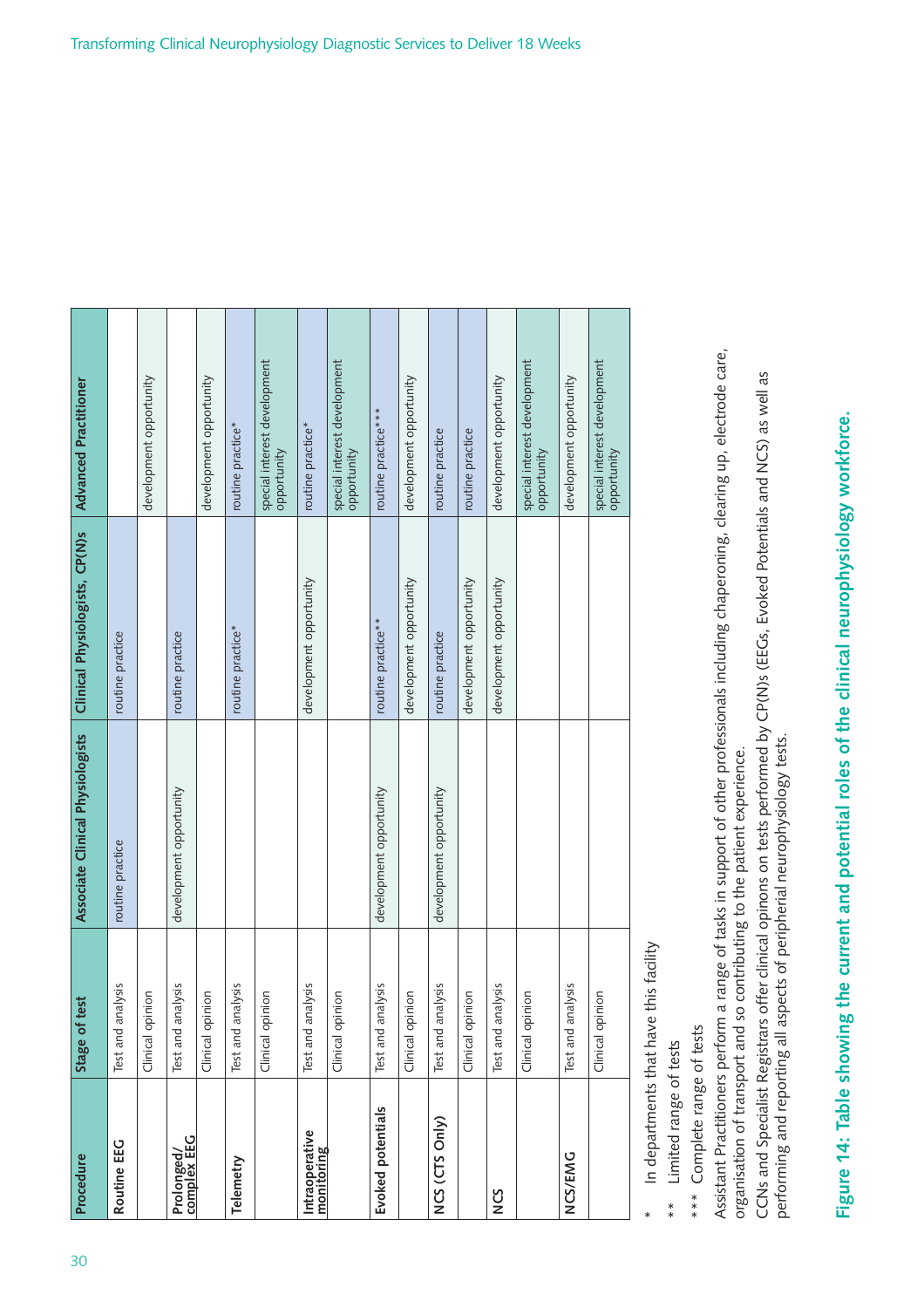## **Symptom based pathways**

- **63.** A number of symptom based 18 week commissioning flow pathways have been published across a whole variety of specialties. All of these pathways are available to download from the 18 weeks website<sup>17</sup>. Pathways of relevance to clinical neurophysiology include Blackouts; Pins & Needles and Numbness in Fingers.
- **64.** Three additional pathways are presented in Figures 15, 16 and 17, highlighting areas of particular concern for clinical neurophysiology departments. A number of service models that have been illustrated earlier in this document form key parts of these pathways. They highlight the way forward for developing a more streamline approach for providing an efficient patient pathway within clinical neurophysiology departments.

Key points in relation to each of these pathways are:

- CTS pathway (Figure 15) is based on a one stop clinic to investigate pain/tingling/numbness in the hand in either a primary or secondary care setting and is practitioner led with referrals directly to the clinical neurophysiology department/provider
- Other Neurological Symptoms (Figure 16), this is similar to the CTS pathway but is adapted to offer a wider screening service for other neurological

symptoms. Some of this may be related to peripheral neuropathies (in particular ulnar entrapment at the elbow) and various types of peripheral neuropathy (i.e. diabetes), but up to 50% of peripheral neurophysiology work can fall into categories outside these. Delivery could be in primary or secondary locations although volume may be restrictive and may need a CCN in addition to the CP(N)

- EEG pathway (Figure 17) provides an initial route for the investigation of blackouts/seizures, when a routine EEG would be performed and, if results are equivocal, a sleep deprived appointment offered straight away. This could be arranged with the patient before leaving the department, cutting out a referral back to the specialist consultant until a second EEG has been done.
- **65.** The three pathways highlight innovative ways of delivering care to patients attending clinical neurophysiology departments. They emphasise a number of key changes that departments can make to improve the flow of patients:
	- Introduce effective referral protocols
	- Provide clinical neurophysiology diagnostic services that are tailored for specific groups of patients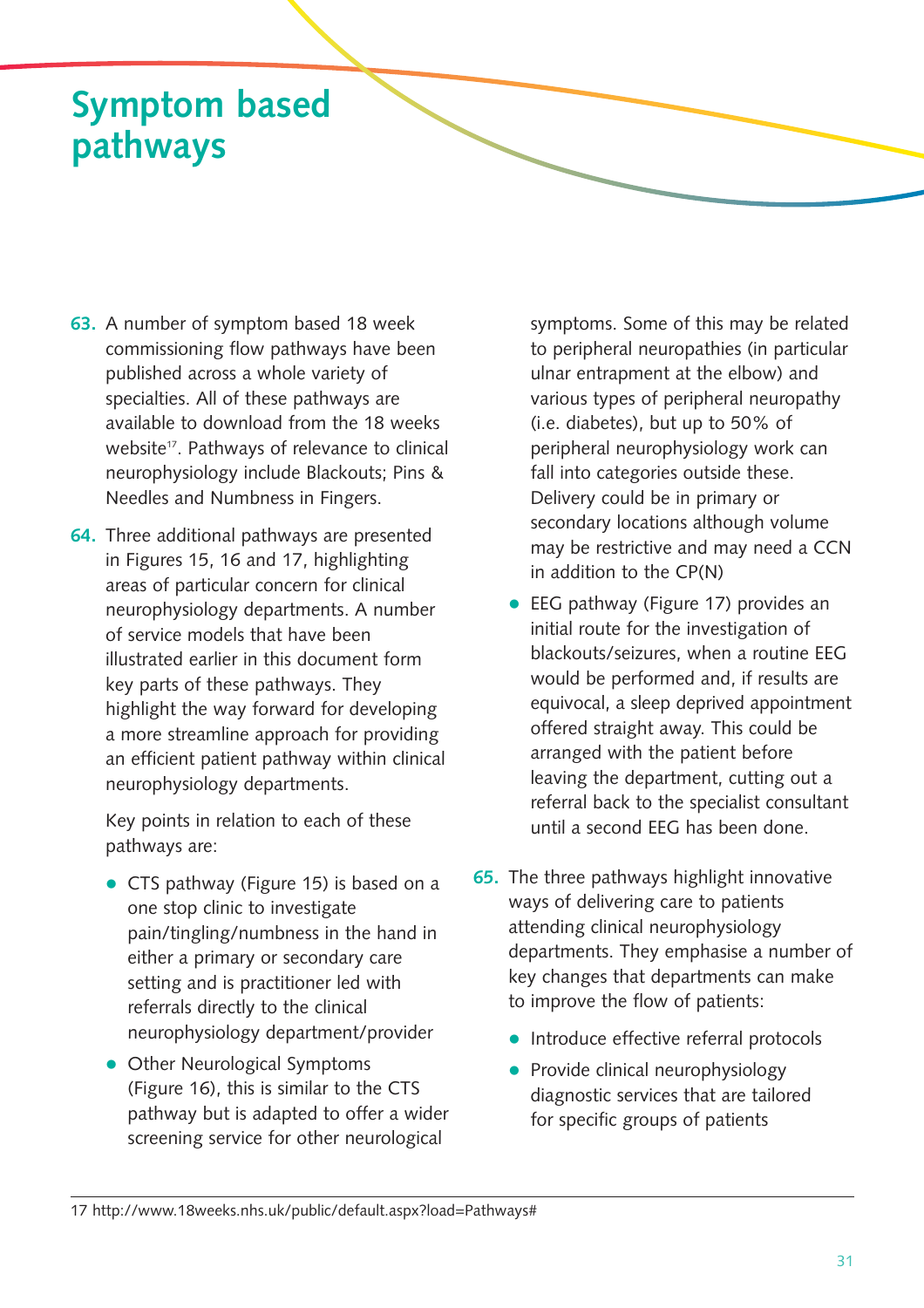#### **CTS Pathway Primary/Secondary Care**



#### **Figure 15: A diagram to illustrate a model pathway for CTS.**

- Carry out assessments in advance of specialist consultant care where appropriate and perform further clinical neurophysiology tests if appropriate
- Provide treatment, where possible, at the same time as assessment.

These changes are covered in greater detail in paragraphs 66 to 69.

- **66.** Introduce effective referral protocols:
	- Referral protocols can be used to ensure appropriateness of referral and streamline patients with key conditions including those with suspected carpel tunnel syndrome and suffering from blackouts/seizures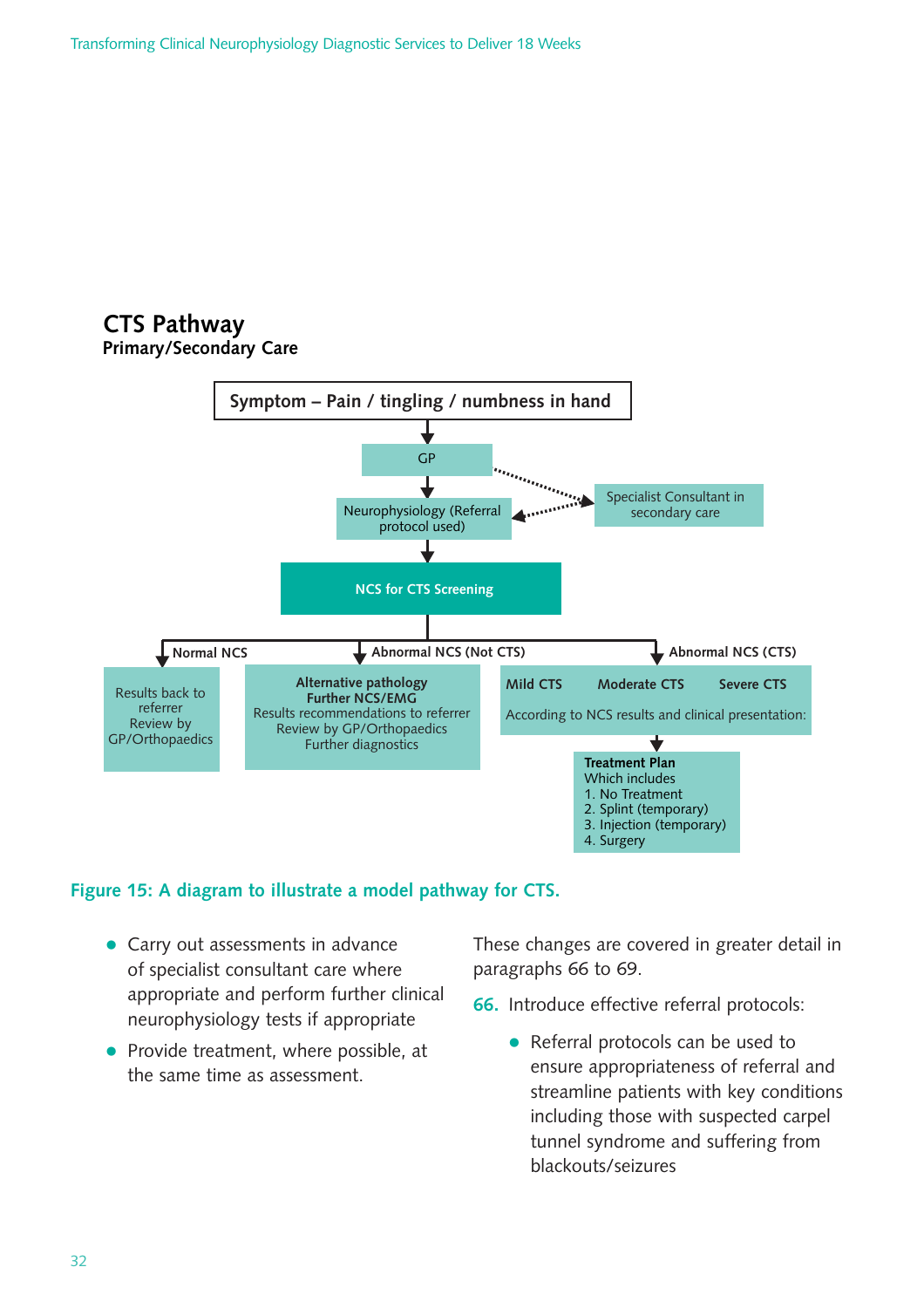#### **Other Neurological Symptoms Pathway Primary/Secondary Care**



#### **Figure 16: A diagram to illustrate a model pathway for other Neurological Symptoms.**

- By using the Choose and Book directory of service referral form, primary care practitioners should be able to identify the pathway that the majority of patients will follow and choose the appropriate clinic slot.
- **67.** Provision of clinical neurophysiology services that are tailored for specific groups of patients:
- An effective model is to establish clinics for groups of patients. This ensures that the most appropriate workforce is available to deliver the services required
- An average of 50% of patients seen in clinical neurophysiology departments are attending for suspected CTS and they can be seen in a focused clinic. This could also apply to routine EEG and be run in conjunction with a specialist clinic (i.e. Neurology).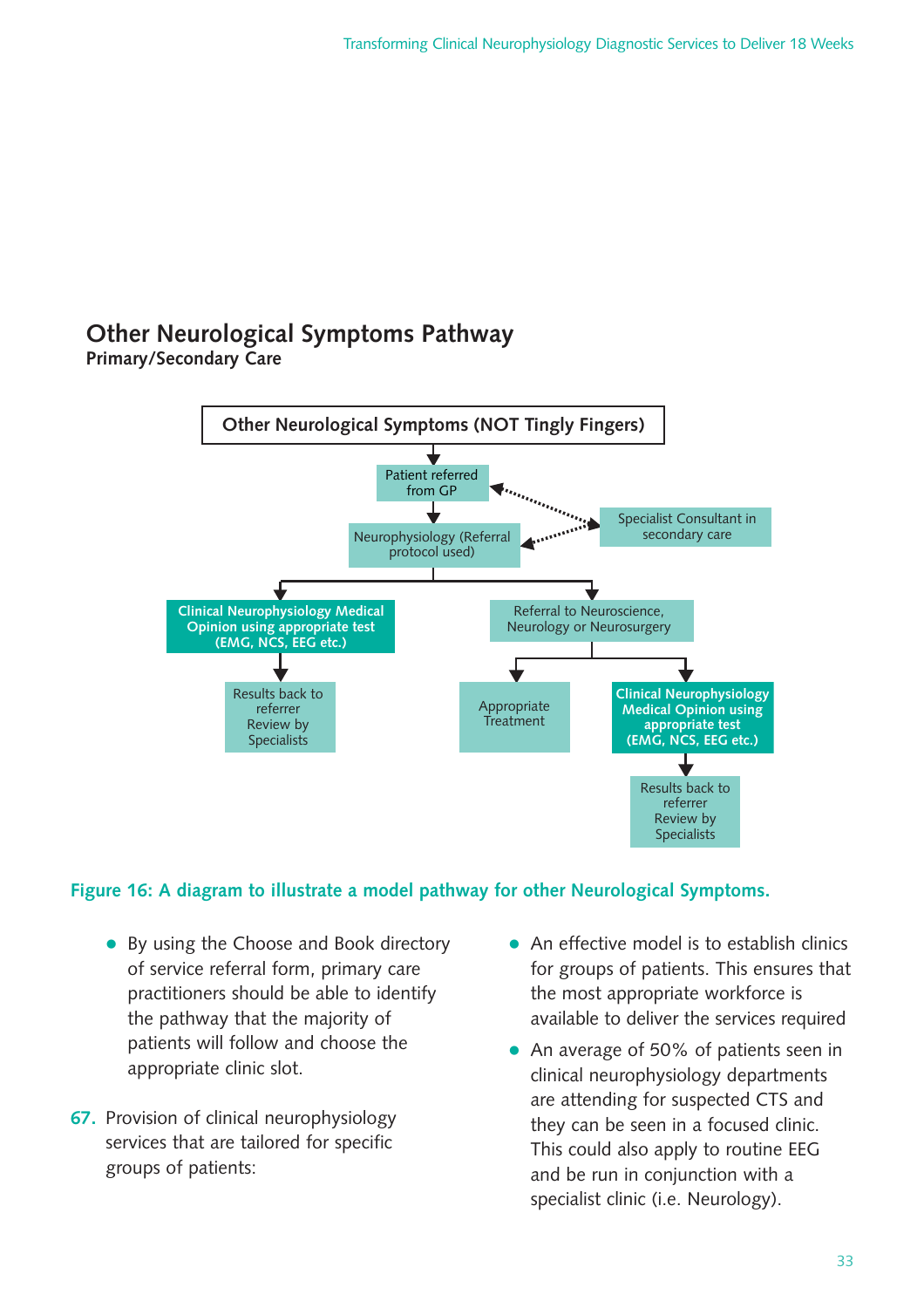

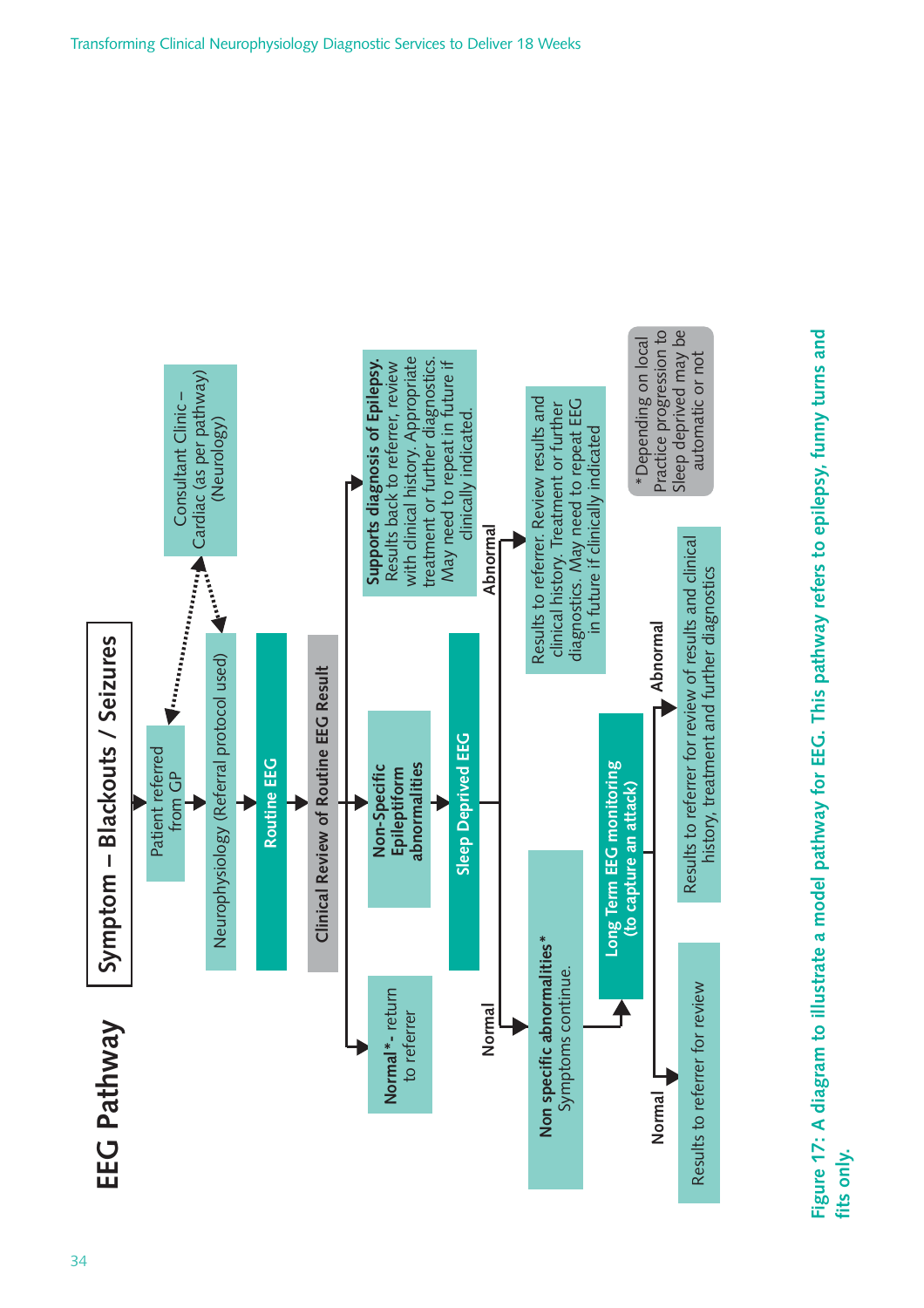- **68.** Carry out patient assessments in advance of specialist consultant care where appropriate:
	- A step can be taken out of a patient's journey by carrying out an assessment in a clinical neurophysiology department in advance of a specialist consultant appointment
	- Patients on each of the pathways detailed could benefit from a clinical neurophysiology assessment as a first step in their care pathway
	- Further clinical neurophysiology tests can be carried out without the need to refer back to specialist referrer, effectively cutting the time to treatment in some cases.
- **69.** Provide treatment, where possible, at the same time as assessment:
	- Some pathways could end in clinical neurophysiology without the need for further investigation or care
	- For example, it will be appropriate to fit some patients with tingly fingers with a splint at the same time as their assessment which would be in conjunction with locally agreed protocols.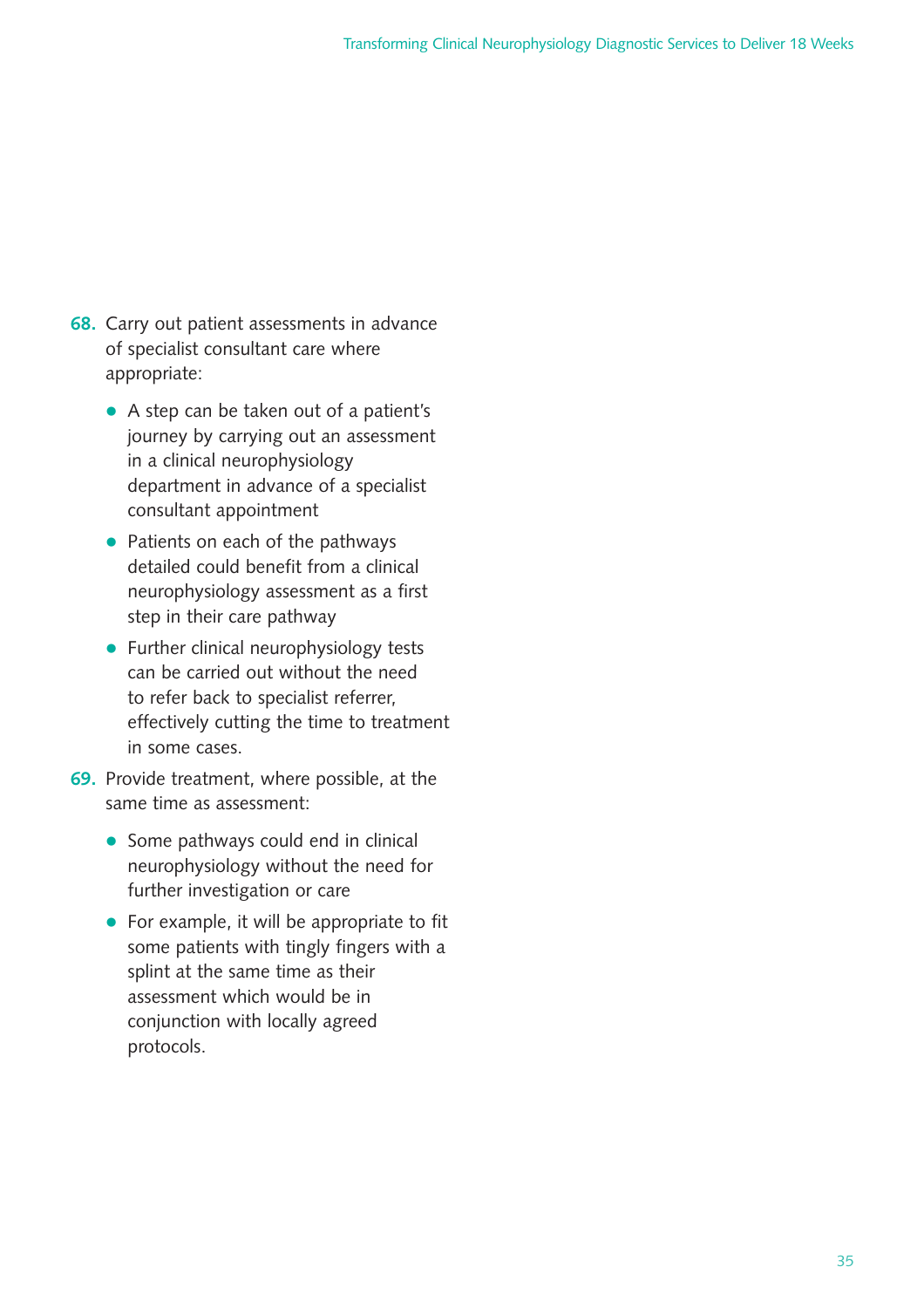### **Supporting commissioners and providers**

**70.** Clinical neurophysiology can be provided and supported through a variety of models in addition to the current secondary care based service. This includes services in the community, including outreach sessions by clinical physiologists from the local hospital, and independent sector providers.

#### **CASE STUDY: UNIVERSITY HOSPITALS BIRMINGHAM**

#### **"Provision of peripheral neurophysiology services in community outreach clinics"**

One Birmingham PCT has funded the provision of a peripheral neurophysiology service within community outreach clinics. A triage protocol was agreed with GPs, enabling clinics to be booked at the PCT, therefore saving time and shortening the patient pathway. The service is provided by clinical physiologist practitioners of Agenda for Change Band 6 or above, fortnightly, in conjunction with a GP with a special interest in orthopaedics. Waiting lists reduced as 220 patients were seen in the first year, therefore helping the Trust to meet the 18 week target. Funding has now been secured to continue this service for 2 more years.

**71.** Clinical neurophysiology services should be commissioned to provide patients with services that are responsive to their needs and that empower patients to be good

partners in achieving those needs. Critical to this is ensuring that the guide to common symptoms investigated by clinical neurophysiology in Figure 9 and more detailed referral criteria are uniformly implemented across the main referral streams.

- **72.** As part of the PCT commissioning cycle, all current and potential providers of clinical neurophysiology services (both NHS and independent sector) should be consulted in relation to adoption of the suggested referral criteria and new pathways outlined in this document.
- **73.** Clinical neurophysiology tests currently do not have a separate tariff but are bundled in the out patient tariff. Access to tests and interpretation requires local agreement with a negotiated fee. Practice Based Commissioning together with the development of a local tariff for high volume tests, either by direct access to the hospital or providing the services in the community, are key levers to demonstrate the value of clinical neurophysiology services and facilitate their future development.
- **74.** Development of a PCT and/or SHA wide network may be useful in helping to implement these pathways, spreading good practice and making best use of all available capacity.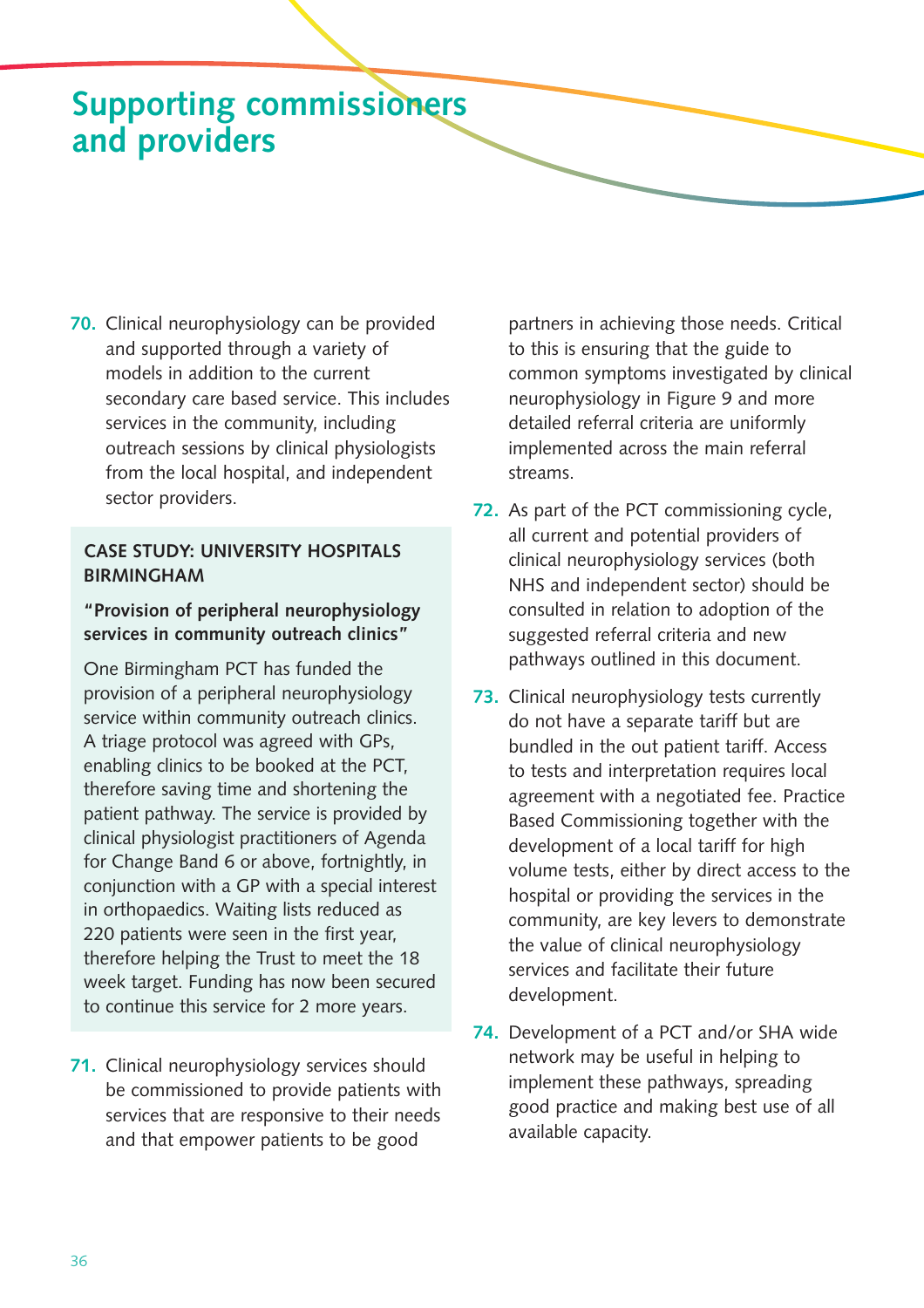- **75.** Questions to ask when commissioning clinical neurophysiology diagnostic services include:
	- Do we know that this service will provide the tests that we require?
	- Does the service provider have a good clinical governance structure?
	- How will quality assurance be carried out?
	- Will there be a regular audit?
	- How will the provider communicate with the referrer?
	- Is there a way to ensure that the test report follows the patient on their pathway?
- **76.** Suggested actions for SHA/18 week leads include:
	- Understand the demand for local services (paragraphs 9 and 10 of this document can be used as a starting point)
	- Know what the current gaps are in clinical neurophysiology for delivery of 18 weeks and the diagnostic milestones, for sustainable provision and to support organisations to close the gaps
	- Commission education and training provision to deliver a workforce fit for the future to deliver the 18 week pathway.
- **77.** Suggested actions for PCTs/Commissioners:
	- Understand the demand in the local population to direct the right level of service to meet those needs
	- Develop a clinical neurophysiology network to enable the sharing of ideas, development of standards for data collection and to support active clinical engagement in commissioning decisions
	- Develop a robust quality governance framework for provision of clinical neurophysiology, including the community and independent sector
	- Put mechanisms in place to commission appropriate workforce, including robust workforce planning for the future to deliver new models of care
	- Provide a combination of service redesign and adequate capacity for the delivery of 18 weeks.
- **78.** The models of service outlined in this document have been developed by a small group of experts. They have been designed both to stimulate discussion and to introduce new ways of working aimed at reducing waits and increasing access to clinical neurophysiology services.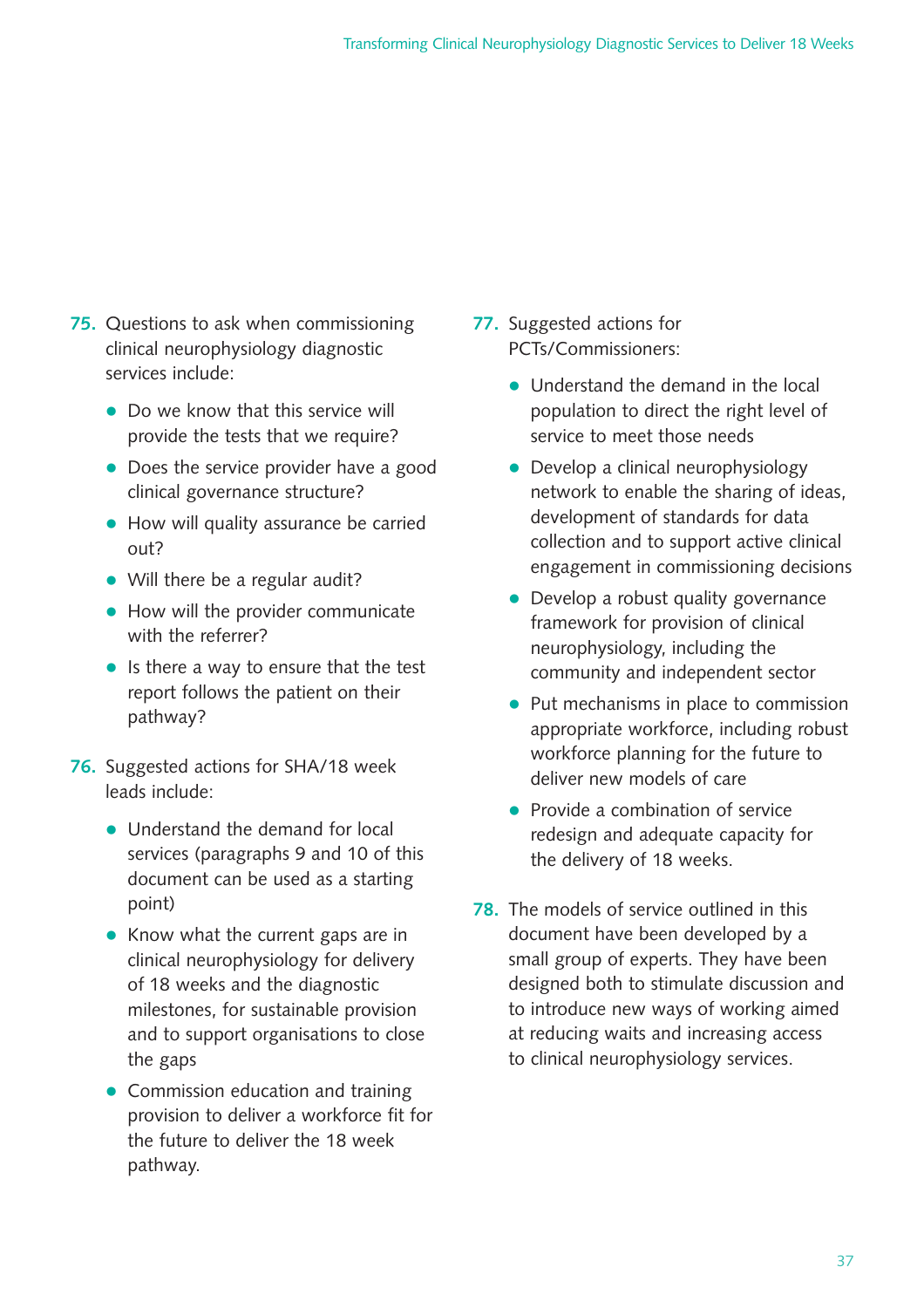### **Acknowledgements**

### Clinical Neurophysiology

Caroline Dunn, National Project Lead for Neurophysiology

Paul White, Independent Healthcare Consultant (Health Horizons Ltd)

Nick Kane, Frenchay Hospital, Bristol

Jonathan Cole, Poole Hospital

Evadne Cookman, Hammersmith Hospitals NHS Trust

Anne Burge, Birmingham City Hospital

Robin Kennett, John Radcliffe Hospital, Oxford

Louis Merton, St Mary's Hospital, Portsmouth

Shelagh Smith, National Hospital for Neurology and Neurosurgery

Andrew Weir, Institute of Neurological Sciences, Glasgow

Peter Heath, University Hospital of North **Staffordshire** 

David Allen, Southampton General Hospital

Jeremy Bland, Kent and Canterbury Hospital

**The list below includes the Physiological Measurement Development Sites and ideas they tested, together with other organisations that have trialled best practice ideas.** 

**East Kent Hospitals NHS Trust** Committing to continuous service improvement

#### **Norfolk & Norwich University Hospital NHS Trust**

Managing the clinical commitment to IOM surgery

**Royal Devon & Exeter NHS Foundation Trust**

Extending the technologist/clinical physiologist role

#### **Royal Free Hampstead NHS Trust**

Introducing direct access referral from primary care for patients with suspected carpal tunnel syndrome

Issuing splints directly to patients with mild carpal tunnel syndrome

#### **University Hospital Birmingham NHS Foundation Trust**

Providing a peripheral neurophysiology service in primary care

#### **University Hospital of North Staffordshire NHS Trust**

Introduce new and extended workforce roles

Other sites:

- **Leeds Teaching Hospital NHS Trust**
- **Pennine Hospitals Acute NHS Trust**
- **Poole Hospital NHS Trust**
- **Ipswich Hospital NHS Trust**
- **Hammersmith Hospitals NHS Trust**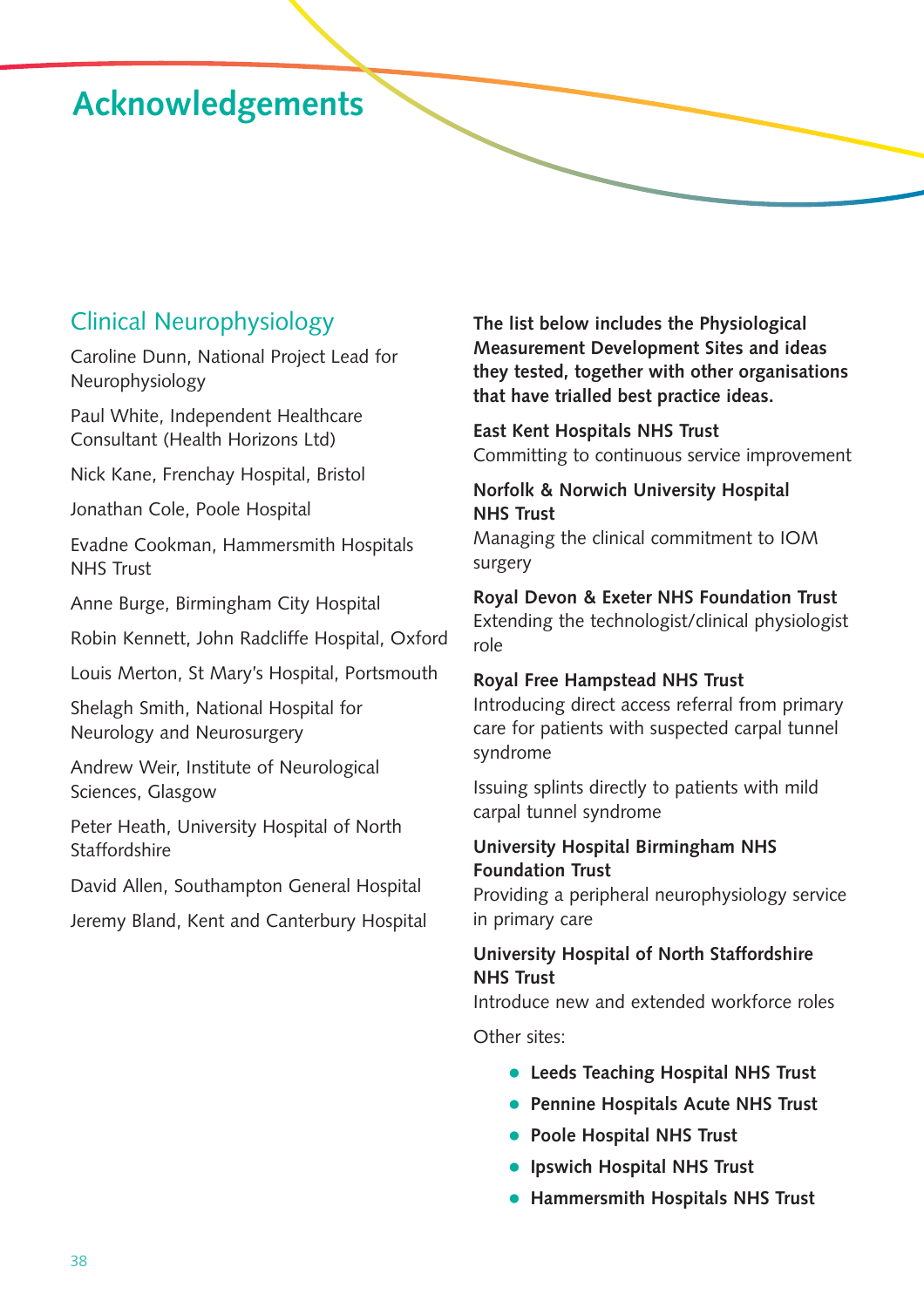### **Annex 1: Further information on Clinical Neurophysiology Tests**

#### Overview of Electroencephalography (EEG)

The electrical activity of the brain (the EEG) can be recorded using either scalp (surface) or, in special circumstances, intracranial electrodes. The majority of studies are undertaken on an outpatient basis using scalp electrodes. Recordings may last from a half to several hours, particularly if a period of sleep is included. The principal indication for EEG is in the investigation and management of epilepsy and other disorders of consciousness. Since it is rare for brief recordings to capture a clinical attack, these EEGs are usually referred to as interictal recordings. Interictal EEG is used to support a clinical diagnosis of epilepsy and to classify the type of seizures and epilepsy syndrome, and include photic stimulation and hyperventilation with informed consent. EEG is also used in the diagnosis and management of other conditions such as coma, encephalitis and Creutzfelt Jacob disease (CJD).

Specialised EEG investigations include ambulatory EEG and video EEG (telemetry) monitoring. These studies monitor the EEG for several days or weeks in an attempt to capture a clinical attack and characterise the associated EEG. Some patients, particularly those being considered for surgical treatment of intractable epilepsy, may require intracranial electrodes (depth or sub-dural electrodes) as part of video EEG studies.

#### Overview of Nerve Conduction Studies and Electromyography (NCS/EMG)

The electrical activity of nerves and muscles can be recorded to assess their function, as a direct extension of the clinical history and neuromuscular examination. NCS/EMG studies provide useful information in the evaluation of motor and sensory nerves, from their nerve roots, through the brachial and lumbosacral plexi to the peripheral nerves, and in the case of motor nerves to the neuromuscular junction and muscles. The majority of NCS examinations are undertaken on an outpatient basis using surface stimulating and recording electrodes, whilst muscles are examined with invasive needle EMG electrodes. Recordings may last from a half to several hours. The principal indication for NCS/EMG is in the investigation of sensory symptoms (numbness, paresthesias and pain), weakness, muscle atrophy and fatigability. NCS/EMG studies are generally not helpful when such symptoms arise from disorders of the Central Nervous System, or when pain results from disease or injury that does not affect peripheral nerves.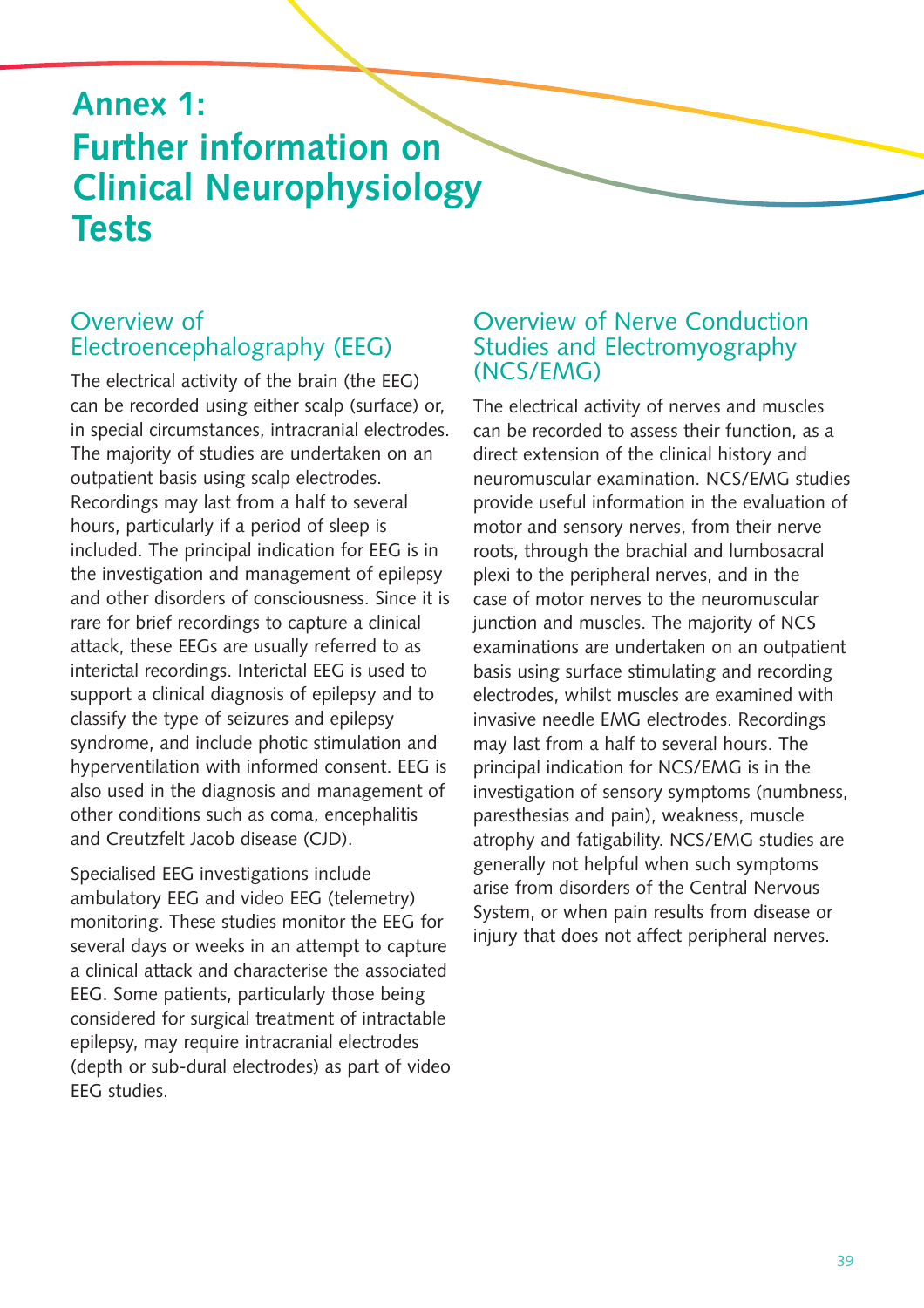## **Annex 2:**

### **Complete references for incidence and prevalence Information in paragraph 9**

- 1. Latinovic R, Glliford, MC, Hughes RAC. Incidence of common compressive neuropathies in primary care. *JNNP* 2006;77:263-265.
- 2. Hauser WA, Kurland LT. The epidemiology of epilepsy in Rochester, Minnesota, 1935 through 1967. *Epilepsia* 1975;16:1-66.
- 3. Bell GS, Sander JW. The epidemiology of epilepsy: the size of the problem. *Seizure* 2001;10:306-316.
- 4. Reilly MM, Hanna MG. Genetic Neuromuscular disease. *JNNP* 2002;73 (Suppl II): ii12-ii21.
- 5. MacDonald BK, Cockerell OC, Sander JWAS, Shorvon SD. The incidence and lifetime prevalence of neurological disorders in a prospective community based study in the UK. *Brain* 2000; 123: 665-676.
- 6. England JD, Asbury AK. Peripheral Neuropathy. *Lancet* 2004; 363: 2151-61.
- 7. Leigh PN, Ray-Chaudhuri K. Motor Neuron disease. *JNNP* 1994; 57: 886-896.
- 8. Logroscino G *et al*. Incidence if amyotrophic lateral sclerosis in southern Italy: population based study. *JNNP* 2005; 76:1094-1098.
- 9. Hader WJ, Elliot M, Ebers GC. Epidemiology of multiple sclerosis in London and the Middlesex County, Ontario, Canada. *Neurology* 1988: 38:617-621
- 10. Kurtzke. The current neurologic burden of illness and injury in the United States. *Neurology* 1982; 32: 1207-14).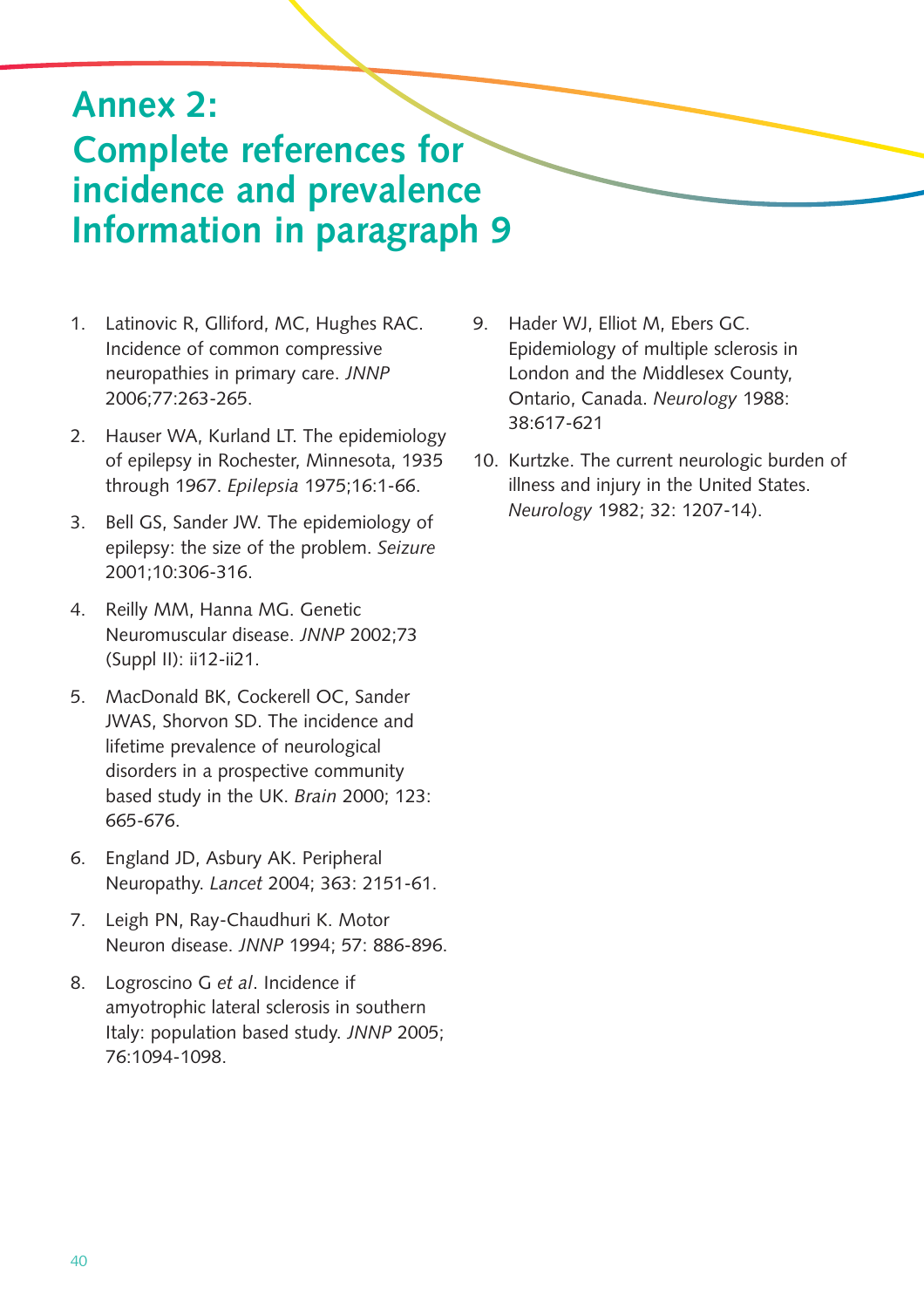## **Annex 3: Choose and Book referral screen for clinical neurophysiology**

#### **Choose and Book Neurophysiology Service Request Form**

*(N.B. Choose and Book referrals accompanied by incomplete forms may be rejected)*

| <b>SECTION 1: PATIENT DEMOGRAPHIC DETAILS</b>                                      |           |                                      |  |  |
|------------------------------------------------------------------------------------|-----------|--------------------------------------|--|--|
| Patient NHS number:                                                                |           | UBRN:                                |  |  |
| Patient first names:                                                               |           | Patient last name:                   |  |  |
| Date of Birth (DD / MM / YY):                                                      |           | Gender:<br>$\Box$ Male $\Box$ Female |  |  |
| Patient address (1 <sup>st</sup> line):                                            |           |                                      |  |  |
| Patient town / city:                                                               |           | Patient postcode:                    |  |  |
| Patient contact number:                                                            |           | Patient contact number 2:            |  |  |
|                                                                                    |           |                                      |  |  |
| <b>SECTION 2: REFERRER INFORMATION</b>                                             |           |                                      |  |  |
| First name:                                                                        |           | Last name:                           |  |  |
| Referrer role:                                                                     | $\Box$ GP | $\Box$ On behalf of GP               |  |  |
| <b>GP Practice Code:</b>                                                           |           | Referrer contact no:                 |  |  |
| GMC Registration No:                                                               |           | Referrer e-mail address:             |  |  |
|                                                                                    |           |                                      |  |  |
| <b>SECTION 3: TEST SERVICE REQUEST</b>                                             |           |                                      |  |  |
| Priority:                                                                          |           | $\Box$ Routine<br>$\Box$ Urgent      |  |  |
| Is the patient currently on any medication?<br>If yes, provide full details.       |           | $\Box$ Yes<br>$\Box$ No              |  |  |
| Does the patient have an infection or do they pose an<br>infection risk to others? |           | $\Box$ No<br>$\Box$ Yes              |  |  |
| Test requested: (please tick one only)                                             |           |                                      |  |  |
| <b>EEG</b><br>□                                                                    |           |                                      |  |  |
| Nerve Conduction Studies<br>$\Box$                                                 |           | Please complete Section 4            |  |  |
| EMG<br>□                                                                           |           | Please complete Section 4            |  |  |
| Provisional diagnosis (or symptoms and signs):                                     |           |                                      |  |  |
| Reason for request:                                                                |           |                                      |  |  |
|                                                                                    |           |                                      |  |  |
|                                                                                    |           |                                      |  |  |
| Relevant clinical history:                                                         |           |                                      |  |  |
|                                                                                    |           |                                      |  |  |
|                                                                                    |           |                                      |  |  |
|                                                                                    |           |                                      |  |  |
| SECTION 4: COMPLETE FOR ALL NERVE CONDUCTION SCREENING OR EMG REQUESTS             |           |                                      |  |  |

*If you have answered 'yes' to any of the questions above, please ensure that you include any relevant information in the clinical history section.*

Does the patient have a cardiac pacemaker?  $\Box$  No  $\Box$  Yes Is the patient on Warfarin or any anti-coagulation medication?  $\Box$  No  $\Box$  Yes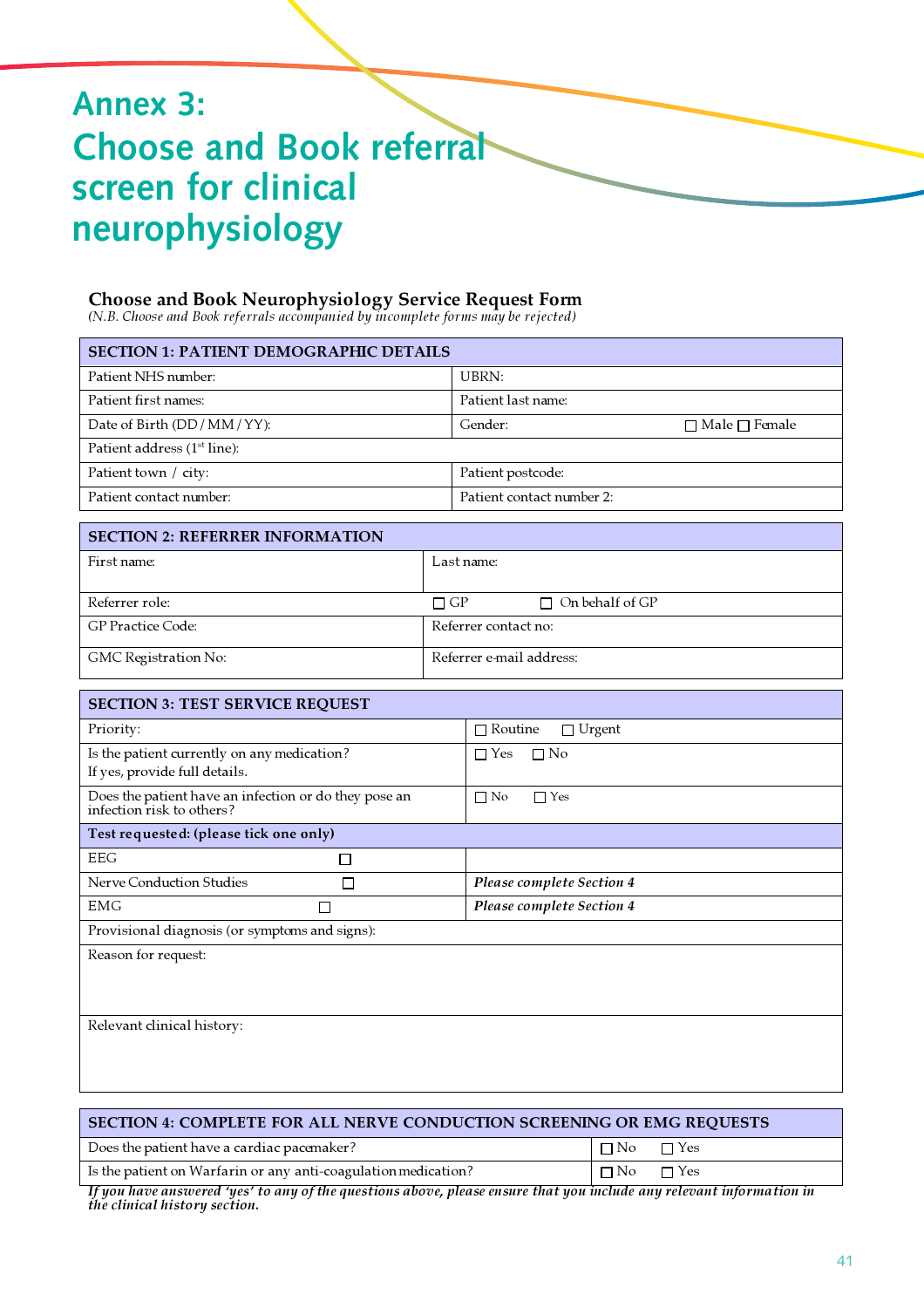## **Annex 4: Royal Free referral form for one stop tingly fingers clinic**

#### **ROYAL FREE HOSPITAL: REFERRAL FORM FOR ONE STOP CLINIC FOR TINGLY FINGERS**

**FAX DIRECTLY TO: [Phone #] [For attention of CP(N)] Royal Free Hampstead NHS Trust** Department of Clinical Neurophysiology **Tel:** [Phone #] **Referral Form – For Nerve Conduction Studies on Patients with Suspected Carpal Tunnel Syndrome** Patient's Name **Patient's Name Phone number:** (Home) **Phone number:** (Home) **Address Hospital Number (Mobile)**

Do you suspect that the patient is suffering from?

| 1.  | Carpal Tunnel syndrome?                                                                                                           | Go to question 5               |
|-----|-----------------------------------------------------------------------------------------------------------------------------------|--------------------------------|
| 2.  | Ulnar neuropathy at the elbow?                                                                                                    | Refer patient in the usual way |
| 3.  | Generalised large fibre peripheral neuropathy?                                                                                    | Refer patient in the usual way |
| 4.  | Is your referral for an alternative reason?                                                                                       | Refer patient in the usual way |
| 5.  | Does the patient suffer from tingling/numbness of the whole hand(s),<br>all the fingers or predominantly the outside of the hand? |                                |
| 6.  | Is the tingling/numbness worse, or does it or wake the patient,<br>during the night?                                              |                                |
| 7.  | Is the tingling eased by shaking the hand or by hanging it down?                                                                  |                                |
| 8.  | Does the patient have neck symptoms?                                                                                              |                                |
| 9.  | Does the patient have permanent sensory loss or muscle wasting?                                                                   |                                |
| 10. | Does the patient have neurological symptoms other than in the hand?                                                               |                                |
| 11. | Does the patient think that their occupation is responsible for<br>their symptoms?                                                |                                |
| 12. | Does the patient have Hand Arm Vibration Syndrome?                                                                                |                                |
| 13. | Has the patient had an arm fracture in the past 6 months?                                                                         |                                |
| 14. | Which hand is most affected?                                                                                                      |                                |

Referral form completed. Please sign and date. Fax directly to dept. [Fax #]